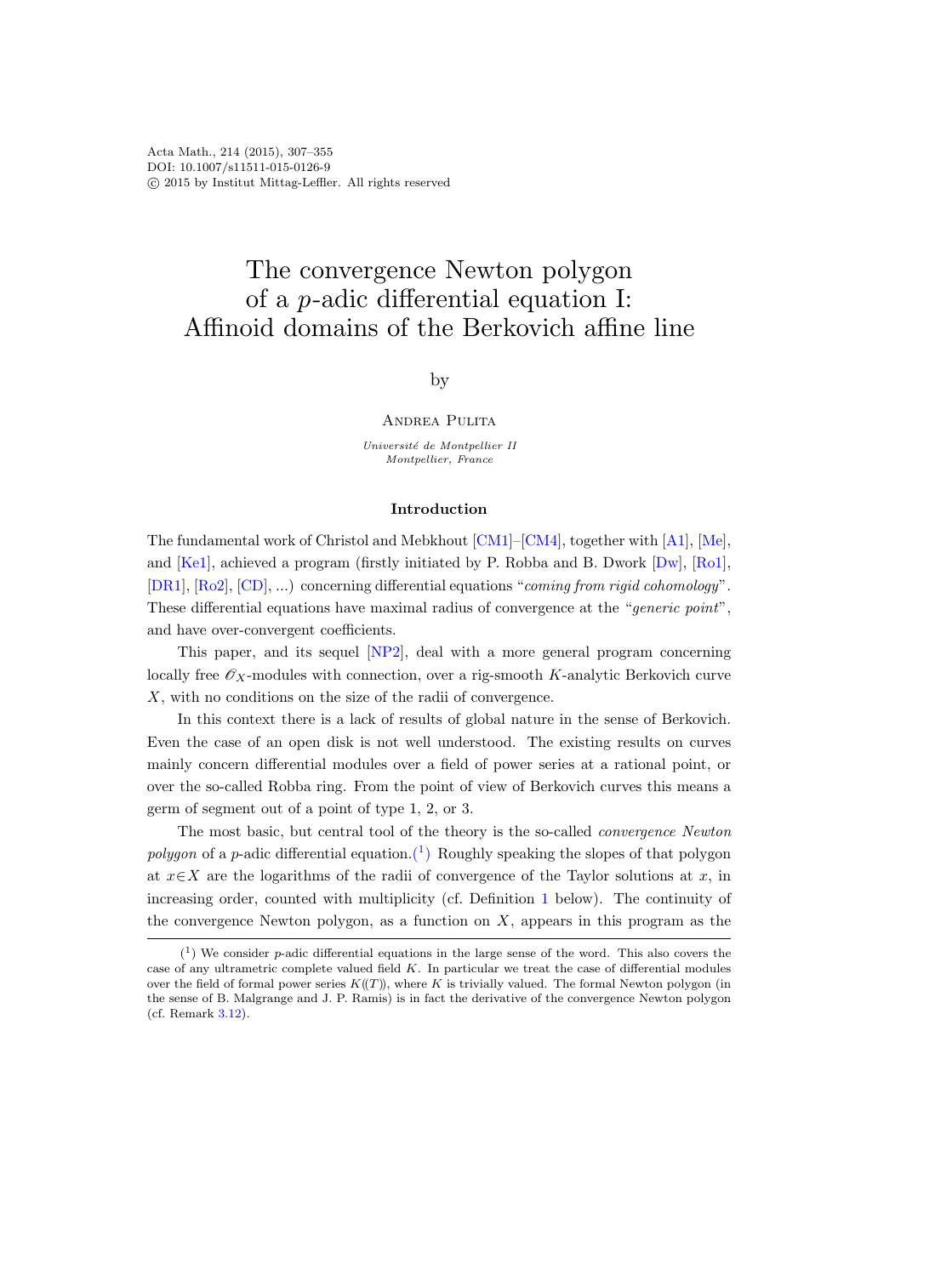fundamental step, and the major tool in the classification of the equations, as illustrated (in the solvable case) by the work of G. Christol and Z. Mebkhout.

Moreover the convergence Newton polygon carries important numerical invariants of the equation, in analogy with the Swan conductor, that are highly related to the residual wild ramification in the spirit of  $[Mat]$ ,  $[Ts]$ ,  $[Cr]$ ,  $[A1]$ ,  $[Mar]$ ,  $[CP]$ .

In the more global setting of Berkovich curves there is an additional geometrical datum furnished by the convergence Newton polygon: a graph  $\Gamma \subseteq X$  called *controlling graph* of the differential equation. Roughly speaking  $\Gamma$  is a locally finite graph such that  $X\Gamma$  is a disjoint union of virtual open disks on which the polygon is constant. So, by continuity, the behavior of the polygon as a function on  $X$  is determined by its restriction to Γ.

As an example, if  $f: Y \rightarrow X$  is an étale morphism between rig-smooth K-analytic Berkovich curves, the controlling graph  $\Gamma$  of  $f_*(\mathscr{O}_Y)$ , and more precisely the derivative of the polygon as a function on  $\Gamma$ , is an invariant of the morphism, highly related to its residual wild ramification.

The main goals of this paper, and of its sequel [\[NP2\]](#page-48-3) are the following:

(1) An unconditional definition of the convergence Newton polygon, based on [\[Ba\]](#page-46-3), not involving formal models, and resulting completely within the framework of Berkovich analytic spaces;

- (2) The *continuity* of each slope of the polygon, as a function on  $X$ ;
- (3) The *local finiteness* of the graph  $\Gamma$ .

In this paper, we focus on the case of affinoid domains of the affine line. A great part of the literature about p-adic differential equations is devoted to the affine line. So this case has its own interest, and it is important to treat it explicitly and completely. Point (1) is not really relevant in this setting, but we prove that points (2) and (3) hold, by using techniques from p-adic differential equations.

In [\[NP2\]](#page-48-3), we extend the results to arbitrary smooth curves, by using techniques from Berkovich geometry to reduce to the case treated in this paper.

We prove that the controlling graph  $\Gamma$  of a differential equation is always a *locally* finite graph without particular assumptions (no solvability, no exponents, no Frobenius map, ...). This implies that the entire convergence Newton polygon is determined, as a function on  $X$ , by a *locally finite family of numbers* (finite in the case of this paper).

The continuity of the polygon (which is a consequence of the local finiteness of Γ) is the major ingredient for decomposition theorems of global nature [\[NP3\]](#page-48-5). The finiteness of  $\Gamma$  also represents the fundamental point permitting a computation of the de Rham cohomology of the equation. In particular the global finiteness of  $\Gamma$  is the crucial property that gives the finite-dimensionality of the de Rham cohomology of the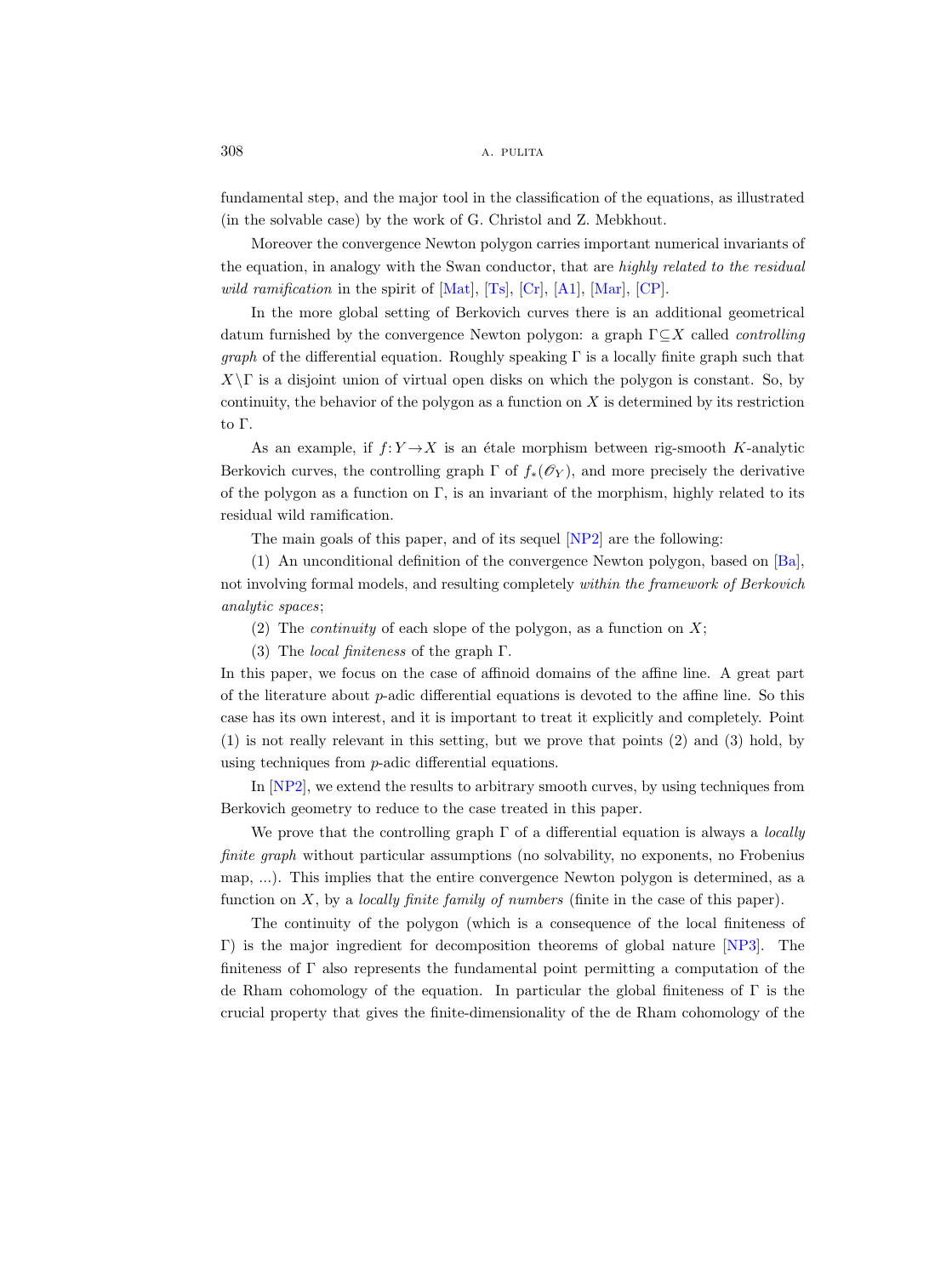differential equation [\[NP4\]](#page-48-6). These results were unknown even in the elementary case of a non-solvable differential equation over a disk or an annulus.

Essential ingredients are the work of K. S. Kedlaya about subsidiary radii [\[Ke3\]](#page-47-8), and that of F. Baldassarri and L. Di Vizio about the generic radius of convergence [\[BD\]](#page-46-4), [\[Ba\]](#page-46-3), where the finiteness of Γ was originally conjectured. The work of Kedlaya is a determinant refinement of classical ideas (together with the introduction of the crucial notion of super-harmonicity), while Baldassarri's work is a change in perspective which opened up a whole new line of investigation. Namely, in several recent talks, Baldassarri conjectured that the radii should factorize through some unspecified finite graph that he baptized controlling graph. He also established a link between the graph and the cohomology, and suggested some partial idea of proofs. The conjecture was supported by effective computations obtained by Christol for rank-1 equations [\[Ch2\]](#page-46-5) (cf. final notes in §[7\)](#page-45-0).

We now enter more specifically in the contents of this paper. In the introduction we assume for simplicity that the base field  $K$  is algebraically closed. Let  $X$  be an affinoid domain of the affine line, and let  $x \in X$  be a Berkovich point. In order to define Taylor solutions "at x", we need to consider a field extension  $\Omega/K$  where x becomes rational. Let  $t \in X_{\Omega}$  be any rational point lifting x. The fiber  $\pi^{-1}(x)$  of the projection  $\pi_{\Omega/K}: X_{\Omega} \to X$ has a nice structure: it has a peaked point  $\sigma_{\Omega/K}(x)$  (cf. [\[Be,](#page-46-6) p. 98]) with the property that  $\pi^{-1}_{\Omega/K}(x)\setminus{\{\sigma_{\Omega/K}(x)\}}$  is a disjoint union of open disks, all having  $\sigma_{\Omega/K}(x)$  as a relative boundary in  $X_{\Omega}$ .

We call these disks *Dwork generic disks*. Up to further extensions of the ground field K, they are all isomorphic, and independent on X. We call  $D(x)$  the one of them containing t.

We now introduce the *maximal disk D(x, X)*. This is the largest open disk in  $X_{\Omega}$ containing t.

The topological structure of  $X$  is the following. The set of points without neighborhoods isomorphic to an open disk form a finite graph such that  $X\setminus \Gamma_X$  is a disjoint union of open disks. All these disks are the maximal disks of their points. While the maximal disk of a point in  $\Gamma_X$  is by definition its Dwork generic disk  $D(x)$ .

Now fix a coordinate  $T: X \to \mathbb{A}^{1, an}_K$ , and call  $r(x)$  and  $\varrho_{x,X}$  the radii of the generic disk  $D(x)$  and of the maximal disk  $D(x, X)$ , respectively. Now let  $\mathscr F$  be a locally free  $\mathscr{O}_X$ -module of finite rank r, endowed with a connection  $\nabla: \mathscr{F} \to \mathscr{F} \otimes \Omega^1_X$ .

<span id="page-2-0"></span>Definition 1. Denote by  $\mathcal{R}_i^{\mathscr{F}}(x) \leq \varrho_{x,X}$  the radius of the largest open disk centered at  $t_x$ , contained in  $D(x, X)$ , on which  $\mathscr F$  has at least  $r-i+1$  linearly independent solu-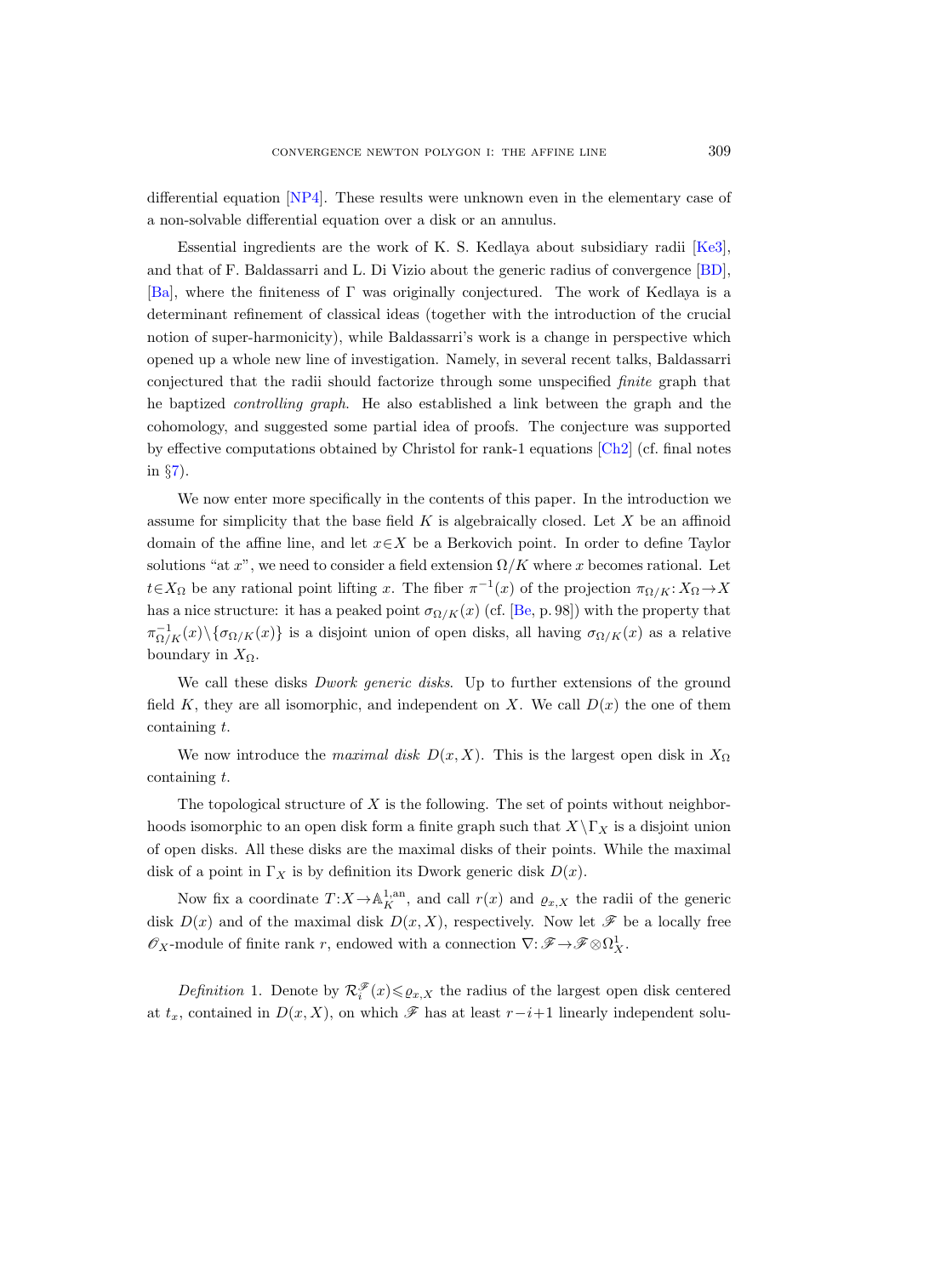tions. We define the *i*th radius of convergence of  $\mathscr F$  at x as

<span id="page-3-0"></span>
$$
\mathcal{R}_i(x,\mathscr{F}) := \frac{\mathcal{R}_i^{\mathscr{F}}(x)}{\varrho_{x,X}} \leq 1.
$$
\n(0.1)

The convergence Newton polygon of  $\mathscr F$  is the polygon with slopes

$$
\log \mathcal{R}_1(x, \mathscr{F}) \leqslant \ldots \leqslant \log \mathcal{R}_r(x, \mathscr{F}).
$$

We let the *i*th *spectral radius* of  $\mathscr F$  at x be the number

$$
\mathcal{R}_i^{\text{sp}}(x,\mathscr{F}) = \min\biggl\{\mathcal{R}_i(x,\mathscr{F}),\frac{r(x)}{\varrho_{x,X}}\biggr\}.
$$

We say that the index  $i$  is spectral, solvable, or over-solvable at  $x$  if

$$
\mathcal{R}_i(x,\mathscr{F}) \leq \frac{r(x)}{\varrho_{x,X}}, \quad \mathcal{R}_i(x,\mathscr{F}) = \frac{r(x)}{\varrho_{x,X}}, \quad \text{or} \quad \mathcal{R}_i(x,\mathscr{F}) > \frac{r(x)}{\varrho_{x,X}},
$$

respectively.

The function  $x \mapsto \min\{\mathcal{R}_1^{\mathscr{F}}(x), r(x)\}\$  is the ancient definition of spectral radius, that one finds for example in [\[CD\]](#page-46-1), while  $\mathcal{R}_1^{\mathcal{F}}(x)$  is the radius of convergence of [\[BD\]](#page-46-4). The normalized definition  $(0.1)$  is that of  $[Ba]$ , and it has the merit of being independent of the coordinate. For  $i \geq 2$  the definition is due to Kedlaya [\[Ke3\]](#page-47-8) (following Young [\[Y\]](#page-48-7)).

Spectral radii are related to the spectral norm of the connection, their nature is hence quite algebraic. They are not continuous (cf.  $(4.6)$ ). The novelty of [\[BD\]](#page-46-4) and [\[Ba\]](#page-46-3) consists in allowing over-solvable radii, and hence working with a more geometric notion.

The continuity results of [\[BD\]](#page-46-4) and [\[Ba\]](#page-46-3) are proved using the same ingredients of the original proof of [\[CD\]](#page-46-1): they are obtained as a consequence of a certain Dwork–Robba theorem [\[DR2\]](#page-47-9), that gives a bound on the growth of the coefficients of the Taylor solution matrix. Unfortunately the Dwork–Robba bound is not helpful in the understanding of the *i*th radii for  $i \geqslant 2$ , because it does not apply to an individual solution, but only to the entire solution matrix.

Definition 2. (Cf. §[2\)](#page-12-0) Let T be a set, and let  $F: X \rightarrow T$  be a function. We define the controlling graph (also called constancy skeleton) of F as the set  $\Gamma(F)$  formed by the points  $x \in X$  without neighborhoods in X isomorphic to open disks on which F is constant.

We say that F is a finite function if  $\Gamma(F)$  is a finite graph (i.e. it is a finite union of intervals).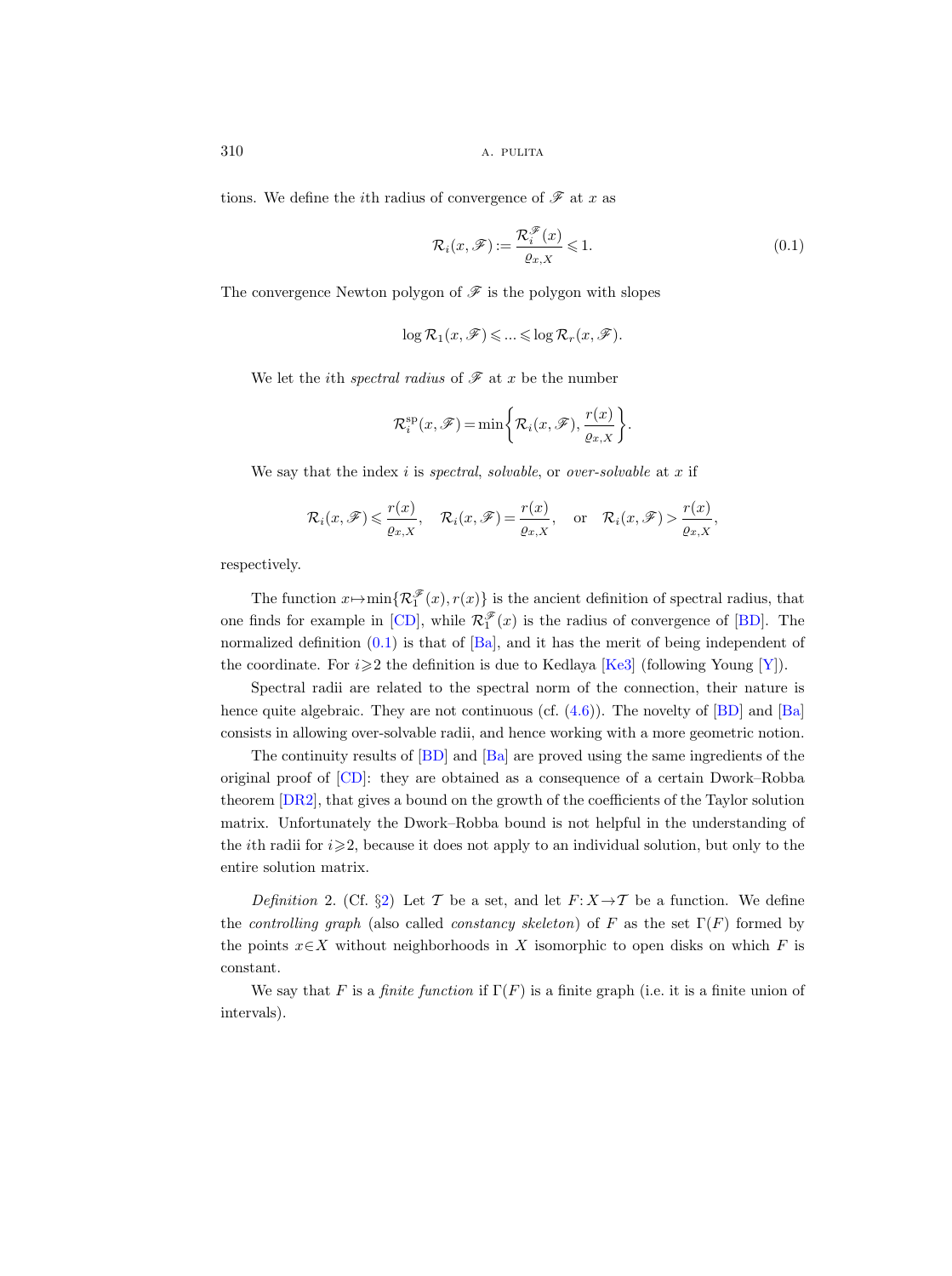The set  $\Gamma(F)$  is always a graph containing the skeleton  $\Gamma_X$  of X. Moreover  $X\backslash \Gamma(F)$ is a disjoint union of open disks. In particular there exists a canonical retraction  $X \rightarrow$  $\Gamma(F)$ , which is continuous as soon as  $\Gamma(F)$  is a finite graph. As an example one easily proves that for all  $i=1, ..., rank(\mathscr{F})$  one has  $\Gamma(\mathcal{R}_i^{\text{sp}}(-, \mathscr{F})) = X$ .

The following theorem is our main result.

<span id="page-4-0"></span>THEOREM 3. (Cf. Theorem [3.9\)](#page-23-0) For all  $i=1, ..., r$  the graph  $\Gamma(\mathcal{R}_i(-, \mathcal{F}))$  is finite, and the function  $\mathcal{R}_i(-, \mathscr{F})$ :  $X \rightarrow [0, 1]$  factorizes through the retraction  $X \rightarrow \Gamma(\mathcal{R}_i(-, \mathscr{F}))$ . As a consequence  $\mathcal{R}_i(-, \mathcal{F})$  is a continuous function.

The statement of Theorem [3.9](#page-23-0) is more complex and complete. It assembles the main properties satisfied by the radii. It is structured in analogy with [\[Ke3,](#page-47-8) Theorem 11.3.2], where the same properties are stated for spectral radii. Roughly speaking we establish the following properties:

(1) Finiteness of each  $\mathcal{R}_i(-, \mathscr{F})$ , and of each partial height

$$
H_i(-, \mathscr{F}) := \prod_{j=1}^i \mathcal{R}_j(-, \mathscr{F});
$$

- (2) Integrality of the slopes of each  $\mathcal{R}_i(-, \mathscr{F})$  along the segments of X;
- (3) Concavity locus of each  $\mathcal{R}_i(-, \mathscr{F})$ ;

(4) Super-harmonicity of the partial heights  $H_i(-, \mathscr{F})$  outside a (locally) finite subset  $\mathscr{C}_i$ ;

(5) Description of  $\mathscr{C}_i$ .

We now give some ideas about the proof. Our approach is different in nature from that of [\[BD\]](#page-46-4) and [\[Ba\]](#page-46-3). It basically consists in applying Frobenius push-forward to make the spectral radii small, and then read them on the coefficient of the operator in a cyclic basis by the theorem of Young [\[Y\]](#page-48-7). This is a well-known method (at least) since [\[CD\]](#page-46-1). The problem consists, in fact, in making this process global in the sense of Berkovich, and in particular in managing solvable or over-solvable radii for which the reduction of the radii by Frobenius push-forward fails.

The proof is based on a criterion (cf. §[2.4\)](#page-15-0) providing the finiteness of a real-valued function  $F: X \to \mathbb{R}_{\geq 0}$  satisfying six technical properties. One of them is the superharmonicity outside a finite set  $\mathscr{C}$ , which is the crucial assumption of the criterion.

Now the proof of Theorem [3](#page-4-0) consists in verifying the six assumptions of the criterion for  $F = H_i(-, \mathcal{F})$ . This is done by induction on i. Now, we are able to prove that the potential failure of the super-harmonicity of  $H_i(-, \mathscr{F})$  can only happen at the end-points of some  $\Gamma(\mathcal{R}_k(-, \mathscr{F}))$ , with  $k \leq i-1$ . This ensures, by induction, that the locus  $\mathscr{C}_i$  of nonsuper-harmonicity is a finite set.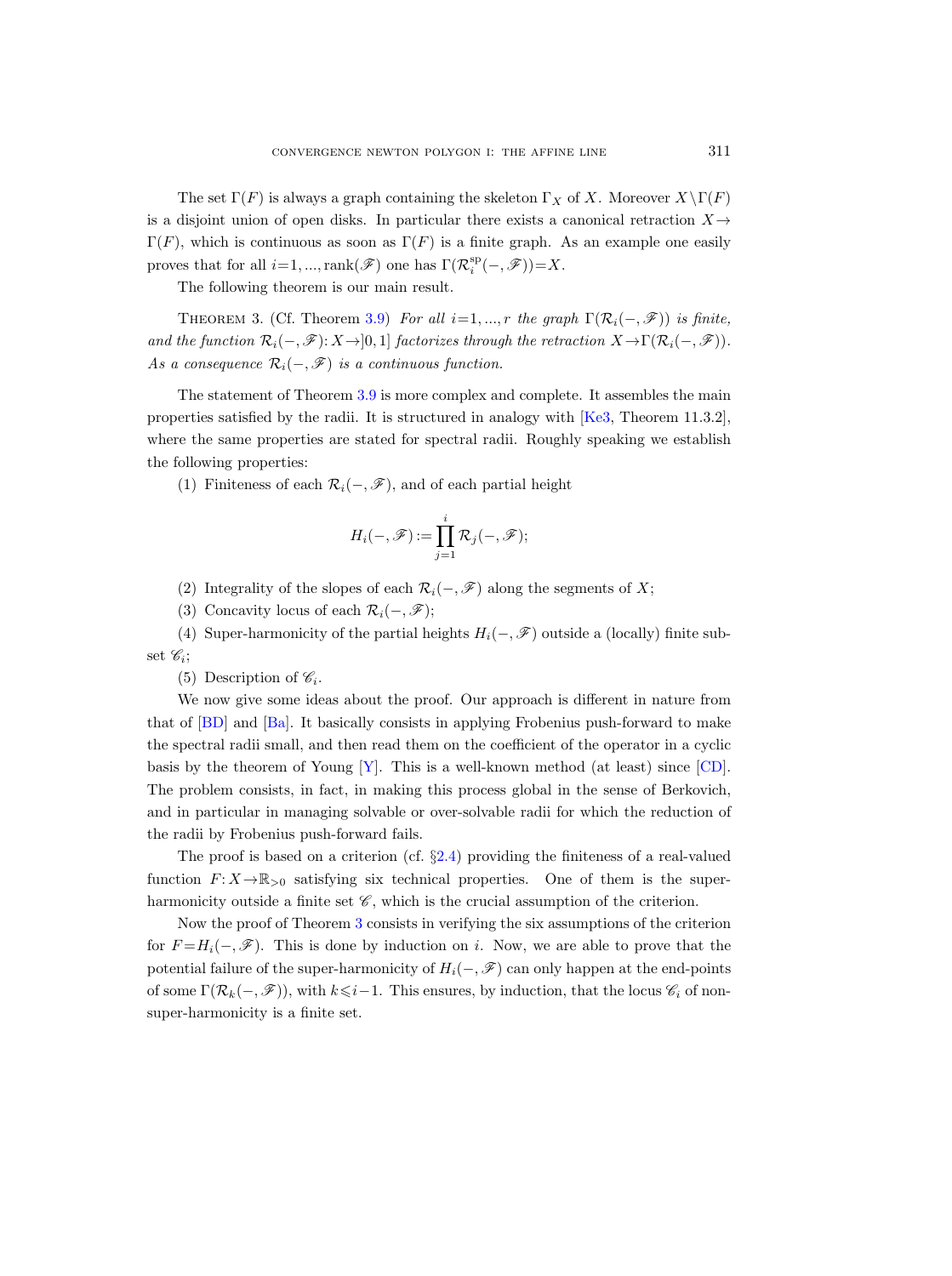The potential failure of the super-harmonicity for  $i \geqslant 2$  is actually the major theoretical difference with the case  $i=1$  (indeed the first radius  $\mathcal{R}_1^{\mathscr{F}}$  is super-harmonic outside the Shilov boundary). This is one of the deeper difficulties of the paper.

The main points permitting us to deal with this are the super-harmonicity in the spectral non-solvable case (cf. Proposition [5.9,](#page-40-0) generalizing  $[Ke3,$  Theorem 11.3.2 (c)]), a description of the nature of the graphs around solvable points (cf. Lemma [6.5\)](#page-43-0), and a concavity property of the radii generalizing the transfer principle for the first radius (cf. Proposition  $6.2$ ).

Remark 4. Recently similar results have been announced by Baldassarri and Kedlaya [\[Ke4\]](#page-47-10) (cf. final notes in §[7\)](#page-45-0).

Independently, J. Poineau and A. Thuillier pointed out that, if a rig-smooth Kanalytic curve X has no boundary, then the continuity of  $\mathcal{R}_1(-, \mathscr{F})$  on X is a consequence of the super-harmonicity. This is now a theorem [\[PP\]](#page-48-8).

## Acknowledgements.

Some of the ideas of this paper find their genesis in some discussions we had with Lucia Di Vizio, we thank her deeply. We are particularly grateful to Jérôme Poineau for multiple hints about the redaction. We also thank Yves André, Francesco Baldassarri, Kiran S. Kedlaya, Adriano Marmora, and Amaury Thuillier for helpful discussions.

#### 1. Notation

In this paper all rings are commutative with unit element.  $\mathbb R$  is the field of real numbers, and  $\mathbb{R}_{\geqslant 0} := \{r \in \mathbb{R} : r \geqslant 0\}$ . For any field L we denote its algebraic closure by  $L^{\text{alg}}$ , by  $L[T]$ the ring of polynomials with coefficients in L, and by  $L(T)$  the fraction field of  $L[T]$ . If L is valued,  $\hat{L}$  will be its completion.

Throughout the paper  $(K, |\cdot|)$  will be a complete field of characteristic 0 with respect to an ultrametric absolute value  $|\cdot|: K \to \mathbb{R}_{\geqslant 0}$ , that is, satisfying  $|1|=1$ ,  $|ab|=|a||b|$ , and  $|a+b| \le \max\{|a|, |b|\}$  for all  $a, b \in K$ , and  $|a|=0$  if and only if  $a=0$ . We set

$$
|K| := \{r \in \mathbb{R}_{\geqslant 0} : r = |t| \text{ for some } t \in K\}.
$$

The semi-norm of a matrix will always mean the maximum of the semi-norms of its entries.

Let  $E(K)$  be the category of isometric ring morphisms  $(K, |\cdot|) \rightarrow (\Omega, |\cdot|)$ . A morphism  $\Omega \rightarrow \Omega'$  in  $E(K)$  is an isometric ring morphism inducing the identity on K. For all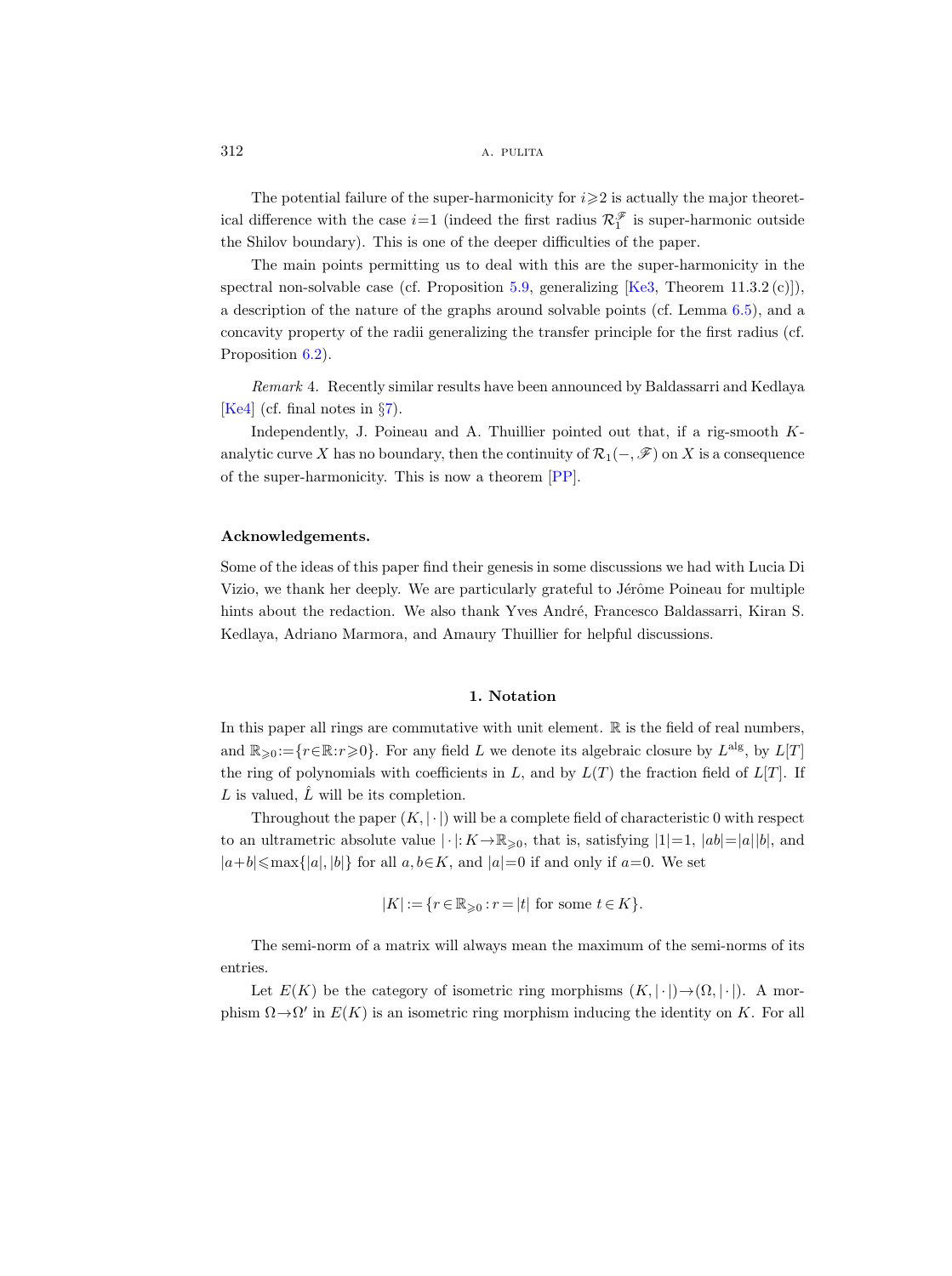$\Omega, \Omega' \in E(K)$  there exists  $\Omega'' \in E(K)$  together with two morphisms  $\Omega \subseteq \Omega''$  and  $\Omega' \subseteq \Omega''$  of  $E(K)$ .

We refer to  $[Be]$  for the definition of Berkovich spaces. For any point x we denote by  $\mathcal{H}(x)$  the residual field of x. By convention an open disk D always has finite radius. Similarly an open annulus  $C = \{x \in \mathbb{A}^{1, \text{an}}_K : R_1 < |T - c|(x) < R_2\}$  always satisfies  $0 < R_1 \le R_2 < \infty$ . We recall that if  $\Omega \in E(X)$ , and if  $D \subset \mathbb{A}_{\Omega}^{1,an}$  is an open disk of radius R centered at  $t \in \Omega$  we have

$$
\mathcal{O}(D) := \left\{ \sum_{n\geq 0} a_n (T-t)^n : a_n \in \Omega \text{ and, for all } \varrho < R, \lim_{n\to\infty} |a_n| \varrho^n = 0 \right\}.
$$
\n(1.1)

A *virtual disk* (resp. *annulus*) is a non-empty connected analytic domain of  $\mathbb{A}_K^{1,\text{an}}$ which becomes isomorphic to a union of disks (resp. annuli whose orientation is preserved by Gal $(K^{alg}/K)$ ) over  $\widehat{K}^{alg}$  (cf. [\[Du,](#page-47-11) 3.6.32 and 3.6.35]).

If K is algebraically closed, an affinoid domain X of the Berkovich affine line  $\mathbb{A}^{1,\mathrm{an}}_K$ (cf. [\[Be,](#page-46-6) §2.2]) is a disjoint union of connected affinoid domains of the form

<span id="page-6-2"></span>
$$
X = D^{+}(c_0, R_0) \setminus \bigcup_{i=1}^{n} D^{-}(c_i, R_i), \qquad (1.2)
$$

where  $D^+(c_0, R_0)$  (resp.  $D^-(c_i, R_i)$ ) denotes the closed (resp. open) disk centered at  $c_0$  (resp.  $c_i$ ) with radius  $R_0$  (resp.  $R_i$ ),  $c_0, ..., c_n \in K$  satisfy  $|c_i-c_0| \le R_0$  for all i, and  $0\leq R_1, ..., R_n\leq R_0$ . In order to avoid overlaps we implicitly assume that for  $0\leq i < j \leq n$ we have  $D^-(c_i, R_i) \cap D^-(c_j, R_j) = \varnothing$ .

If K is general, an affinoid domain X of  $\mathbb{A}^{1,\mathrm{an}}_K$  is the quotient of  $X_{\widehat{K\mathrm{alg}}}$  by  $\mathrm{Gal}(\widehat{K^\mathrm{alg}}/K)$ (cf. [\[Be,](#page-46-6) Proposition 1.3.6]). Without loss of generality we will always assume that  $X$  is connected. So the holes of  $X_{\widehat{K}^{\mathrm{alg}}}$  are permuted by  $\text{Gal}(\widehat{K}^{\mathrm{alg}}/K),$ <sup>(2)</sup> which acts isometrically. Hence we can speak about the holes of X, and of their radii  $R_1, ..., R_n$ . And also about the larger virtual disk containing  $X$  whose radius is  $R_0$ . Such notation is fixed from now on.

We denote by  $\mathcal{O}(X)$  the K-algebra of the global sections of X, and by  $\partial X$  its Shilov boundary.

<span id="page-6-1"></span>**1.0.1.** For all  $c \in K$ , and all  $\varrho \ge 0$ , we denote by  $x_{c,\varrho} \in A_K^{1,\text{an}}$  the semi-norm defined by

$$
x_{c,\varrho}(f) := \sup_{n \ge 0} \left| \frac{f^{(n)}(c)}{n!} \right|_K \varrho^n, \quad f \in K[T],
$$
\n(1.3)

<span id="page-6-0"></span><sup>(2)</sup> Including the holes of  $X_{\widehat{K\text{alg}}}$  at  $\infty$ , i.e. the complements in  $\mathbb{P}^{1,\text{an}}_{\widehat{K\text{alg}}}$  of the disk  $D^+(c_0, R_0)$ .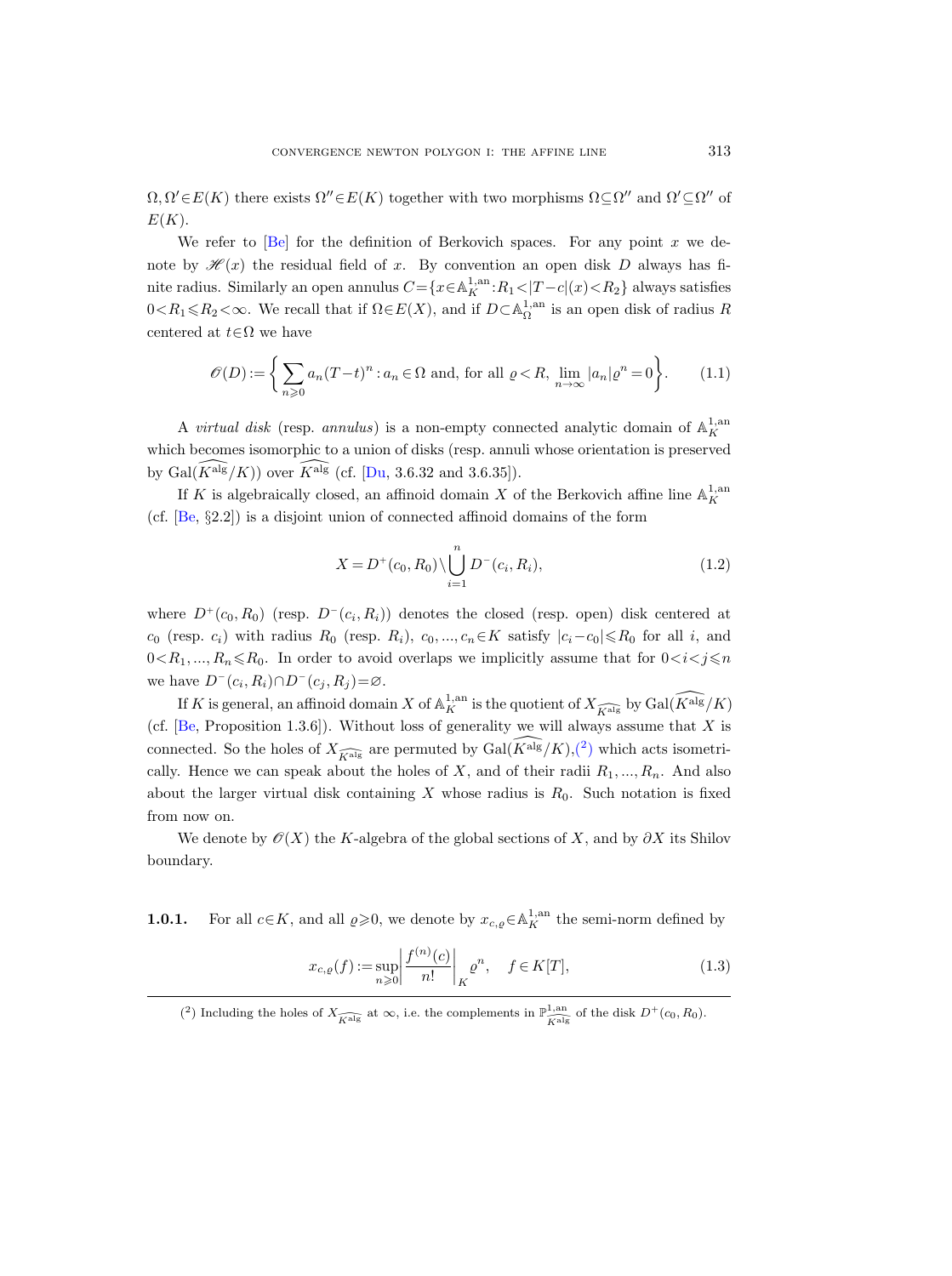where  $f^{(n)}$  is the *n*-th derivative of f with respect to a coordinate T of X. This definition actually depends on T.

For all  $\Omega \in E(K)$  we have a map

$$
i_{\Omega}: X(\Omega) \longrightarrow X \tag{1.4}
$$

associating to  $t \in X(\Omega)$  the image  $\pi_{\Omega/K}(t)$  of  $t \in X_{\Omega}$  by the projection  $\pi_{\Omega/K}: X_{\Omega} \to X$ , where  $X_{\Omega} := X \widehat{\otimes}_K \Omega$ . If  $x=i_{\Omega}(t)$  we say that  $t \in X(\Omega)$  is a *Dwork generic point* for x. Each point  $x \in X$  admits a canonical Dwork generic point  $t_x \in X_{\mathscr{H}(x)}$ . Indeed, by the canonical property of the cartesian diagram  $X_{\mathscr{H}(x)}/\mathscr{H}(x) \to X/K$ , the point  $x:\mathscr{M}(\mathscr{H}(x)) \to X$  lifts uniquely into a rational point  $t_x: \mathscr{M}(\mathscr{H}(x)) \to X_{\mathscr{H}(x)}$ . However for a given field  $\Omega \in E(K)$ we can have several embeddings  $\mathscr{H}(x) \to \Omega$ , and hence there is no canonical lifting of x in  $X_{\Omega}$ .

<span id="page-7-1"></span>**1.0.2.** More generally, for all  $x \in A_K^{1,an}$  we let  $\lambda_x(0) := x$  and for all  $\varrho > 0$  we set

$$
\lambda_x(\varrho)(f) := \sup_{n \ge 0} x \left( \frac{f^{(n)}}{n!} \right) \varrho^n, \quad f \in K[T]. \tag{1.5}
$$

One sees that  $\lambda_x(\varrho) \in X$  if an only if x lies in the maximal virtual disk containing X and  $\varrho \in I_x$ , where  $I_x$  is either equal to  $[0, R_0]$  if  $x \in X$ , or  $I_x = [R_i, R_0]$  if x lies in a hole of X with radius  $R_i$ .

It follows from the definition that if  $t \in X(\Omega)$  is a Dwork generic point for x, then  $\lambda_x(\varrho) = \pi_{\Omega/K}(x_{t,\varrho})$ . In particular, the path  $\varrho \mapsto \lambda_x(\varrho) : I_x \to X$  is continuous.

We call *generic radius* of  $x$  the number

<span id="page-7-2"></span>
$$
r_K(x) := \max\{ \varrho \in [0, R_0] : \lambda_x(\varrho) = \lambda_x(0) \}. \tag{1.6}
$$

We write  $r(x):=r_K(x)$  if no confusion is possible.

<span id="page-7-0"></span>LEMMA 1.1. Let  $x \in \mathbb{A}^{1,\mathrm{an}}_K$ , and let  $t \in X(\Omega)$  be a Dwork generic point for x. Assume that  $K^{\text{alg}} \subset \Omega$ . Then  $r_K(x)$  equals the distance of t from  $K^{\text{alg}}$ , i.e.

$$
r_K(x) = \inf_{c \in K^{\text{alg}}} |t - c|_{\Omega}.
$$
\n(1.7)

*Proof.* Let  $d_t := inf_{c \in K^{\text{alg}}} |t - c|_{\Omega}$ . The norm of a polynomial  $f \in K[T]$  is constant on each disk without zeros of f, and thus  $|f(y)| = |f(t)|$  for all  $y \in D^{-}(t, d_t) \subset \mathbb{A}_{\Omega}^{1, \text{an}}$ . Hence  $\lambda_x(d_t) = \lambda_x(0)$  and  $d_t \leq r(x)$ . To show that  $r(x) \leq d_t$  observe that the norm of a polynomial f is not constant on a disk containing a zero of f. So  $D^-(t, r(x))$  has no K<sup>alg</sup>-rational  $\Box$ points.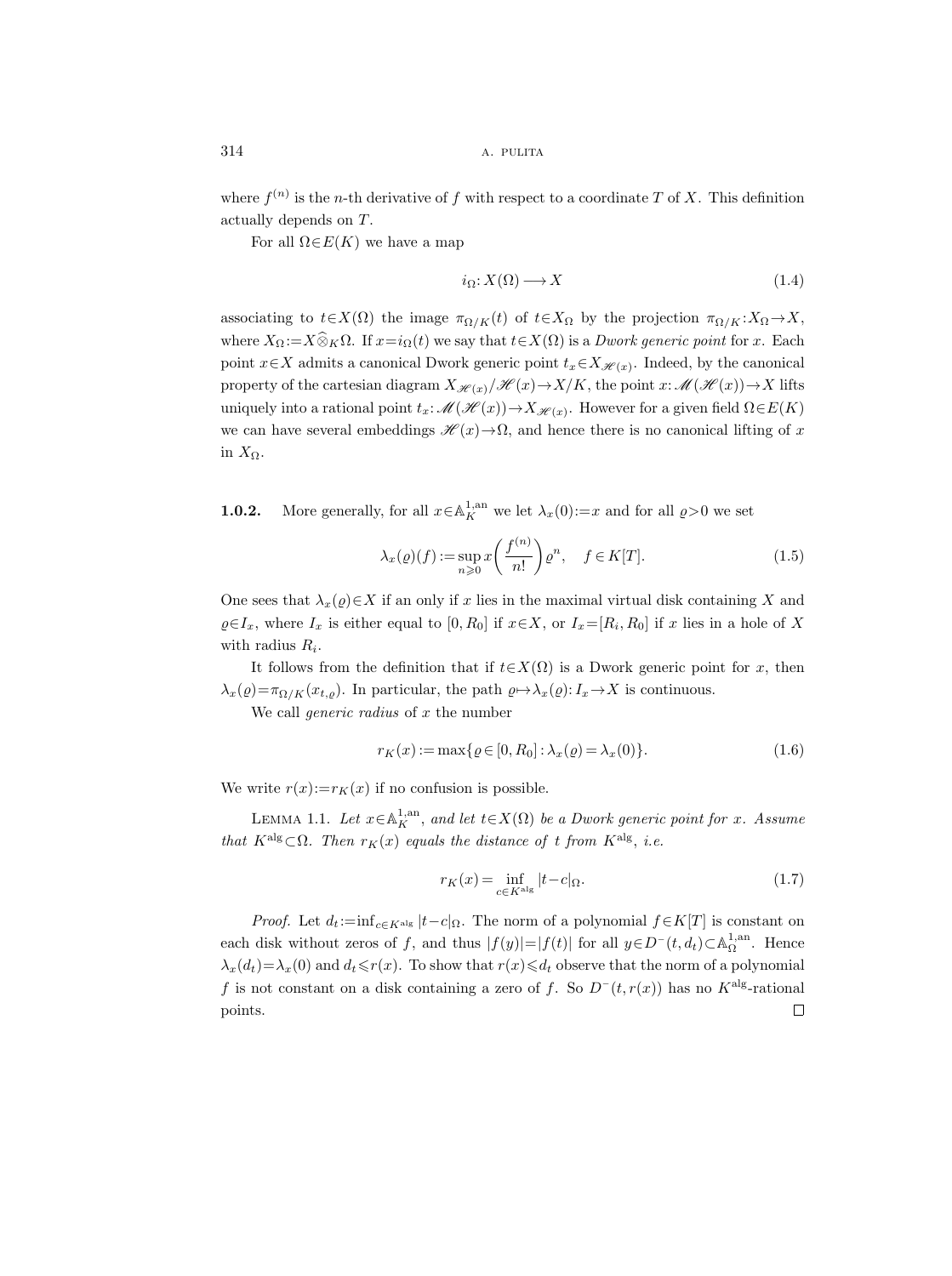COROLLARY 1.2. The canonical path  $\lambda_x$  is constant on [0, r(x)], and it induces a homeomorphism between  $[r(x), R_0]$  and its image in X.  $\Box$ 

<span id="page-8-0"></span>COROLLARY 1.3. Let  $t \in \Omega \in E(K)$  be a Dwork generic point for x. Then for all  $\Omega' \in E(\Omega)$  each  $\Omega'$ -rational point of  $D^-(t, r(x))$  is a Dwork generic point for x.  $\Box$ 

**1.0.3.** The following proposition describes the structure of the fiber  $\pi_{\Omega/K}^{-1}(x)$  of a point  $x \in X$ .

<span id="page-8-2"></span>PROPOSITION 1.4. Assume that the field K is algebraically closed. Let  $\Omega \in E(K)$ , let  $\pi_{\Omega/K}: X_{\Omega} \to X$  be the canonical projection, and let  $x \in X$ . Then there exists a point  $\sigma_{\Omega/K}(x) \in \pi_{\Omega/K}^{-1}(x)$  such that

$$
\pi_{\Omega/K}^{-1}(x)\backslash\{\sigma_{\Omega/K}(x)\}\tag{1.8}
$$

is a (possibly empty) disjoint union of open disks, all having  $\sigma_{Q/K}(x)$  as relative boundary in  $X_{\Omega}$ .

Moreover, if  $\Omega/K$  is algebraically closed and spherically complete, we have that the group Gal<sup>cont</sup>( $\Omega/K$ ), of K-linear continuous automorphisms of  $\Omega$ , fixes  $\sigma_{\Omega/K}(x)$  and acts transitively on those disks, and also on the set  $i_{\Omega}^{-1}(x)$  of their  $\Omega$ -rational points.

*Proof.* We may assume that  $\Omega$  is algebraically closed. Let  $t \in i_{\Omega}^{-1}(x)$ . By Corollary [1.3](#page-8-0) one has  $D^-(t, r(x)) \subseteq \pi_{\Omega/K}^{-1}(x)$ . It is then enough to show that all  $t' \in i_{\Omega}^{-1}(x)$  satisfies  $|t'-t| \leqslant r(x)$ .

This follows from the fact that  $\pi_{\Omega/K}^{-1}(x)$  is the spectrum  $\mathscr{M}(\mathscr{H}(x)\widehat{\otimes}_K\Omega)$ , so it is contained in all affinoid domains containing x. Hence we can replace  $X$  by any K-rational closed disk in  $\mathbb{A}_K^{1,\mathrm{an}}$  containing x. Now by Lemma [1.1](#page-7-0) we can find a sequence of closed K-rational disks with intersection  $D^+(t, r(x))$ . This proves the claim.

The assertion about the Galois action follows from Lemma [1.5](#page-8-1) below.

<span id="page-8-1"></span>LEMMA 1.5. Let  $x \in X$ . If  $\Omega \in E(K)$  is algebraically closed and maximally complete, then  $i_{\Omega}^{-1}(x)$  is either the empty set, or Gal<sup>cont</sup> $(\Omega/K)$  acts transitively on it.

Namely for all  $t, t' \in i_{\Omega}^{-1}(x)$  there is  $\sigma \in \text{Gal}^{\text{cont}}(\Omega/K)$  such that  $\sigma(t) = t'.$ 

*Proof.* Identify  $\mathbb{A}_K^{1,\mathrm{an}}(\Omega)$  with  $\Omega$ , and  $X(\Omega)$  with a subset of  $\Omega$ . With this identification we have to find an automorphism of  $\Omega$  sending t into t'. Let  $\widehat{K(t)}$  and  $\widehat{K(t')}$  be the completions of the sub-fields of  $\Omega$  generated by t and t'. We consider the K-isomorphism  $K(t) \to K(t')$  sending t into t'. Since  $x = \pi_{\Omega/K}(x_{t,0}) = \pi_{\Omega/K}(x_{t',0})$ , these semi-norms coincide on  $K[T] \subset \mathscr{O}(X_{\Omega})$ . Hence this K-isomorphism is isometric, and  $\widehat{K(t)} \cong \mathscr{H}(x) \cong \widehat{K(t')}$ . More precisely, there exists a continuous isometric K-linear isomorphism  $\sigma: \widehat{K(t)} \to \widehat{K(t')}$ such that  $\sigma(t)=t'$ . Now  $\sigma$  extends to an isometric automorphism of  $\Omega/K$  (cf. [\[DR1,](#page-47-4) Lemma 8.3,  $[MR]$ ,  $[Po]$ ; see  $[NP2]$  for more details).  $\Box$ 

 $\Box$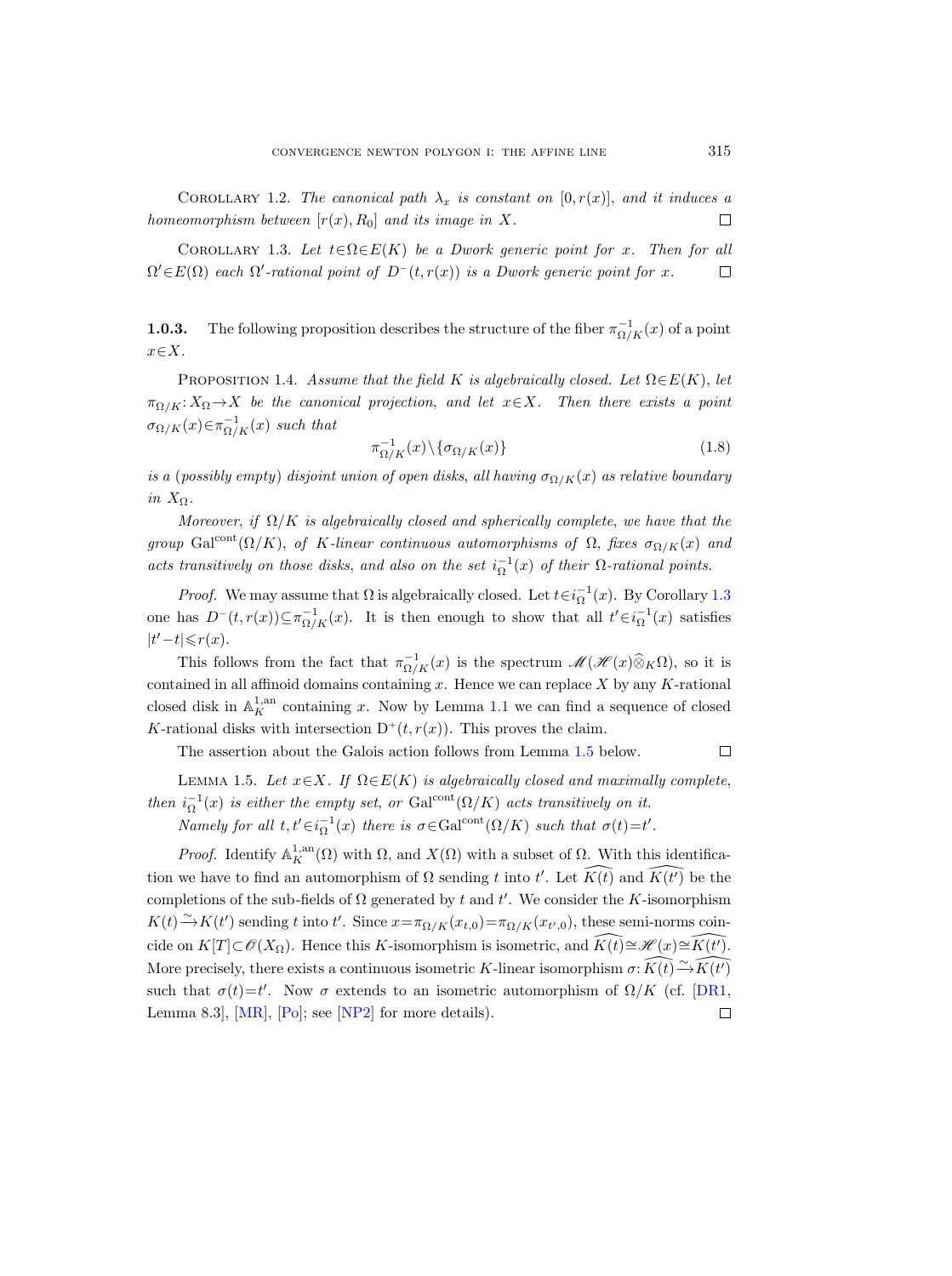$316$  A. PULITA

Definition 1.6. (Generic and maximal disks) Let  $x \in X$ , let  $\Omega \in E(\mathcal{H}(x))$ , and let  $t\in X(\Omega)$  be a Dwork generic point for  $x\in X$ . We call *generic disk* of x the virtual open disk

$$
D(x) \subset X_{\Omega} \tag{1.9}
$$

which is the connected component of  $\pi^{-1}_{\Omega/K}(x)\setminus{\sigma_{\Omega/K}(x)}$  containing the point t. Its radius is  $r(x)$ .

We define the maximal disk

$$
D(x, X) \subset X_{\Omega} \tag{1.10}
$$

of x to be the maximum virtual open disk in  $X_{\Omega}$  containing t. It is also the connected component of  $X \backslash \Gamma_{X_{\Omega}}$  containing t. With the notation of [\(1.12\)](#page-10-0), its radius is  $\varrho_{\Gamma_X}(x)$ , and it will be denoted by

$$
\varrho_{x,X} = \varrho_{\Gamma_X}(x). \tag{1.11}
$$

By Lemma [1.5,](#page-8-1) up to extensions of  $\Omega$ , all generic and maximal disks are isomorphic. The notation does not depend on  $t$ , and the definitions and results of this paper will be independent on its choice.

LEMMA 1.7. One has  $r(x_{t,\rho})=\max\{\varrho, r(x_t)\}\$ . In particular, if  $t\in X(\widehat{K^{\mathrm{alg}}})$ , then  $r(x_{t,\rho})=\varrho$ .  $\Box$ 

## 1.1. Graphs

As a topological space X is a tree, in particular it is uniquely arcwise connected.<sup>(3)</sup> If  $x, y \in X$  we denote by  $[x, y] \subset X$  the image of an injective continuous path  $[0, 1] \to X$ with initial point x and end-point y. In particular the image of  $\lambda_x: I_x \to X$  is the closed segment  $\Lambda(x) := [x, x_{c_0, R_0}] \cdot {4 \choose 1}$  We define in an evident way open and semi-open segments, denoted by  $[x, y[, [x, y], \text{ and } ]x, y].$ 

Following [\[Du\]](#page-47-11) we say that a graph  $\Gamma$  in X is admissible if  $X\setminus\Gamma$  is a disjoint union of virtual open disks, in particular  $\Gamma$  is closed in X, and also connected (since we assume that  $X$  is connected).

An example of an admissible graph is the analytic skeleton  $\Gamma_X \subseteq X$  defined as the locus of points without open neighborhoods in X isomorphic to virtual open disks. More explicitly  $\Gamma_X$  is the union of the segments  $\Lambda(x)$  for all points x at the boundary of a hole of X (i.e. for all x in the Shilov boundary  $\partial X$ ).  $\Gamma_X$  is also the set of semi-norms

<sup>(&</sup>lt;sup>3</sup>) This means that for all  $x, y \in X$  there exists an injective continuous path  $[0, 1] \rightarrow X$  with initial point x and end-point y. Moreover two such paths have the same image in  $X$ .

<span id="page-9-1"></span><span id="page-9-0"></span><sup>(&</sup>lt;sup>4</sup>) By abuse here and below we identify  $x_{c_0,R_0} \in X_{\widehat{K\text{alg}}}$  with its image in X.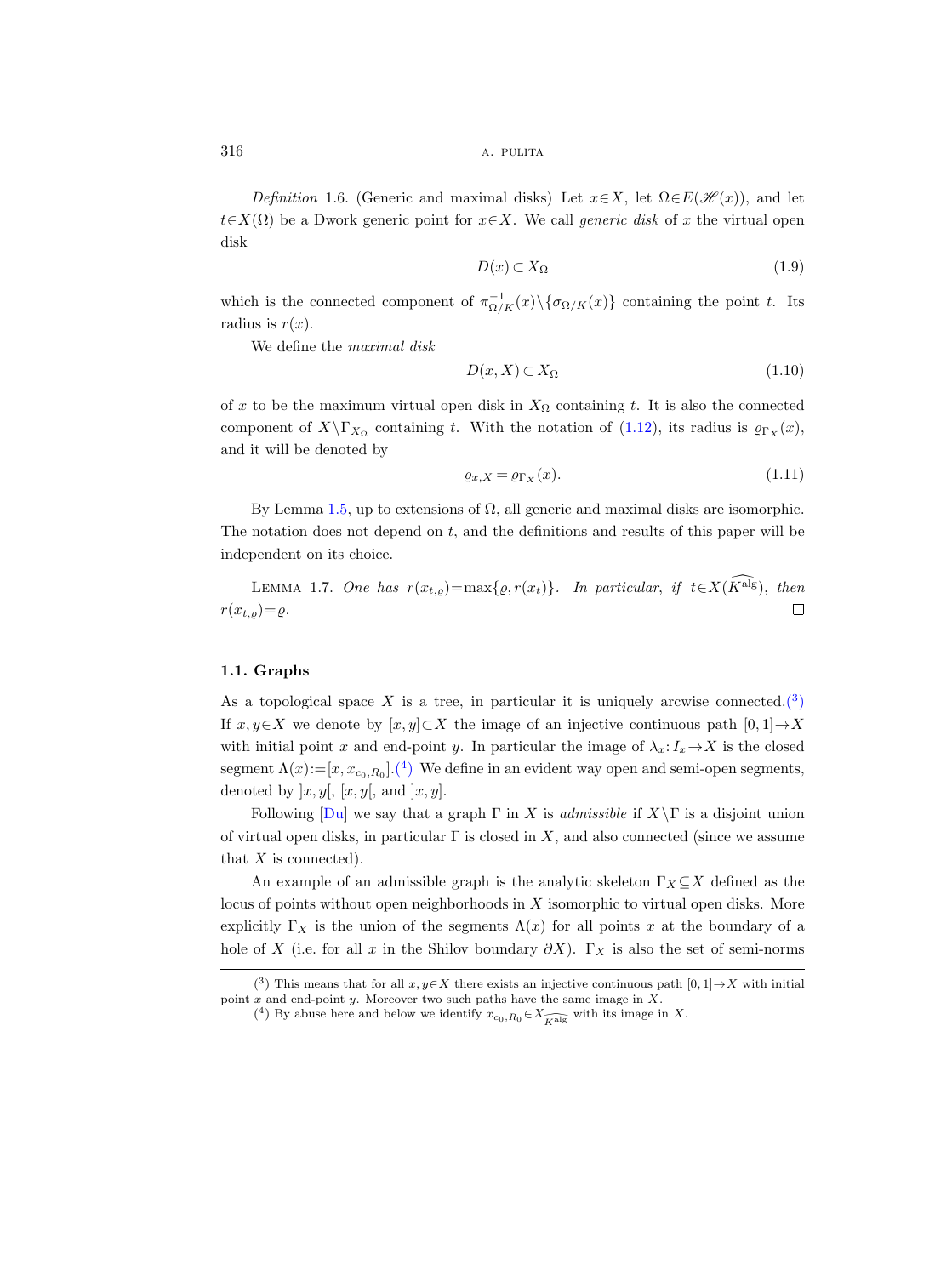on  $\mathcal{O}(X)$  that are maximal with respect to the partial order given by  $x \leq x'$  if and only if  $x(f)$  ≤  $x'(f)$  for all  $f \in \mathcal{O}(X)$ .

For any subset  $A \subseteq X$  we set  $\text{Sat}(A) := \bigcup_{x \in A} \Lambda(x)$ . This is a tree in X. As an example  $\Gamma_X = \text{Sat}(\partial X)$ . We say that a subset of X is *saturated* if it coincides with Sat $(A)$ , for some set A.

LEMMA 1.8. A graph  $\Gamma \subset X$  is admissible if and only if the following conditions hold: (i)  $\Gamma_X \subseteq \Gamma$ ;

(ii)  $\Gamma = \text{Sat}(\Gamma);$ 

(iii)  $\Gamma$  contains its end-points.

 $\Box$ 

<span id="page-10-1"></span>Definition 1.9. Let  $\Gamma$  be a non-empty saturated subset and let  $x \in X$ . We set

<span id="page-10-0"></span> $\rho_{\Gamma}(x) := \inf \{ \rho \geq r(x) : \lambda_x(\rho) \in \Gamma \}$  and  $\delta_{\Gamma}(x) := \lambda_x(\rho_{\Gamma}(x)).$  (1.12)

The map  $\delta_{\Gamma}: X \to X$  is a retraction onto the graph  $\overline{\Gamma}$  obtained from  $\Gamma$  by adding its end-points. In particular,  $\delta_{\Gamma}$  induces the identity on  $\overline{\Gamma}$  and  $\delta_{\Gamma}(X)=\overline{\Gamma}$ . We call  $\delta_{\Gamma}:X\to\overline{\Gamma}$ the canonical retraction.

If Γ is admissible, then each point  $x \in X \backslash \Gamma$  lies in a virtual open disk  $D_x$  with boundary in Γ, and  $\delta_{\Gamma}$  associates to x that boundary. If Γ is finite, admissible, and endowed with the topology induced by X, then  $\delta_{\Gamma}: X \to \Gamma$  is continuous, and the topology of Γ is also the quotient topology by  $\delta_{\Gamma}$ .

<span id="page-10-3"></span>Remark 1.10. If  $t_x \in X(\Omega)$  is a Dwork generic point for x, then the radius  $\varrho_{x,X}$  of  $D(x, X)$  satisfies  $\varrho_{x,X} = \varrho_{t,X_{\Omega}} := \min \{ \min_{i=1,\dots,n} |t-c_i|_{\Omega}, R_0 \}.$  We notice that if  $x \leq x'$ , then  $\varrho_{x,X} = \varrho_{x',X}$ . In fact the inequality  $x \leq x'$  applied to  $T - c_i$  and  $(T - c_i)^{-1}$  provides  $|t_x-c_i|=|t_{x'}-c_i|.$ 

Remark 1.11. For all  $t \in X(\Omega)$  and all  $\sigma \geq 0$  one has  $\varrho_{x_t,\sigma,X} = \max{\lbrace \sigma, \varrho_{t,X} \rbrace}$ .

## <span id="page-10-2"></span>1.2. Directions, slopes, directional finiteness, and harmonicity

We define an equivalence relation between the open segments  $|x, y|$  with  $x \in X$  in their boundary. We say that  $|x, y[\sim]x, z[$  if there exists  $|x, t[\subseteq ]x, z[\cap ]x, y[$ . An equivalence class b is called a *germ of segment out of*  $x$ , or *direction*, or again a *branch*.

We denote by  $\Delta_X(x)$ , or simply by  $\Delta(x)$  if no confusion is possible, the set of all directions out of x, and if Γ is a graph containing x, we denote by  $\Delta(x,\Gamma)$  the set of germs of segment out of x that are contained in Γ. If  $\Delta(x, \Gamma)$  is a finite set we say that  $Γ$  is *directionally finite* at  $x$ .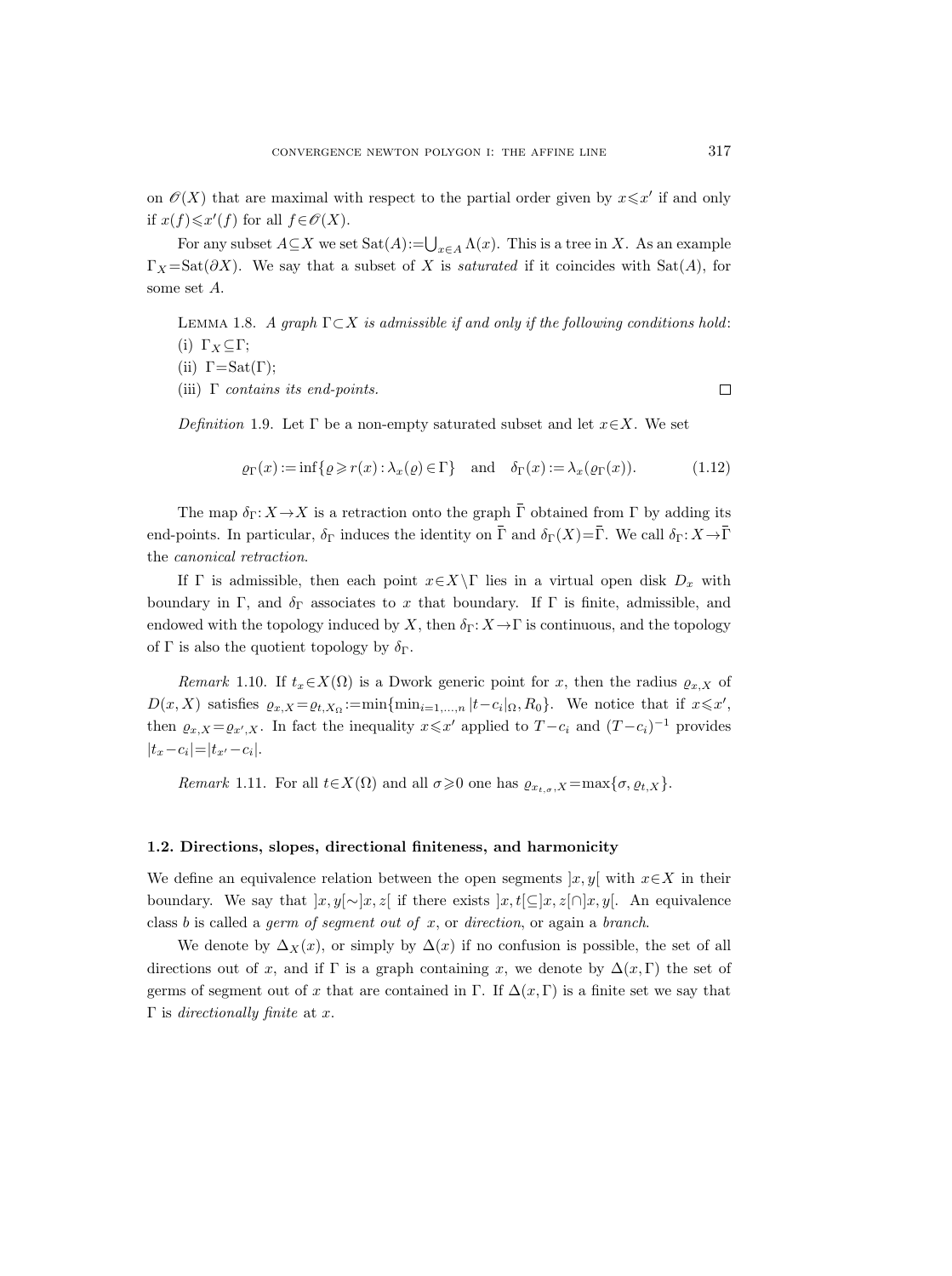Let  $x \in X$  and let  $b=]x, y[$  be a germ of segment out of x. We will always provide b with the orientation as outside  $x$ . Clearly, if  $y$  is close to  $x$ , then either

$$
]x,y[ \subset \Lambda(x) = [x,x_{c_0,R_0}] \quad \text{or} \quad ]x,y[ \subset \Lambda(y) = [y,x_{c_0,R_0}].
$$

Assume that  $b \subset \Lambda(x)$ , and let  $I \subset \mathbb{R}_{>0}$  be the inverse image of  $[x, y]$  in  $I_x=[0, R_0]$  (cf. §[1.0.2\)](#page-7-1). We recall that, for all  $x \in X$ , the path

<span id="page-11-5"></span>
$$
\lambda_x: [0, R_0] \longrightarrow [x, x_{c_0, R_0}] \subset X \tag{1.13}
$$

is continuous, it is constant on  $[0, r(x)]$  with value x, and it identifies  $[r(x), R_0]$  with  $[x, x_{c_0,R_0}]$ . So  $I =$  $r(x)$ ,  $\varrho$ [ for some  $\varrho > r(x)$ .

With these conventions let  $F: X \to \mathbb{R}_{>0}$  be such that  $\log \circ F \circ \lambda_x \circ \exp : \log(I) \to \mathbb{R}$  is an affine function. We say that F is log-affine along  $b=|x, y|$  and we set

$$
L_x F := \log \circ F \circ \lambda_x \circ \exp : ]-\infty, \log R_0] \longrightarrow \mathbb{R}.
$$
 (1.14)

We say that  $L_xF$  is the log-function attached to F. We denote its slope by  $\partial_bF(x)$ , this is the right derivative of log  $\overline{F} \circ \lambda_x \circ \exp$  at log  $r(x)$ . If now  $b=]x, y[\subset \Lambda(y)$  we call I the inverse image of  $[x, y]$  in  $I_y$ , and we denote by  $\partial_b F(x)$  the negative of the slope of  $\log \circ F \circ \lambda_y \circ \exp : \log(I) \to \mathbb{R}$ .

<span id="page-11-3"></span>Definition 1.12. If  $]z, u[\subset \Lambda(x) = [x, x_{c_0, R_0}]$ , we say that F is log-affine (resp. logconcave, log-decreasing, etc.) along  $]z, u[$ , if  $L_xF$  is affine (resp. concave, decreasing, etc.) over  $(\lambda_x \circ \exp)^{-1}(|z, u|)$ .

<span id="page-11-0"></span>*Notation* 1.13. Assume that F is log-affine along all directions  $b \in \Delta(x)$  out of  $x \in X$ , and that  $\partial_b F(x)=0$  for all but a finite number of them.

<span id="page-11-1"></span>Definition 1.14. The Laplacian of  $F$  at  $x$  is the finite sum

$$
dd^c F(x) = \sum_{b \in \Delta(x)} m_b \partial_b F(x), \qquad (1.15)
$$

where  $m_b \in \mathbb{N}$  is the multiplicity of b (i.e. the number of germs of segment in  $X_{\widehat{k}_{\text{alg}}}$  lying over  $b$ ).

If now  $x \notin \partial X$ , we say that F is super-harmonic (resp. sub-harmonic, harmonic) at x if

<span id="page-11-2"></span>
$$
ddc F(x) \leq 0 \quad (\text{resp. } ddc F(x) \geq 0, ddc F(x) = 0). \tag{1.16}
$$

<span id="page-11-4"></span>We say that F is (globally) super-harmonic (resp. sub-harmonic, harmonic) on X, if it is so at every point  $x \notin \partial X$ .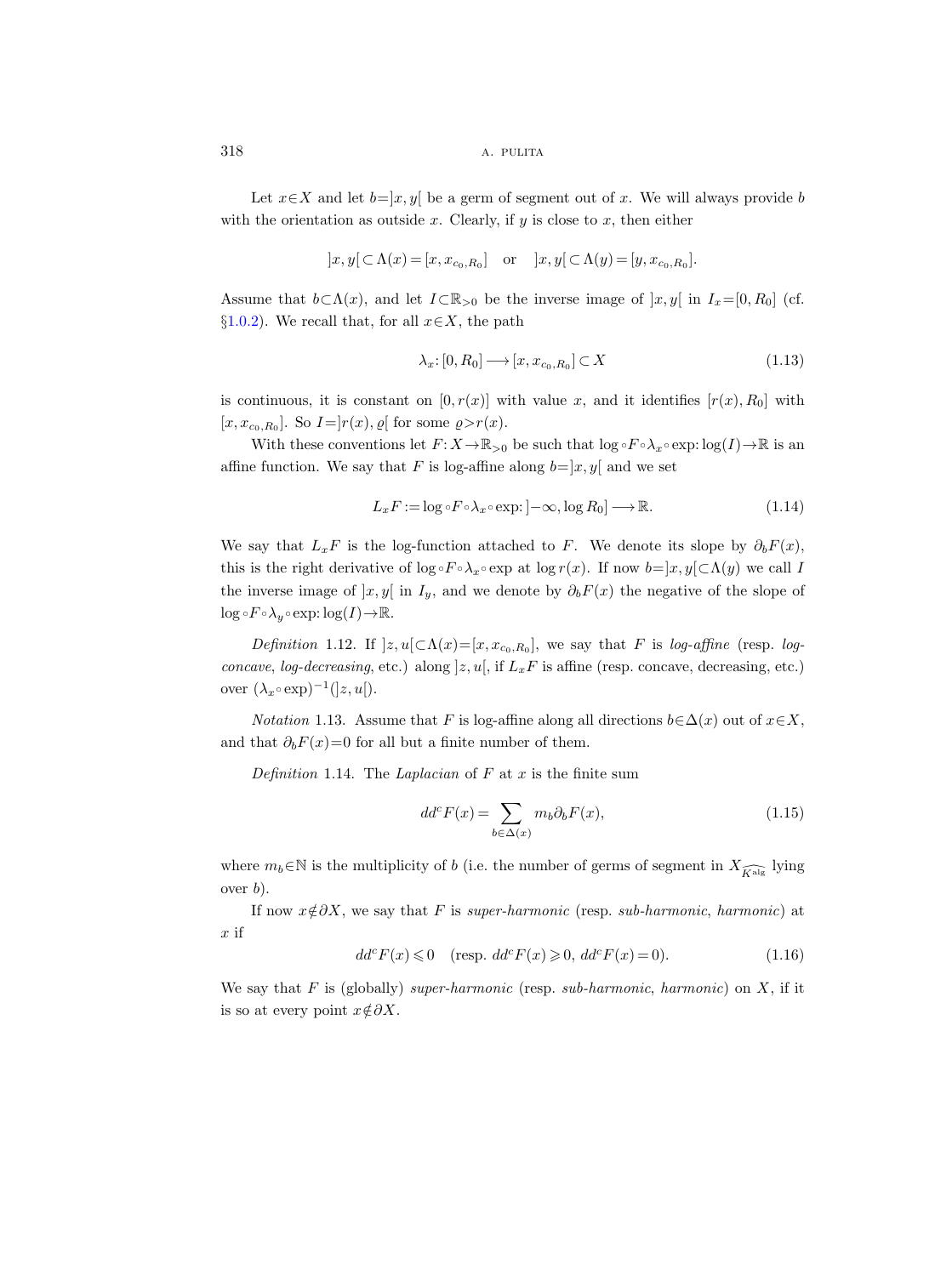LEMMA 1.15. Let  $x \in X \ \partial X$ , and let  $F, G: X \to \mathbb{R}$  be two functions on X as in Notation [1.13](#page-11-0). Assume that  $F|_b \leq G|_b$  along each germ of segment b out of x, that  $F(x)=G(x)$ , and that G is super-harmonic at x. Then F is super-harmonic at x.  $\Box$ 

Remark 1.16. The Laplacian of F at the points of  $\partial X$  does not give information since some directions out of x are "removed". As an example, functions  $f \in \mathcal{O}(X)$  are harmonic, but their Laplacian at the points  $x \in \partial X$  of the boundary is not always negative.

Definition [1.14](#page-11-1) is less general than the usual definition of super-harmonicity, as for example those in [\[FJ\]](#page-47-13), [\[Th\]](#page-48-10) and [\[BR\]](#page-46-7). The general definition allows for an infinite number of directions of non-zero slope and the finite sum  $(1.16)$  is replaced by an infinite one.

## 2. Constancy skeleton of a function on X

<span id="page-12-3"></span><span id="page-12-0"></span>Let T be a set and let  $F: X \to T$  be an arbitrary function.

Definition 2.1. We define the controlling graph (also called constancy skeleton)

$$
\Gamma(X, F) \subseteq X \tag{2.1}
$$

of  $F$  as the set of points of  $X$  without neighborhoods in  $X$  isomorphic to an open virtual disk on which F is constant. We write  $\Gamma(F)$  if no confusion is possible.

Definition 2.2. (Constancy radius) For all  $x \in X$  let  $t_x \in X_{\mathcal{H}(x)}$  be the canonical point of §[1.0.1.](#page-6-1) We define the *constancy radius*  $\rho_F(x) := \rho_{\Gamma(F)}(x)$  of F at x as the radius of the largest open disk in  $X_{\mathscr{H}(x)}$  centered at  $t_x$  on which the composite map  $F_{\mathscr{H}(x)}$ :  $X_{\mathscr{H}(x)}$   $\rightarrow$  $X \rightarrow \mathcal{T}$  is constant.

#### 2.1. Basic properties

Since  $D(x) = D^{-}(t_x, r(x)) \subset \pi_{\mathscr{H}(x)/K}^{-1}(x)$ , from the definition one immediately has

<span id="page-12-2"></span>
$$
r(x) \leqslant \varrho_F(x) \leqslant \varrho_{x,X} \leqslant R_0. \tag{2.2}
$$

<span id="page-12-1"></span>Lemma 2.3. The following conditions are equivalent:

(i)  $x \in \Gamma(F)$ ;

(ii)  $r(x)=\varrho_F(x);$ 

(iii) there exists  $y \in X$  such that  $x = \lambda_y(\varrho_F(y)) \in X$ .

*Proof.* If  $x \in \Gamma(F)$ , then  $\varrho_F(x) = r(x)$ , because if  $r(x) < \varrho_F(x)$ , the image in X of  $D^{-}(t_{x}, \varrho_{F}(x))$  is a virtual disk containing x on which F is constant. Hence (i) ⇒ (ii). Now  $x=\lambda_x(r(x))$ , so (ii)  $\Rightarrow$  (iii). Assume now (iii). If  $D\subseteq X$  is a virtual open disk containing x on which F is constant, then  $y \in D$  and  $D_{\mathscr{H}(y)} \subseteq D^-(t_y, \varrho_F(y))$ . Hence we obtain the contradiction  $x \neq \lambda_y(\varrho_F(y))$ . So (iii)  $\Rightarrow$  (i).  $\Box$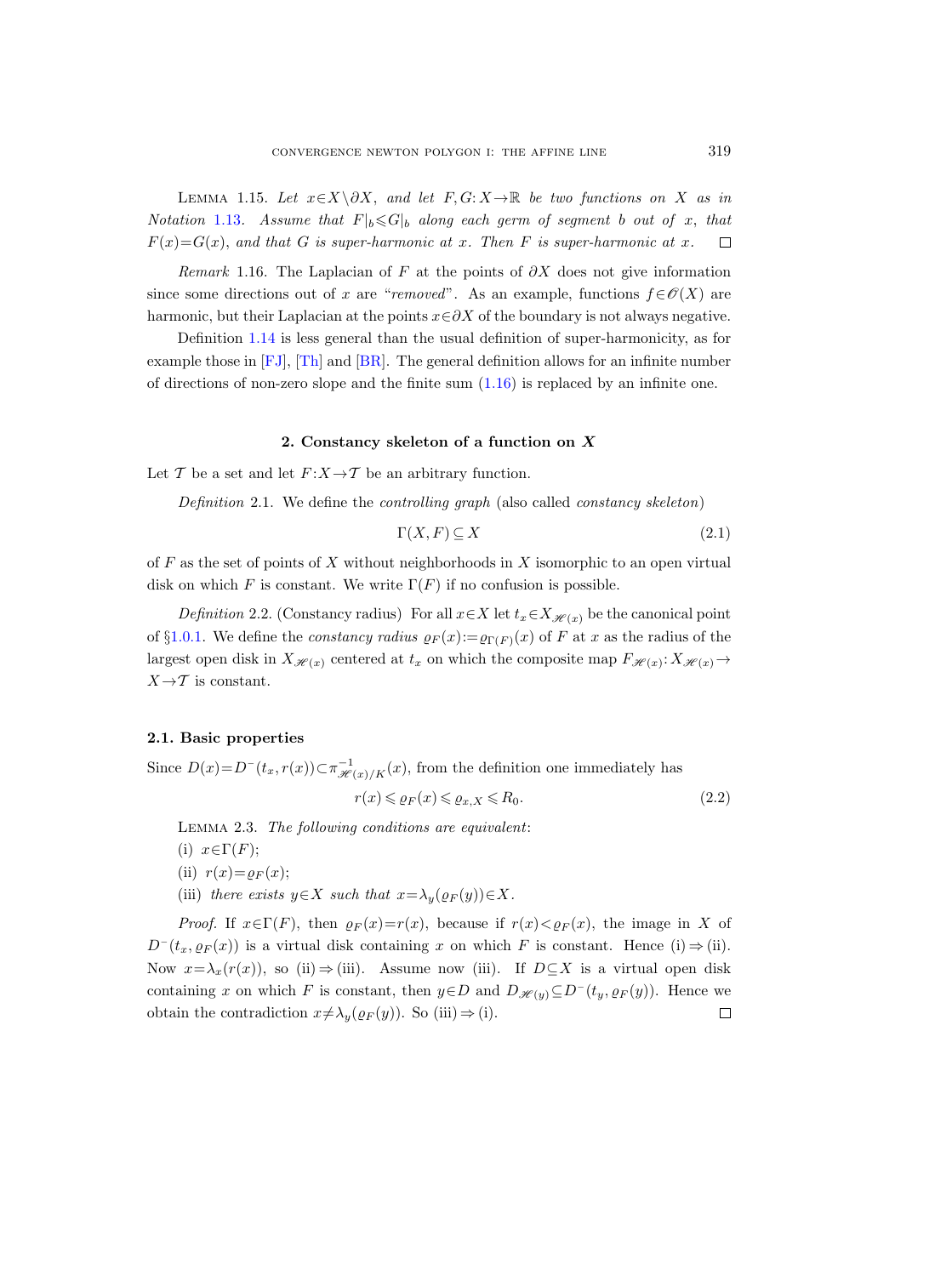LEMMA 2.4. Let  $F: X \to T$  and  $F': X \to T'$  be two functions. We have  $\Gamma(F) = \Gamma(F')$ if and only if  $\varrho_F(x) = \varrho_{F'}(x)$  for all  $x \in X$ .  $\Box$ 

<span id="page-13-2"></span>PROPOSITION 2.5.  $\Gamma(F)$  is an admissible graph in X. Moreover it satisfies the following properties:

- (i)  $x \in \Gamma(F)$  if and only if  $\rho_F(x) = r(x);$
- (ii)  $\lambda_x(\varrho_F(x)) \in \Gamma_X$  if and only if  $\varrho_F(x) = \varrho_{x,X};$
- (iii)  $\varrho_F(x) = \varrho_{\Gamma(F)}(x)$  for all  $x \in X$  (cf. [\(1.12\)](#page-10-0));
- (iv) for all  $x \in X$ , and all  $\varrho \in [0, R_0]$  one has  $\varrho_F(\lambda_x(\varrho)) = \max{\varrho, \varrho_F(x)};$
- (v) if F is constant on a virtual open disk  $D\subset X$ , then  $D\cap\Gamma(F)$  is empty.

*Proof.* We may assume  $K=\widehat{K^{alg}}$ . By definition,  $\Gamma(F)$  is the complement of a union of disks, and so it is admissible. Point (i) follows from Lemma  $2.3$ , and property (v) is evident.

Now (ii), (iii), and (iv) are straightforward.

 $\Box$ 

For all  $x \in X$  we set  $\delta_F(x) := \delta_{\Gamma(F)}(x) = \lambda_x(\varrho_F(x)).$ 

We say that F is finite if  $\Gamma(F)$  is a finite graph. In this case  $\delta_F : X \to \Gamma(F)$  is a continuous retraction (cf. comment after Definition [1.9\)](#page-10-1).

Remark 2.6. The correspondence  $F \mapsto \delta_F$  is idempotent:  $\delta_{\delta_F} = \delta_F$ . More precisely, if  $\Gamma \subseteq X$  is a saturated subset,  $\overline{\Gamma}$  denotes its closure in X, and  $F = \delta_{\Gamma}: X \to \overline{\Gamma}$  is its retraction, then ont after Definition 1.<br>
ence  $F \mapsto \delta_F$  is idem<br>
otes its closure in X,<br>  $\delta_{\delta_{\Gamma}} = \delta_{\Gamma \cup \Gamma_X} = \delta_{\bar{\Gamma} \cup \Gamma_X}$ 

$$
\delta_{\delta_{\Gamma}} = \delta_{\Gamma \cup \Gamma_X} = \delta_{\bar{\Gamma} \cup \Gamma_X}.
$$
\n(2.3)

<span id="page-13-0"></span>Every admissible graph  $\Gamma$  is the skeleton of its retraction map  $\delta_{\Gamma}$  (i.e.  $\Gamma = \Gamma(\delta_{\Gamma})$ ).

*Remark* 2.7. Let  $F_i: X \to T_i$ ,  $i=1, 2$ , and let  $g: T_1 \times T_2 \to T_3$  be any functions. Then

$$
\Gamma(g\circ(F_1\times F_2))\subseteq \Gamma(F_1)\cup\Gamma(F_2). \tag{2.4}
$$

Indeed clearly  $\varrho_{F_3}(x) \ge \min\{\varrho_{F_1}(x), \varrho_{F_2}(x)\}\$ , and  $\Gamma(F_1) \cup \Gamma(F_2)$  is saturated.

If  $\mathcal{T}_i=\mathbb{R}$ , this holds in particular for  $\max\{F_1, F_2\}$  and  $\min\{F_1, F_2\}$ .

<span id="page-13-3"></span>Remark 2.8. Let  $X' \subseteq X$  be a sub-affinoid, and let  $F' : X' \rightarrow \mathcal{T}$  be the restriction of  $F: X \to T$  to X'. In order to avoid confusion we denote by  $\Gamma(X, F) \subseteq X$ ,  $\Gamma(X', F') \subset X'$ ,  $\varrho_F(X, -)$ , and  $\varrho_{F'}(X', -)$  the respective skeletons and constancy radii. If  $x' \in X'$  one has  $\rho_{F'}(X',x') = \min\{\rho_F(X,x'),\rho_{x',X'}\},\text{ so}$ 

$$
\Gamma(X', F') = (\Gamma(X, F) \cap X') \cup \Gamma_{X'}.
$$
\n(2.5)

<span id="page-13-1"></span>Hence the directional finiteness of F at  $x' \in X'$  is equivalent to that of F' at x'. Moreover the finiteness of  $F$  on  $X$  implies that of  $F'$  on  $X'$ .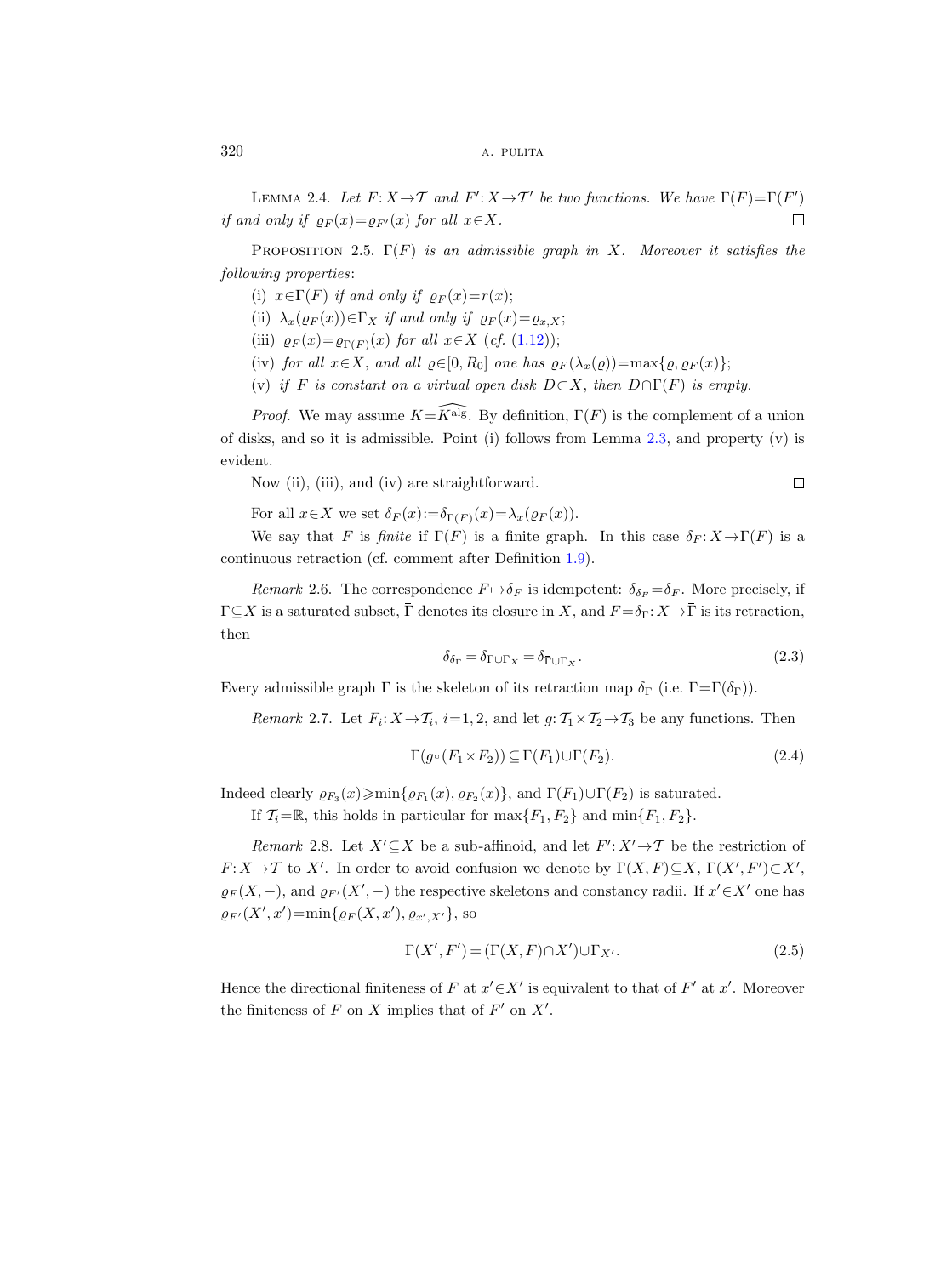PROPOSITION 2.9. (Scalar extension) Let  $\Omega \in E(K)$  and let as usual  $\pi_{\Omega/K}: X_{\Omega} \to X$ be the canonical projection. Denote by  $F_{\Omega}: X_{\Omega} \to T$  the composite map  $F \circ \pi_{\Omega/K}$ . One has  $\Gamma(F)=\pi_{\Omega/K}(\Gamma(F_{\Omega}))$ . Moreover, if K is algebraically closed, then  $\pi_{\Omega/K}$  induces a bijection between  $\Gamma(F_{\Omega})$  and  $\Gamma(F)$  with inverse  $\sigma_{\Omega/K}$  (cf. Proposition [1.4\)](#page-8-2). In particular F is finite if and only if  $F_{\Omega}$  is finite.

*Proof.* We have  $X=X_{\widehat{K\text{alg}}}/G$ , where  $G=\text{Gal}(K^{\text{alg}}/K)$ . Hence  $\Gamma(F)=\Gamma(F_{\widehat{K\text{alg}}} )/G$ . As a consequence, F is a finite function if and only if  $F_{\widehat{K}^{\text{alg}}}$  is. So we may assume that K is algebraically closed. By Proposition [1.4,](#page-8-2) there is an open disk containing  $x \in X$  on which F is constant if and only if there is an open disk containing  $\sigma_{\Omega/K}(x) \in X_{\Omega}$  on which  $F_{\Omega}$  is constant. The claim follows.  $\Box$ 

Remark 2.10. (i) Let  $F = Id_X: X \to X$  be the identity, then  $\Gamma(\mathrm{Id}_X) = \Gamma(r_K) = X$  (cf. definition  $(1.6)$ .

(ii) Let  $F=1: X \rightarrow \{pt\}$  be a constant map. Then  $\Gamma(1)=\Gamma(\varrho_{-,X})=\Gamma_X$  is the skeleton of X.

(iii) Let  $f_1, ..., f_n \in \mathcal{O}(X)$ , let  $\alpha_1, ..., \alpha_n > 0$ , and define  $F(x) := \min_i |f_i(x)|^{\alpha_i}$ . Then  $\Gamma(F)=\text{Sat}(\{z_1,...,z_r\})\cup \Gamma_X$ , where  $\{z_1,...,z_r\}\subset X(K^{\text{alg}})$  is the union of all the zeros of  $f_1, ..., f_n.$ 

(iv) With the above notation, if  $F(x) := \max_i |f_i(x)|^{-\alpha_i}$ , intended as a function with values in the set  $\mathcal{T} := \mathbb{R}_{>0} \cup \{\infty\}$ , then one again has  $\Gamma(F) = \text{Sat}(\{x_{z_1}, ..., x_{z_r}\}) \cup \Gamma_X$ .

(v) Assume now that  $F(x) := \max_i |f_i(x)|^{\alpha_i}$  (resp.  $F(x) := \min_i |f_i(x)|^{-\alpha_i}$  as a function with values in  $\mathcal{T} := \mathbb{R}_{>0} \cup \{\infty\}$ . In this case the explicit description of the skeleton  $\Gamma(F)$  is more complicate. However, one can easily deduce its finiteness from Remark [2.7.](#page-13-0)

## <span id="page-14-0"></span>2.2. Branch continuity and dag-skeleton

We investigate now whether the function F admits a factorization as  $F = F|_{\Gamma(F)} \circ \delta_F$ :



This is not automatically satisfied. In fact, for a given  $x \in X$ , the restriction

$$
F\!\circ\!\lambda_x\!\colon\! [0,R_0]\longrightarrow \mathcal{T}
$$

is constant for  $\varrho \in [0, \varrho_F(x)],$  but one may have a different value at  $\varrho = \varrho_F(x)$ .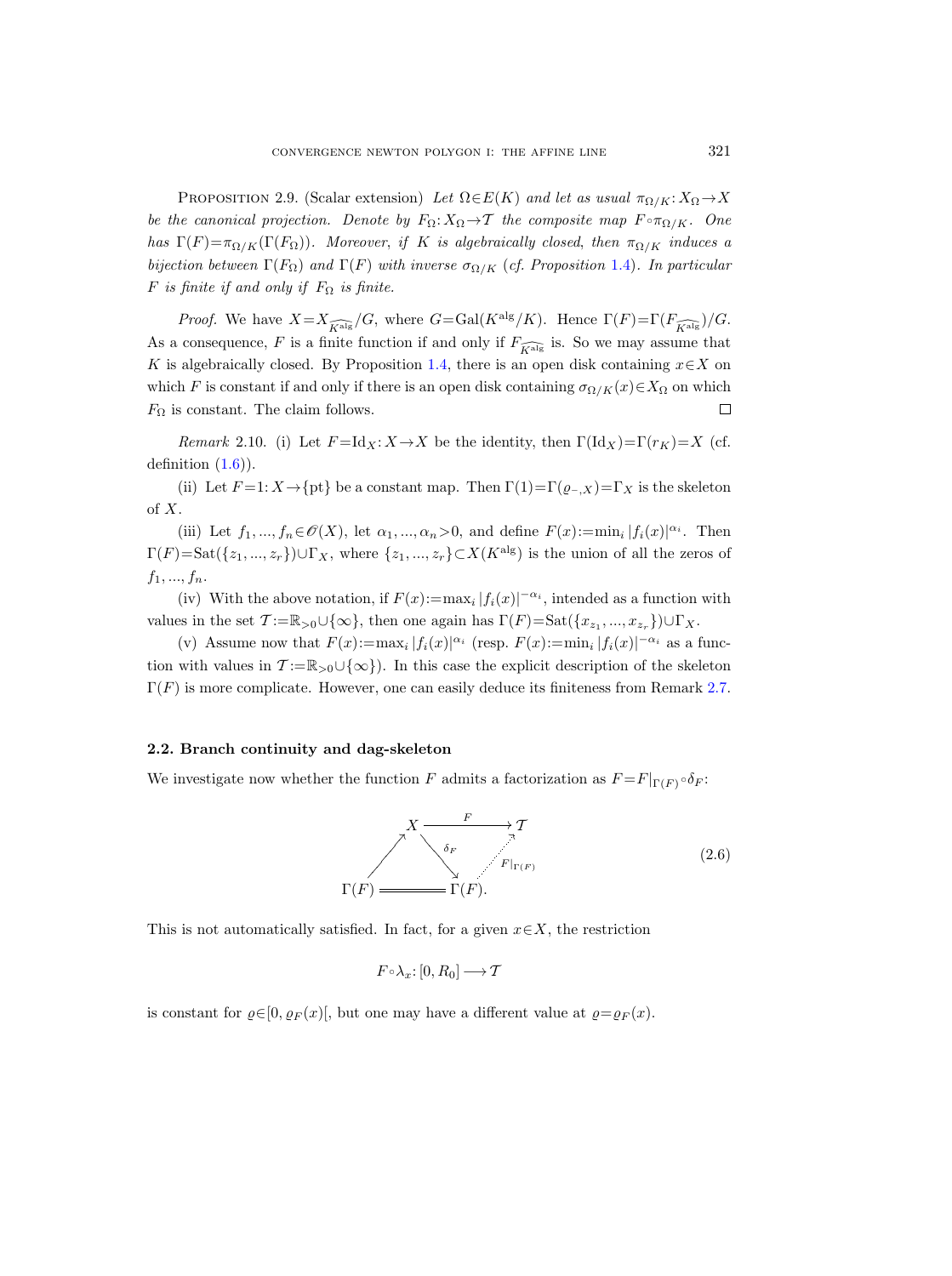We say that F is *branch continuous* if for all  $x \in X$  one has

$$
F(\lambda_x(\varrho_F(x))) = \lim_{\varrho \to \varrho_F(x)^-} F(\lambda_x(\varrho)) = F(x). \tag{2.7}
$$

A branch continuous map factorizes as  $F = F|_{\Gamma(F)} \circ \delta_F$  and is determined by its values on  $\Gamma(F)$ .

A continuous function with values in a Hausdorff space  $\mathcal T$  is branch continuous. Conversely a finite and branch continuous function is continuous if and only if its restriction to  $\Gamma(F)$  is continuous.

For some purposes this situation may be unsatisfactory since we want to factorize all functions. For this we define the *dag-skeleton*  $\Gamma(F)^{\dagger}$  as the union of  $\Gamma(F)$  together with an (unspecified) germ of segment out of all points x of  $\Gamma(F)$ , for all directions  $b \in \Delta(x)$ . Clearly, any function F factorizes through its dag-skeleton  $\Gamma(F)^{\dagger}$ . This situation will not occur in this paper since all the functions will be branch continuous. This idea can be better expressed in term of Huber spaces [\[H\]](#page-47-14), indeed germs of segment correspond to Huber points, but this lies outside the scope of this paper.

## 2.3. Minimal triangulation

Assume that K is algebraically closed. We denote by  $S_X$  the union of the Shilov boundary  $\partial X$  and of the bifurcation points of  $\Gamma_X$ . Since X is of the form [\(1.2\)](#page-6-2), we explicitly have

<span id="page-15-1"></span>
$$
S_X := \{x_{c_i, R_i} : i = 0, ..., n\}_{i=0, ..., n} \cup \{x_{c_i, |c_i - c_j|} : i, j = 1, ..., n, i \neq j\}.
$$
 (2.8)

If K is general, define  $S_X$  as the image of  $S_{X_{\widehat{K\text{alg}}}}$  by the projection. We notice that all points of  $S_X$  are of type 2 or 3, and that  $X\backslash S_X$  is a disjoint union of virtual open disks or annuli that are relatively compact in X. This is called a *triangulation* of X in  $[Du]$ , and it is related to the existence of a formal model of  $X$ . More precisely,  $S_X$  is the minimum triangulation of X.

## <span id="page-15-0"></span>2.4. A criterion for the finiteness of a positive real-valued function  $F$

Let as usual  $X$  be an affinoid domain of the affine line. Let

$$
F: X \longrightarrow \mathbb{R}_{>0} \tag{2.9}
$$

be a positive function. We know that  $L_xF$  is constant at least on  $]-\infty, \log r(x)]$  (cf. §[1.2\)](#page-10-2).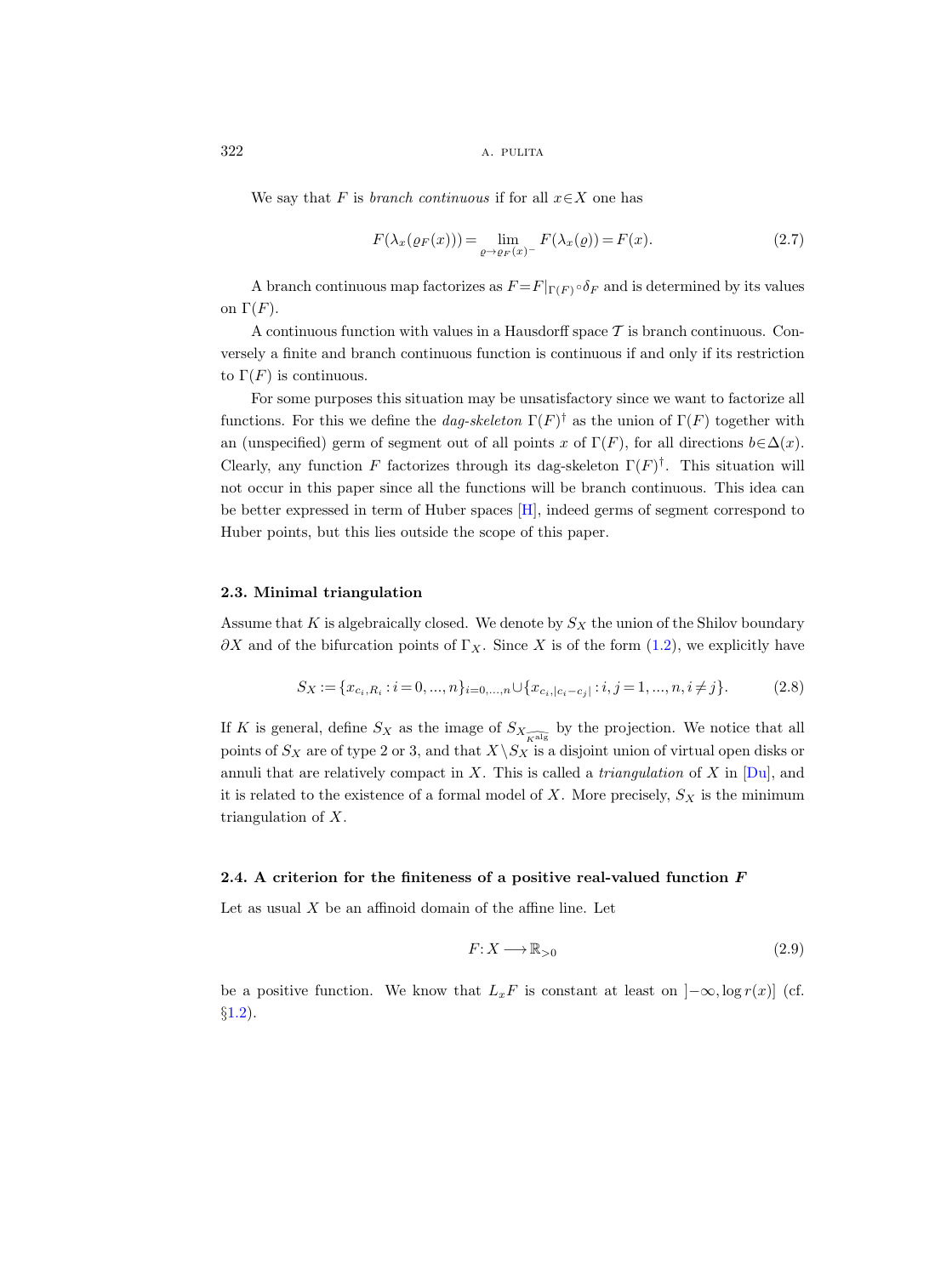Let  $\Gamma \subseteq X$  be a finite admissible graph. We consider the following conditions:

(C1) For all  $x \in X(\widehat{K}^{\text{alg}})$  one has  $\rho_F(x) > 0$  (equivalently  $\Gamma(F)$  has no points of type 1).

(C2) For all  $x \in X$  the function  $L_x F: ]-\infty$ , log  $R_0] \to \mathbb{R}$  is continuous on  $] -\infty$ , log  $R_0]$ , piecewise affine on it, and with a finite number of breaks all along  $]-\infty, \log R_0]$ .

(C3) For all  $x \in X$  the function  $L_xF$  is concave on  $]-\infty$ , log  $\rho_{\Gamma}(x)$ . This implies in particular that if  $|x, y| \cap \Gamma = \emptyset$ , then F is log-concave on  $|x, y|$  (cf. Definition [1.12\)](#page-11-3).

 $(C4)$  The non-zero slopes of F cannot be arbitrarily small. Namely there exists a positive constant  $\nu_F > 0$  such that for all  $x \in X$ , and all germs of segment b out of x one has

$$
\partial_b F(x) \in ]-\infty, -\nu_F[\cup\{0\} \cup ]\nu_F, \infty[.
$$
\n(2.10)

(C5)  $\Gamma(F)$  is directionally finite at all its bifurcation points (cf. §[1.2\)](#page-10-2).

(C6) There exists a finite set  $\mathscr{C}(F) \subset X$  such that if x is a bifurcation point of  $\Gamma(F)$ not in  $\mathscr{C}(F) \cup \partial X$ , then F is super-harmonic at x (cf. Definition [1.14\)](#page-11-1).

Remark 2.11. (1) By [\(2.2\)](#page-12-2), we have  $\rho_F(x) > 0$  for all  $x \notin X(\overline{K}^{\text{alg}})$ .

(2) If F satisfies (C1) and (C2) then it is branch continuous (cf.  $\S 2.2$ ).

(3) (C1) plus (C3) imply that  $F$  is logarithmically non-increasing over each segment  $[x, y]$  (oriented towards  $\infty$ ) such that  $[x, y] \cap \Gamma = \varnothing$ .

(4) Conditions (C2) and (C5) ensure Notation [1.13,](#page-11-0) so that  $dd^c F(x)$  is defined for all  $x \in X$ .

<span id="page-16-0"></span>PROPOSITION 2.12. (Permanence of  $(C1)$ – $(C6)$  by scalar extension) With the nota-tion of Proposition [2.9,](#page-13-1) if  $i \in \{1, ..., 6\}$ , then  $F_{\Omega} := F \circ \pi_{\Omega/K}$  satisfies (Ci) if and only if  $F$  verifies  $(Ci)$ .

*Proof.* The claim holds immediately for (C1)–(C4), since for all  $x \in X_\Omega$  and all  $\varrho > 0$ one has  $\pi_{\Omega/K}(\lambda_x(\varrho)) = \lambda_{\pi_{\Omega/K}(x)}(\varrho)$ , and  $\varrho_{F_\Omega}(x) = \varrho_F(\pi_{\Omega/K}(x))$ .

For  $(C5)$  and  $(C6)$  we may assume that K is algebraically closed since

$$
\Gamma(F) = \Gamma(F_{\widehat{K^{\mathrm{alg}}}}) / \mathrm{Gal}(K^{\mathrm{alg}}/K).
$$

By Proposition [2.9](#page-13-1) the claim is evident for (C5) since  $\pi_{\Omega/K}$  induces an isomorphism  $\Delta(x, \Gamma(F_{\Omega})) \xrightarrow{\sim} \Delta(\pi_{\Omega/K}(x), \Gamma(F)).$  Finally  $\pi_{\Omega/K}$  preserves the slopes so (C6) descends.  $\Box$ 

<span id="page-16-1"></span>LEMMA 2.13. (Flat directions do not belongs to  $\Gamma(F)$ ) Let  $D\subset X$  be an open virtual disk of radius  $\varrho$ . Assume that  $F: X \to \mathbb{R}_{>0}$  is a function satisfying

(C1-D)  $\rho_F(x) > 0$  for all  $x \in D$ ;

(C3-D) for all  $x \in D$  the function  $L_xF$  is concave on  $]-\infty, \log \varrho$ .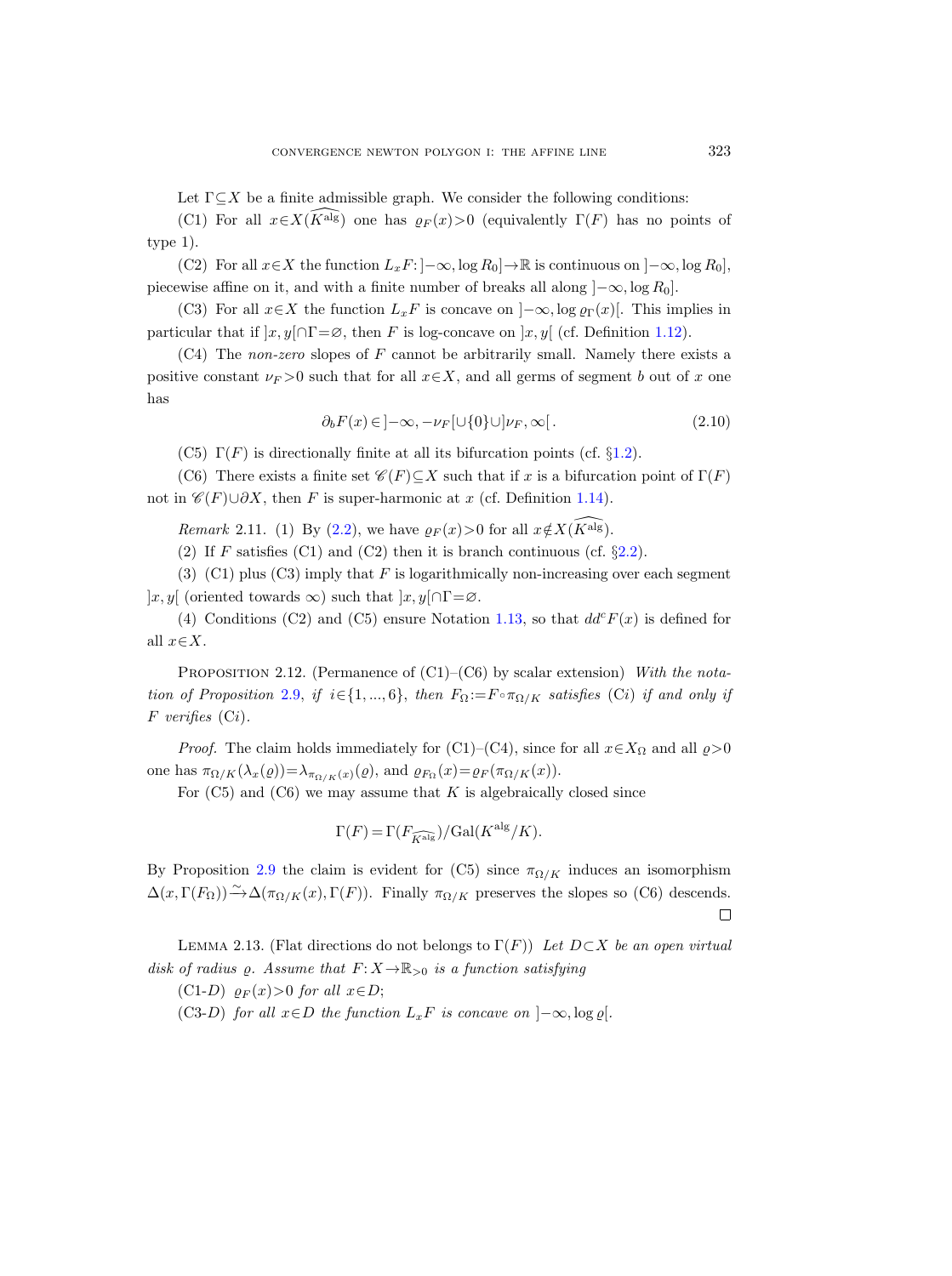Then  $F$  is constant on  $D$  if and only if  $F$  is constant on an individual complete segment  $\Lambda(x)\cap D$ .

Moreover if F is non-constant, then the first break of  $L_xF$  arises at  $\log \rho_F(x)$ .

*Proof.* Assume that F is constant on  $\Lambda(x)\cap D$ . Since D is topologically a tree, for all  $x' \in D$  the segment  $I := \Lambda(x) \cap \Lambda(x') \cap D$  is non-empty. So F is constant, with value  $F(x)$ , on  $I \subset \Lambda(x')$ . Now condition (C1-D) imply the constancy around x'. So the concavity (C3-D) implies constancy on the whole  $\Lambda(x') \cap D$  (concavity implies continuity on  $]-\infty, \log \varrho[$ ). Hence  $F(x)=F(x')$ .  $\Box$ 

As a consequence we have the following result.

<span id="page-17-1"></span>PROPOSITION 2.14. (Decreasing on disks) Assume that F satisfies the properties (C1), (C2), and (C3). Let D be a virtual disk such that  $D \cap \Gamma = \emptyset$ . Let x be the boundary point of  $D$ , and let b be the germ of segment out of x contained in  $D$  (b is oriented out of x). Then D intersects  $\Gamma(F)$  if and only if  $\partial_b F(x) > 0$  (equivalently,  $\Gamma(F) \cap D = \emptyset$  if and only if  $\partial_b F(x)=0$ .  $\Box$ 

<span id="page-17-3"></span>PROPOSITION 2.15. (No breaks implies no bifurcations) Assume that  $F$  satisfies (C1), (C2), (C3), (C5), and (C6), but not necessarily (C4). Let  $\vert x,y\vert \subset X$  be a segment satisfying

(i)  $\vert x,y \vert$  is the analytic skeleton of a virtual open annulus  $C(\vert x,y \vert)$  in  $X;$ <sup>(5</sup>)

(ii)  $[x, y] \cap \mathscr{C}(F) = \varnothing$ , and  $(C(|x, y]) \cap \Gamma) \subseteq [x, y]$ ;

(iii) F has no breaks along  $x, y$ .

Then  $\Gamma(F)$  has no bifurcation points along  $x, y$ , and F is harmonic on  $C(x, y)$ .

*Proof.* Let  $z \in ]x, y]$ . Each direction b out of z which is not in  $[x, y]$  lies inside a disk  $D_b \subset C(|x,y|)$  with boundary z. By (ii), Proposition [2.14](#page-17-1) holds over  $D_b$ , so  $\partial_b F(z) \geqslant 0$ , and  $\partial_b F(z) > 0$  if and only if  $b \in \Gamma(F)$ . If z is a bifurcation point of  $\Gamma(F)$ , this shows that  $\sum_{b \notin [x,y]} \partial_b F(z) > 0$ . But by (C6) we have  $dd^c F(z) \leq 0$ , and hence F must have a break along  $x, y$  at z, contradicting (iii).  $\Box$ 

<span id="page-17-4"></span>PROPOSITION 2.16. (Finiteness over a disk) Assume that F satisfies the six properties (C1)–(C6). Let  $D\subset X$  be an open virtual disk such that  $D\cap(\Gamma\cup\mathscr{C}(F))=\varnothing$ .

Then there is a finite number N of bifurcation points of  $\Gamma(F)$  inside D.

Moreover, let  $x$  be the point at the boundary of  $D$ , and let  $b$  be the germ of segment out of x contained in  $D$  (b is oriented out of x).

Then  $N \leq \lfloor \partial_b F(x)/\nu_F \rfloor - 1$  $N \leq \lfloor \partial_b F(x)/\nu_F \rfloor - 1$  $N \leq \lfloor \partial_b F(x)/\nu_F \rfloor - 1$ , where  $\lfloor r \rfloor$  denotes the largest integer  $\leq r.(6)$ 

<sup>(&</sup>lt;sup>5</sup>) We recall that the analytic skeleton of an open annulus  $\{x \in \mathbb{A}^{1,an}_K : 0 < R_1 < |T-c|(x) < R_2 < \infty\}$ is the set of points without open neighborhoods isomorphic to a virtual open disk.

<span id="page-17-2"></span><span id="page-17-0"></span><sup>(6)</sup> Recall that  $\lfloor \partial_b F(x)/\nu_F \rfloor - 1 \ge 0$ , because of property (C4).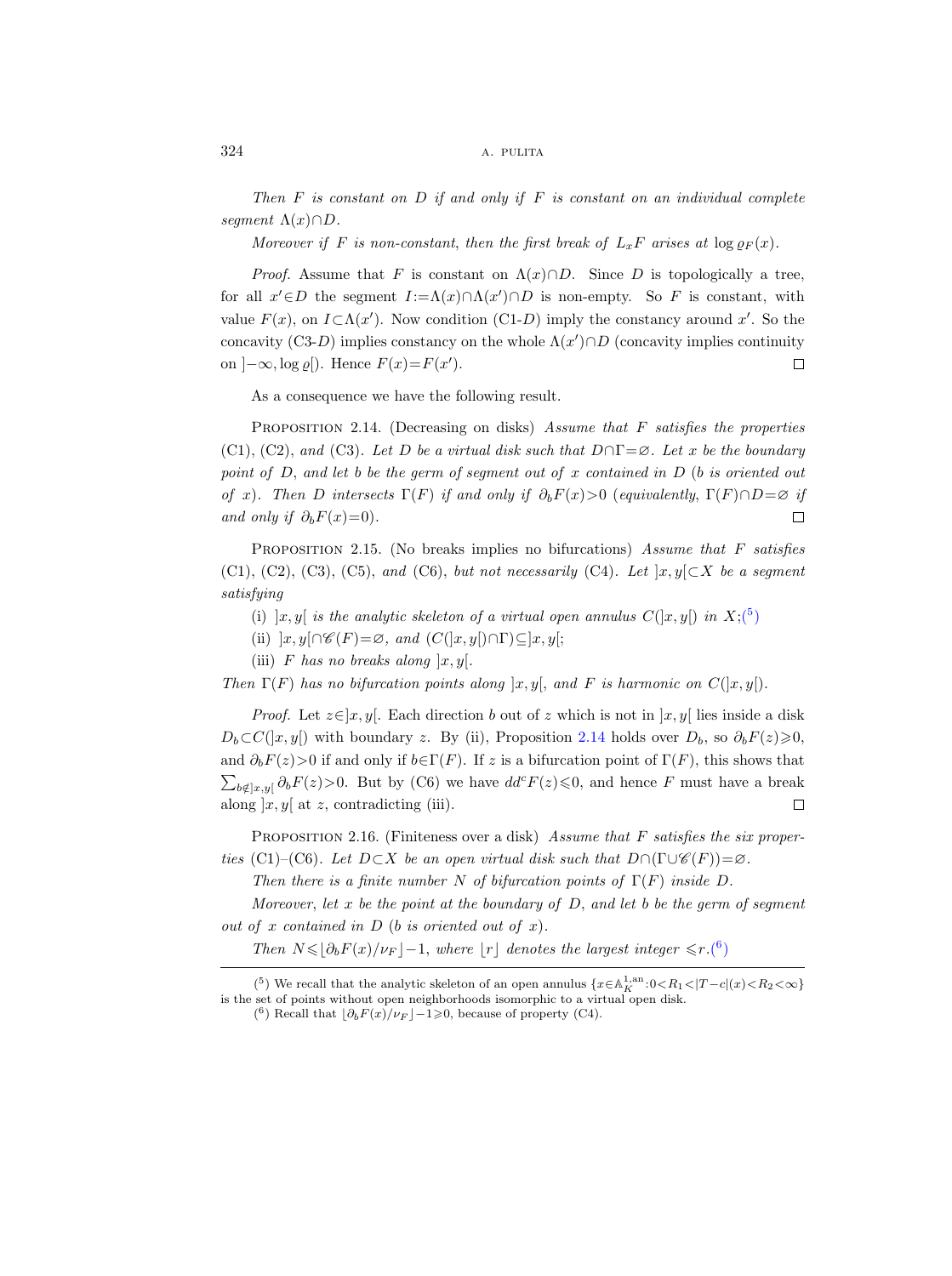*Proof.* By Proposition [2.14](#page-17-1) plus (C4), we may assume  $\partial_b F(x) \geq \nu_F$ . By (C2) there is a segment  $|y, x| \subset D$  where F has no breaks. By Proposition [2.15,](#page-17-3)  $|y, x|$  is the skeleton  $\Gamma_C$  of a virtual open annulus  $C \subset D$  over which  $\Gamma(F)$  has no bifurcations. Let  $z \in D$  be the first bifurcation point of  $\Gamma(F)$  that one encounters proceeding from x towards the interior of D. Let  $b_{\infty}:=]z, x[$ , and let  $b_1, ..., b_{n_z}$  be the other germs of segment out of z belonging to  $\Gamma(F)$  ( $b_{\infty}, b_1, ..., b_{n_z}$  are now all oriented outside z). By super-harmonicity (C6) one has  $dd^c F(z) \leq 0$ , so

$$
\sum_{i=1}^{n_z} \partial_{b_i} F(z) \leqslant -\partial_{b_{\infty}} F(z) = \partial_b F(x). \tag{2.11}
$$

By Proposition [2.14,](#page-17-1) one has  $\partial_{b_i} F(z) > 0$  for all  $i=1, ..., n_z$ . And, by (C4), for all i one has  $\partial_{b_i}F(z)\geqslant \nu_F$ . So, since  $n_z\geqslant 2$ , for all i one has  $\partial_{b_i}F(z)\leqslant-\partial_{b_\infty}F(z)-\nu_F=\partial_bF(x)-\nu_F$ . Let  $D_i$  be the virtual open disk with boundary z containing  $b_i$ . Then  $D_i$  fulfills the same assumptions as D, but its last slope is now less than  $\partial_b F(x)-\nu_F$ . We then conclude by induction on  $\partial_b F(x)/\nu_F$ .  $\Box$ 

<span id="page-18-0"></span>THEOREM 2.17. If  $F: X \to \mathbb{R}_{>0}$  satisfies the six conditions (C1)–(C6), then F is finite.

*Proof.* Since  $\Gamma$  is finite we are reduced to prove that  $\Gamma'(F) := \Gamma(F) \cup \Gamma$  is finite. Moreover, up to replacing Γ by Γ∪Sat( $\mathscr{C}(F)$ ), we may assume that  $\mathscr{C}(F) \subset \Gamma$ . Since Γ(F) is directionally finite at its bifurcation points, it is enough to prove that there are a finite number of bifurcation points of  $\Gamma'(F)$ .

Now,  $X\Gamma$  is a disjoint union of virtual open disks on which we can apply Proposi-tion [2.16.](#page-17-4) So, by directionally finiteness (C5), we know that for all  $x \in \Gamma$  there are a finite number of virtual open disks D with boundary x intersecting  $\Gamma(F)$ .

Hence we are reduced to proving that there are a finite number of bifurcation points of  $\Gamma(F)$  belonging to Γ. The set C formed by the points in  $\mathscr{C}(F)$ , the bifurcation points of Γ, and the points in  $\Gamma \cap \partial X$ , is finite and we can neglect it.

So we have to prove that  $\Gamma(F)$  has a finite number of bifurcation points along each connected component  $\vert x, y \vert$  of  $\Gamma \backslash \mathscr{C}$ . This follows from Proposition [2.15](#page-17-3) and by (C2).  $\Box$ 

#### 2.4.1. Assumption (C4) is superfluous

Assumption (C4) is satisfied by the radii of convergence of a differential equation, and it is important for the explicit computation of the number of edges of  $\Gamma(F)$  (cf. [\[NP3\]](#page-48-5)). So we preserve the above claims.

Nevertheless we add the following result derived from Theorem [2.17.](#page-18-0) Its proof does not involve (C4), which is replaced by a compactness argument.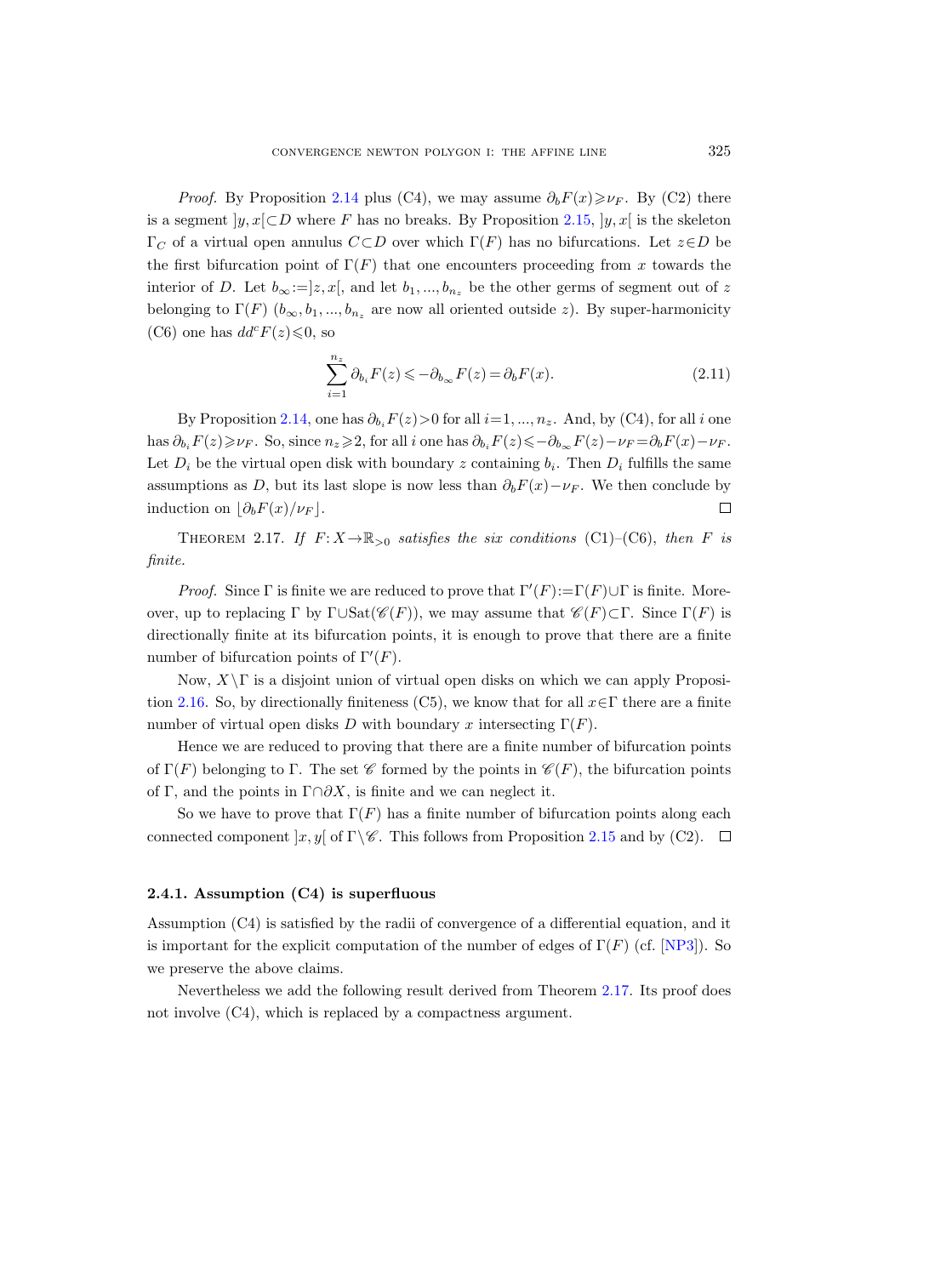$326$  A. PULITA

THEOREM 2.18. Let  $F: X \to \mathbb{R}_{>0}$  be a function satisfying (C1), (C2), (C3), (C5), and  $(C6)$  (but not necessarily  $(C4)$ ). Then F is finite.

*Proof.* We prove that  $\Gamma'' := \Gamma(F) \cup \Gamma \cup \text{Sat}(\mathscr{C}(F))$  is locally finite in the Berkovich topology of X. Recall that this is an admissible graph in X, so  $X\backslash \Gamma''$  is a disjoint union of open disks.

Let  $x \in \Gamma''$ . Let  $V(x)$  be the union of x with all the virtual open disks in X with boundary x on which F is constant. By  $(C5)$  and Proposition [2.14,](#page-17-1)  $V(x)$  is an affinoid domain of  $X$  on which  $F$  is constant.

Let  $b_1, ..., b_n$  be the family of germs of segment out of x which are not in  $V(x)$ ; then  $b_1, ..., b_n \in \Gamma''$ . For all  $i=1, ..., n$  there is  $]x, y_i[ \in b_i$  which is the skeleton of a virtual open annulus  $C_i$  such that  $\Gamma'' \cap C_i = ]x, y_i[$ . By (C2) we can choose  $]x, y_i[$  small enough to fulfill the assumptions of Proposition [2.15.](#page-17-3) Hence  $U := V(x) \cup \bigcup_{i=1}^{n} C_i$  is an open neighborhood of x in X such that  $U \cap \Gamma'' = \bigcup_{i=1}^n [x, y_i]$ . We proceed so for all  $x \in \Gamma''$ . Together with the complement of  $\Gamma''$  in X, this gives a covering of X by open sets whose intersection with  $Γ''$  is a finite graph. Since X is compact, we can extract a finite sub-covering, so  $Γ''$  is finite.  $\Box$ 

## 2.4.2. Non-compact disks and annuli

Let  $C(I) = \{x \in A_K^{1,an}: |T|(x) \in I\}$  be a (possibly not closed) annulus, or disk if  $0 \in I$ . Defi-nition [2.1](#page-12-3) extends to  $X = C(I)$  in an evident way.

In this case  $\Gamma(F)$  is finite if there is a compact sub-interval  $J\subset I$  (resp. if  $0\in I$ , then  $0 \in J$ ) such that  $\Gamma(F|_J)$  is finite over  $C(J)$ , and  $\Gamma(F)=\Gamma(F|_{C(J)}) \cup \Gamma_{C(I)}$ .

COROLLARY 2.19. Let  $F: C(I) \to \mathbb{R}_{>0}$ . Assume that  $\mathscr{C}(F)$  is finite and contained in  $C(J)$  for some compact  $J\subset I$ . If  $F|_{C(J)}$  is finite, and if  $F$  is log-affine along each connected component of  $I \setminus J$ , then F is finite and  $\Gamma(F) = \Gamma(F|_{C(J)}) \cup \Gamma_{C(I)}$ .

Proof. Apply Proposition [2.15](#page-17-3) over the open annuli that are connected components of  $C(I)\backslash C(J)$ .  $\Box$ 

<span id="page-19-0"></span>Example 2.20. (1) Let Γ be a finite admissible graph. The function  $x \mapsto \varrho_{\Gamma}(x)$  satisfies the six properties (C1)–(C6) with respect to Γ, and  $\mathscr{C}(\rho_{\Gamma})=\emptyset$ . If  $I\subseteq\Gamma$  is any segment contained in some  $\Lambda(x)$ , and if I is oriented towards  $\infty$ , then  $\rho_{\Gamma}$  is log-affine on I with slope 1. In particular it is super-harmonic in the sense of definition [1.14,](#page-11-1) and  $\Gamma(\rho_{\Gamma})=\Gamma$ .

(2) If  $F_1, ..., F_n$  are functions satisfying the six properties (C1)–(C6), then so does  $min{F_1, ..., F_n}.$ 

(3) Let  $f_1, ..., f_n \in \mathcal{O}(X)$  and  $\alpha_1, ..., \alpha_n > 0$ . Assume that each  $f_i$  has no zeros on  $X(\widehat{K}^{\text{alg}})$ . Then the function  $F(x) := \min_i |f_i|(x)^{-\alpha_i}$  satisfies (C1)–(C6), with  $\Gamma = \Gamma_X$ ,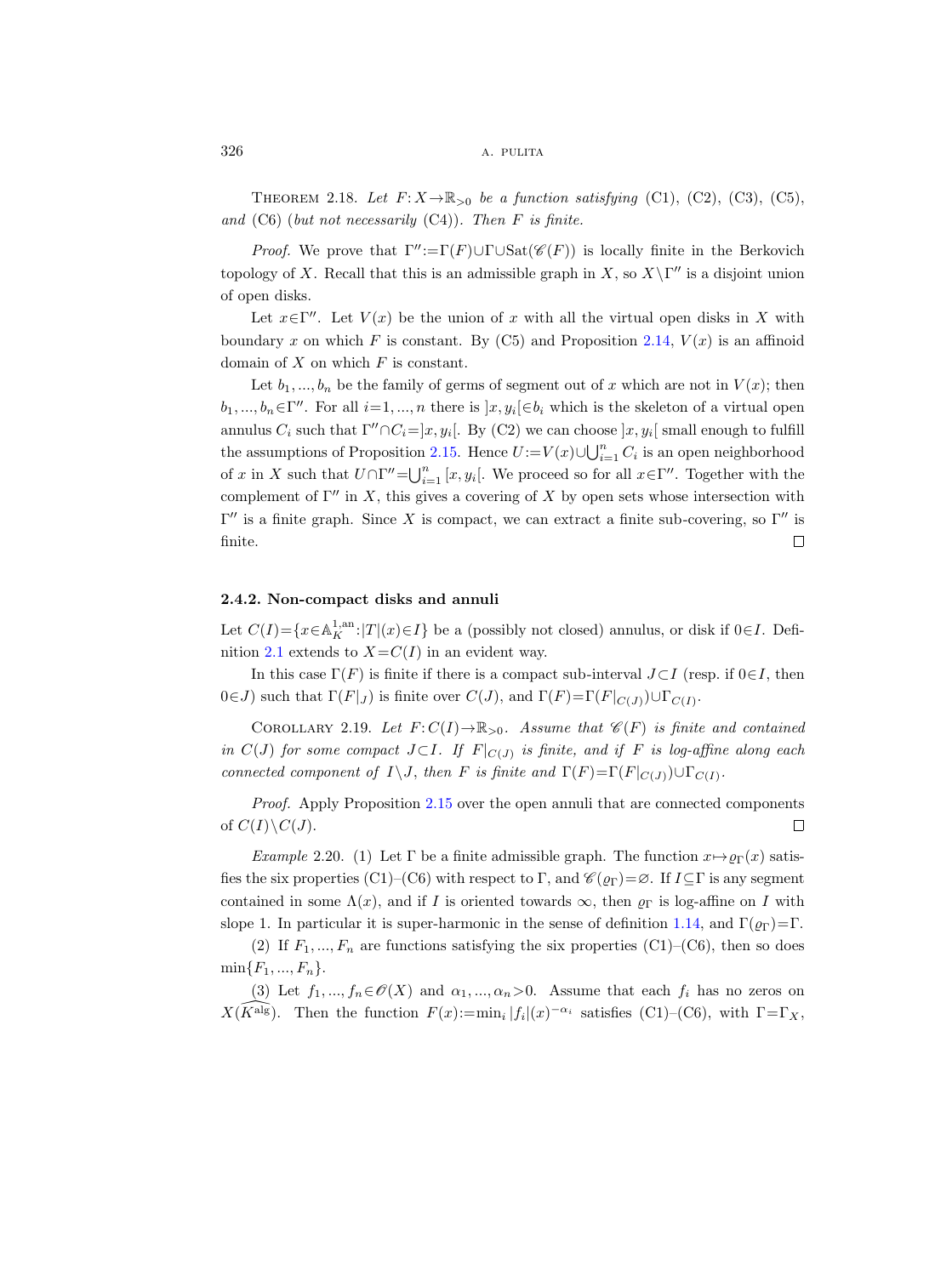and  $\Gamma(F)=\Gamma_X$ . Moreover F is also super-harmonic (cf. Definition [1.14\)](#page-11-1), because so is each function  $x \mapsto |f_i(x)|^{-\alpha_i}$ .

## 3. Radii of convergence and statement of main result

We here give the definition of the radii of convergence [\(3.4\)](#page-22-0), and of the convergence Newton polygon [\(3.5\)](#page-22-1). We then state our main result (cf. Theorem [3.9\)](#page-23-0) whose proof will be given in the next sections.

## 3.1. Newton polygons (formal definition)

Let  $r \geq 1$  be a natural number. Let  $v: \{0, 1, ..., r\} \to \mathbb{R} \cup \{\infty\}$ , be any sequence  $i \to v_i$  satisfying  $v_0=0$ . The *Newton polygon*  $NP(v) \subset \mathbb{R}^2$  is the convex hull in  $\mathbb{R}^2$  of the family of half-lines  $L_v:=\bigcup_{i=0}^r \{(x,y)\in\mathbb{R}^2 : x=i \text{ and } y\geq v_i\}$ , i.e. the intersection of all upper half planes  $H_{a,b} := \{(x, y) \in \mathbb{R}^2 : y \geqslant ax + b\}, a, b \in \mathbb{R}, \text{ containing } L_v.$ 

For  $i=0, ..., r$ , the *i*-th partial height of the polygon is the value

$$
h_i := \min\{y \in \mathbb{R} \cup \{\infty\} : (i, y) \in \mathcal{NP}(v)\}.
$$
\n(3.1)

If  $h: \{0, ..., r\} \to \mathbb{R} \cup \{\infty\}$  denotes the function  $i \to h_i$ , then  $NP(v) = NP(h)$ , and h is the smallest function with this property.

We have  $h_i=\sup_{s\in\mathbb{R}}(si+\min_{j=0,\ldots,r}(v_j-sj)).$  In fact, if  $y=sx+q_s$  is the line of slope s which is tangent to NP(v), then  $q_s = \min_{j=0,\dots,r} (v_j - s_j)$ , and  $h_i$  is the supremum of the values of those lines at  $x=i$ . In particular, since  $v_0=0$ , for  $i=1$  we have  $h_1=$  $\min_{i=1,\ldots,r}(v_i/i).$ 

A slope sequence is any non-decreasing sequence  $s: \{1, ..., r\} \rightarrow \mathbb{R} \cup \{\infty\}$  such that  $s_1\leqslant\ldots\leqslant s_r.$ 

The slope sequence of  $NP(v) = NP(h)$  is defined by  $s_i := h_i - h_{i-1}, i = 1, ..., r$ , where  $s_i=\infty$  if  $h_i$  or  $h_{i-1}$  is equal to  $\infty$ . The slope sequence of NP(h) determines the function  $h_i = s_1 + \ldots + s_i$ , and hence  $NP(h)$ .

If  $s_i < s_{i+1}$ , or if  $i=r$ , we say that i is a vertex of NP(v).

Let  $s: s_1 \leq \ldots \leq s_r$  be a slope sequence. The *truncated slope sequence* by the constant  $C \in \mathbb{R}$  is by definition the sequence  $s|_C := \{s'_i\}_{i=1}^r$ , where  $s'_i := \min\{s_i, C\}$ , for all i.

As a matter of fact, in the sequel we will deal only with truncated slope sequences by a convenient constant  $C<\infty$ , so we do not have to deal with infinite slopes.

Example 3.1. Let  $(F, |\cdot|_F)$  be a valued field and let  $P(T) := \sum_{i=0}^r a_{r-i}T^i \in F[T]$  be such that  $a_0=1$ . Let  $v_{P,i} := -\log |a_i| \in \mathbb{R} \cup \{\infty\}$ . The *Newton polygon* of  $P(T)$  is by definition  $NP(v_P)$ .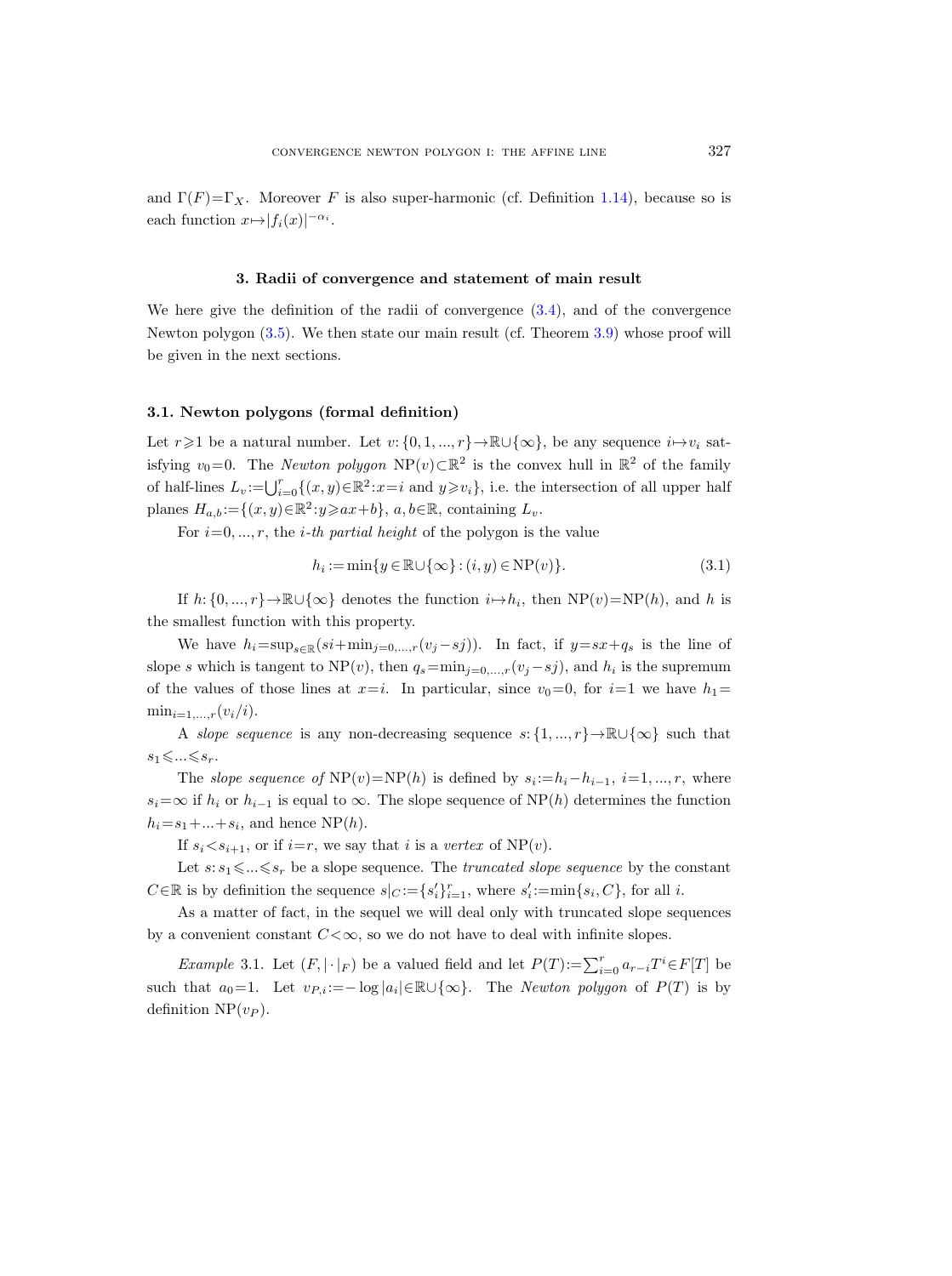#### 3.2. Convergence Newton polygon of a differential equation

Let X be an affinoid domain of  $\mathbb{A}_K^{1,\mathrm{an}}$ . A differential equation over X is a locally free  $\mathscr{O}_X$ -module  $\mathscr{F}$  of finite rank together with a connection  $\nabla: \mathscr{F} \to \mathscr{F} \otimes \Omega^1_X$ . Let r be the rank of  $\mathscr{F}$ .

We now define the radii of  $\mathscr F$  at  $x \in X$ . We fix a field extension  $\Omega \in E(\mathscr H(x))$  which is algebraically closed, spherically complete, and with value group  $|\Omega^{\times}| = \mathbb{R}_{>0}$ . Let  $t \in X(\Omega)$ be a Dwork generic point for x, and let  $\mathscr{F}|_{D(x,X)}$  be the restriction of  $\mathscr{F}_{\Omega} = \mathscr{F} \widehat{\otimes}_K \Omega$  to  $D(x, X) \subset X_{\Omega}$ .

We recall that the radius of  $D(x, X)$  is  $\varrho_{x,X}$ . For all  $0 < R \leq \varrho_{x,X}$ , we denote by  $D(x, R) \subset D(x, X)$  the open sub-disk centered at t with radius R, and by

$$
\mathrm{Fil}^{\geq R}\mathrm{Sol}(\mathscr{F},t,\Omega)\subset \mathscr{F}|_{D(x,R)}
$$

the  $\Omega$ -vector space of solutions of  $\mathscr F$  with values in  $\mathscr O(D(x,R))$ , that is the kernel of  $\nabla \otimes 1+1\otimes d/dT$  acting on  $\mathscr{F}|_{D(x,R)}$ . The space  $Sol(\mathscr{F}, t, \Omega)$  of all Taylor solutions of  $\mathscr{F}$ around  $t$  is given by

<span id="page-21-2"></span>
$$
\text{Sol}(\mathcal{F}, t, \Omega) := \bigcup_{R > 0} \text{Fil}^{\geq R} \text{Sol}(\mathcal{F}, t, \Omega). \tag{3.2}
$$

Since  $\Omega$  is spherically closed, by a result of Lazard [\[L\]](#page-47-15),  $\mathscr{F}|_{D(x,X)}$  is free. So, once a basis is chosen we have a differential equation  $Y' = GY$ ,  $G \in M_r(\mathcal{O}(D(x,X)))$ , and hence, by the Cauchy existence theorem, Sol $(\mathscr{F}, t, \Omega)$  has dimension r over  $\Omega$  (cf. [\[DGS,](#page-47-16) Appendix]). If  $\Omega \subseteq \Omega'$ , a descent argument (cf. [\[Ke3,](#page-47-8) Proposition 6.9.1]) shows that  $\text{Fil}^{\geq R}\text{Sol}(\mathscr{F}, t, \Omega') = \text{Fil}^{\geq R}\text{Sol}(\mathscr{F}, t, \Omega)\widehat{\otimes}_{\Omega}\Omega'.$ 

<span id="page-21-0"></span>PROPOSITION 3.2. The filtration is independent of the choice of  $\Omega$  and t in the following sense. If  $(t', \Omega')$  is another choice, there exists  $\Omega, \Omega' \leq \Omega'' \in E(K)$ , together with a Galois automorphisms  $\sigma \in \text{Gal}^{\text{cont}}(\Omega''/K)$ , such that  $\sigma(t) = t'$ , inducing for all  $R \leq \varrho_{x,X}$ the identification

$$
\sigma: \mathrm{Fil}^{\geq R} \mathrm{Sol}(\mathscr{F}, t, \Omega) \widehat{\otimes}_{\Omega} \Omega'' \xrightarrow[\sigma]{\sim} \mathrm{Fil}^{\geq R} \mathrm{Sol}(\mathscr{F}, t', \Omega'') \widehat{\otimes}_{\Omega'} \Omega''.
$$
 (3.3)

*Proof.* The existence of  $\sigma$  such that  $\sigma(t) = t'$  follows from Lemma [1.5.](#page-8-1) Since  $\sigma$  is isometric,  $\sigma(D^-(t,R))=D^-(t',R)$  for all  $0< R \le \varrho_{x,X}$ . This provides an isomorphism of rings  $\sum_{i=0}^{\infty} a_i (T-t)^i \mapsto \sum_{i=0}^{\infty} \sigma(a_i) (T-t')^i : \mathscr{O}(D^-(t,R)) \xrightarrow{\sim} \mathscr{O}(D^-(t',R)),$  over  $\Omega''$ , commuting with  $d/dT$ .  $\Box$ 

<span id="page-21-1"></span>Definition 3.3. (Convergence radii) For all  $i=1, ..., r$  we define  $\mathcal{R}^{\mathscr{F}}_i(x)$  as the largest value of  $R \leq \varrho_{x,X}$  such that  $\dim_{\Omega} \mathrm{Fil}^{\geq R} \mathrm{Sol}(\mathscr{F}, t, \Omega) \geq r-i+1$ . We set

$$
H_i^{\mathscr{F}}(x) := \prod_{k=1}^i \mathcal{R}_k^{\mathscr{F}}(x)
$$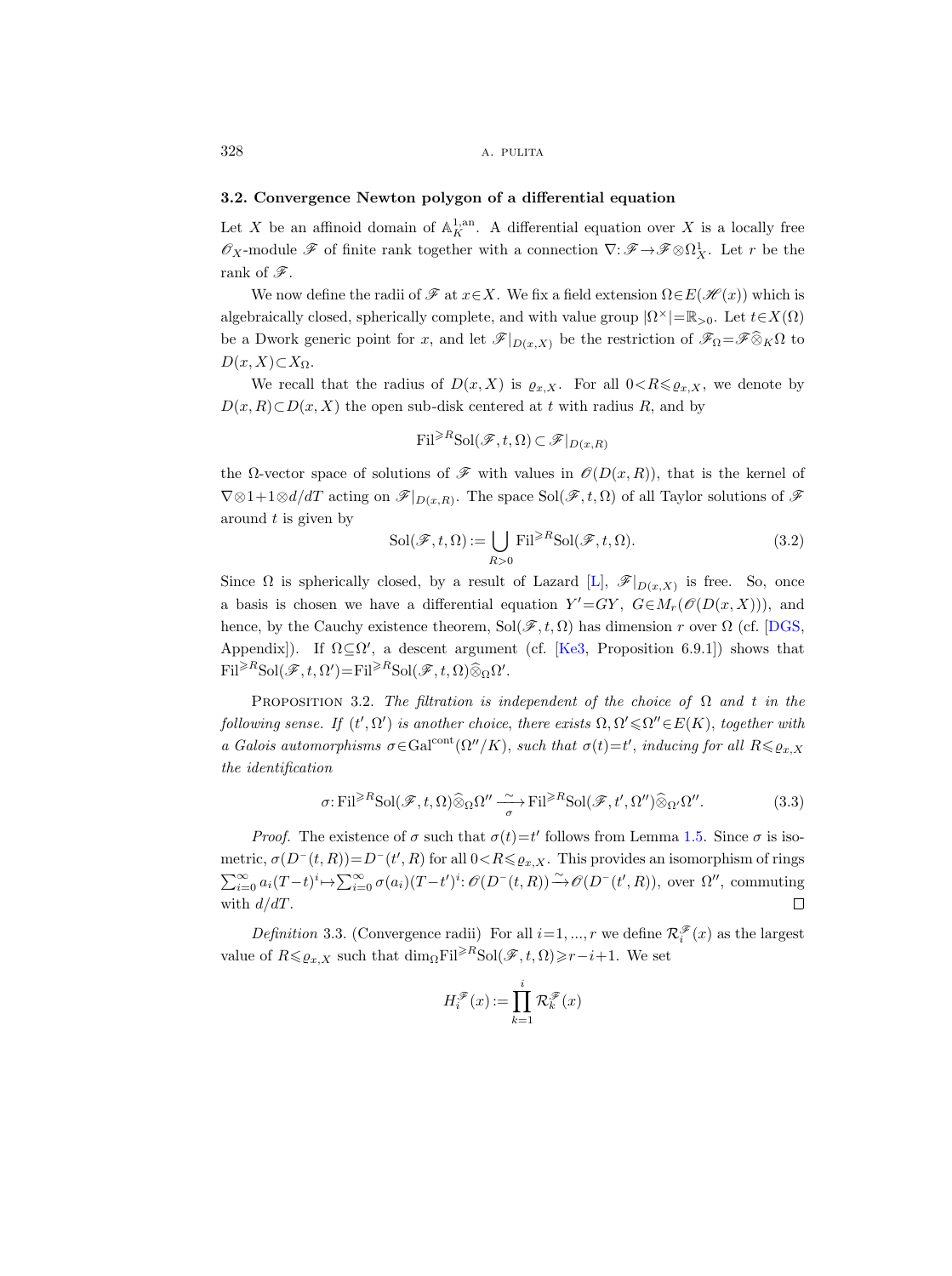and

<span id="page-22-0"></span>
$$
\mathcal{R}_i(x,\mathscr{F}) := \frac{\mathcal{R}_i^{\mathscr{F}}(x)}{\varrho_{x,X}} \quad \text{and} \quad H_i(x,\mathscr{F}) := \prod_{k=1}^i \mathcal{R}_k(x,\mathscr{F}) = \frac{H_i^{\mathscr{F}}(x)}{\varrho_{x,X}^i}.
$$
 (3.4)

We also set  $s_i^{\mathscr{F}}(x) := \log \mathcal{R}_i^{\mathscr{F}}(x), h_i^{\mathscr{F}}(x) := s_1^{\mathscr{F}}(x) + ... + s_i^{\mathscr{F}}(x), \text{ and } h_0^{\mathscr{F}}(x) = 0.$ 

The polygon NP( $log H_i(x, \mathscr{F})$ ) is called the convergence Newton polygon and it is denoted by

<span id="page-22-1"></span>
$$
NPconv(x, \mathscr{F}).
$$
\n(3.5)

<span id="page-22-4"></span>Remark 3.4. (1) By Proposition [3.2,](#page-21-0) the above functions are independent of the choices of t and  $\Omega$ .

(2) Obviously the definition only depends on the restriction  $\mathscr{F}|_{D(x,X)}$ , so the same definitions can be given for a differential module over a virtual open disk  $D$ , replacing  $\rho_{x,X}$  by the radius of D.

(3) As a consequence, the definition is insensitive on extension of K: for all  $\Omega \in E(K)$ and all  $y \in X_{\Omega}$ ,

$$
\mathcal{R}_i(y,\mathscr{F}_\Omega) = \mathcal{R}_i(\pi_{\Omega/K}(y),\mathscr{F}) \quad \text{for all } i=1,...,r.
$$
 (3.6)

In particular the assumptions of Proposition [2.12](#page-16-0) are satisfied.

(4) Since  $y \mapsto \varrho_{y,X}$  is constant on each maximal disk  $D(x, X)$ , it immediately follows that

$$
\Gamma(\mathcal{R}_i(-, \mathscr{F})) = \Gamma(\mathcal{R}_i^{\mathscr{F}}) \quad \text{and} \quad \Gamma(H_i(-, \mathscr{F})) = \Gamma(H_i^{\mathscr{F}}). \tag{3.7}
$$

(5) More precisely,  $\mathcal{R}_i(-, \mathcal{F})$  and  $\mathcal{R}_i^{\mathcal{F}}$  differ by a constant function over each maximal disk  $D(x, X)$ . Hence if b is a germ of segment out of  $x \in X$  we have either  $\partial_b \mathcal{R}_i(x, \mathcal{F})=$  $\partial_b \mathcal{R}_i^{\mathscr{F}}(x)$  if  $b \notin \Gamma_X$ , or, if b is oriented towards  $\infty$ , we have  $\partial_b \mathcal{R}_i(x, \mathscr{F}) = \partial_b \mathcal{R}_i^{\mathscr{F}}(x) - 1$ .

(6) The dimension  $\dim_{\Omega} \mathrm{Fil}^{\geq R} \mathrm{Sol}(\mathscr{F}, t, \Omega)$  is obviously constant on  $D(x, R)$ . Hence  $\mathcal{R}_i(x,\mathscr{F})$  and  $\mathcal{R}_i^{\mathscr{F}}(x)$  are constant on  $D(x,\mathcal{R}_i^{\mathscr{F}}(x))$ , so

<span id="page-22-3"></span>
$$
\max\{\mathcal{R}_i^{\mathcal{F}}(x), r(x)\} \leq \varrho_{\mathcal{R}_i^{\mathcal{F}}}(x) = \varrho_{\mathcal{R}_i(-,\mathcal{F})}(x). \tag{3.8}
$$

(7) It follows from the definition that if  $\mathscr{F}'\subset\mathscr{F}$  is a sub-differential equation, the radii of  $\mathscr{F}'$  all appear among the radii of  $\mathscr{F}$ .

The radii do not behave well by exact sequences, but we have the following result.

<span id="page-22-5"></span>PROPOSITION 3.5. Let  $\mathscr{F} = \mathscr{F}_1 \oplus \mathscr{F}_2$  be a direct sum of differential equations over X of ranks  $r_1$  and  $r_2$  respectively. Then, up to permutation,  $\binom{7}{1}$  for all  $x \in X$  one has

$$
\{\mathcal{R}_1^{\mathscr{F}}(x), ..., \mathcal{R}_{r_1+r_2}^{\mathscr{F}}(x)\} = \{\mathcal{R}_1^{\mathscr{F}_1}(x), ..., \mathcal{R}_{r_1}^{\mathscr{F}_1}(x)\} \cup \{\mathcal{R}_1^{\mathscr{F}_2}(x), ..., \mathcal{R}_{r_2}^{\mathscr{F}_2}(x)\}.
$$
(3.9)

The same holds replacing X by an open disk, or replacing  $\mathcal{R}_i^{\mathscr{F}}$  by  $\mathcal{R}_i(-, \mathscr{F})$ .

<span id="page-22-2"></span><sup>(&</sup>lt;sup>7</sup>) If a radius R appears  $n_i$  times in NP<sup>conv</sup>( $\mathscr{F}_i$ , x), it is understood that it appears  $n_1+n_2$  times in  $NP^{conv}(\mathscr{F},x)$ .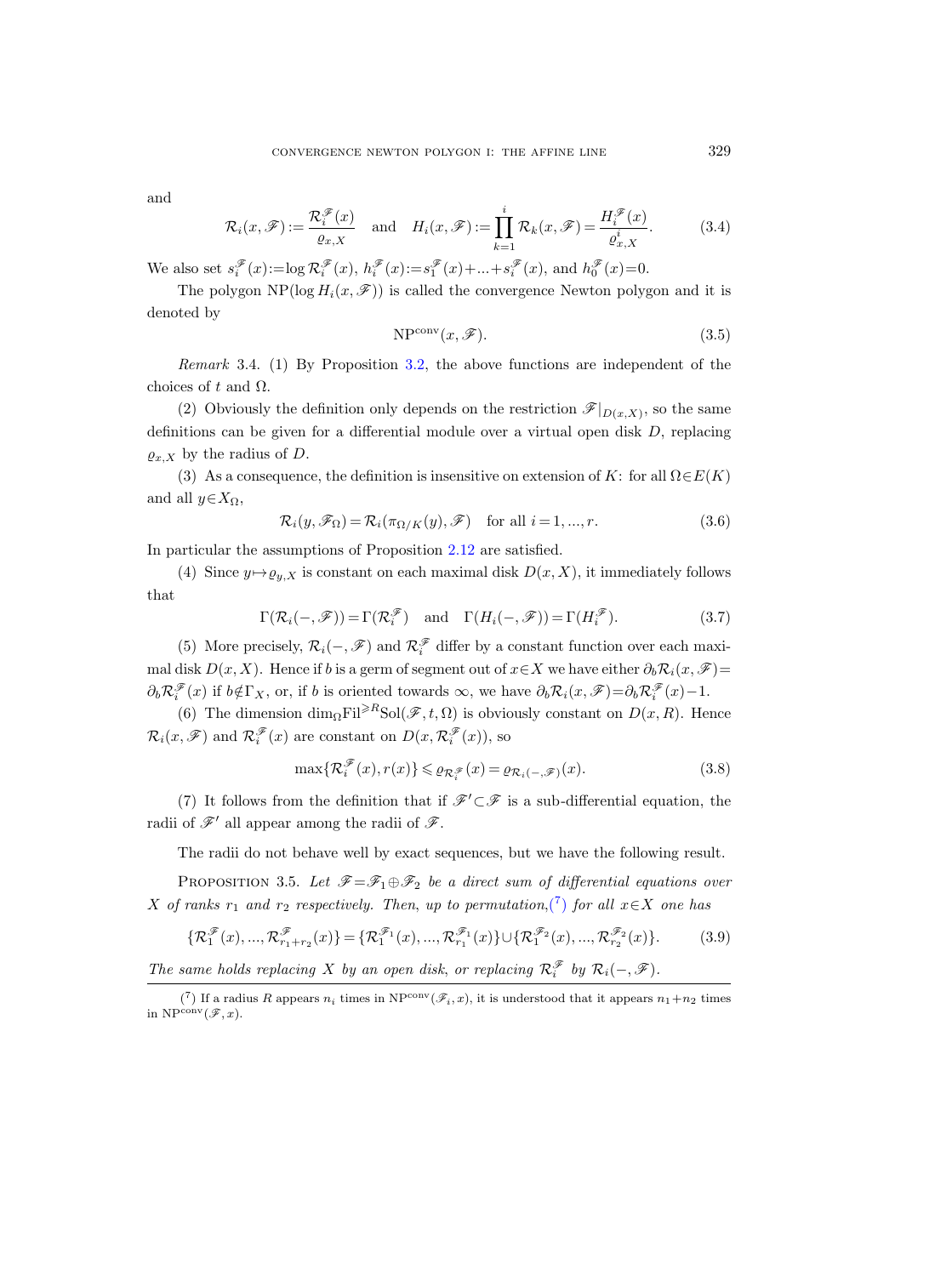*Proof.* The functor  $\mathscr{F} \mapsto \mathrm{Fil}^{\geq R} \mathrm{Sol}(\mathscr{F}, t, \Omega)$  is additive, so for  $R \leq \varrho_{x,X}$  we have

$$
\mathrm{Fil}^{\geq R} \mathrm{Sol}(\mathscr{F}, t, \Omega) = \mathrm{Fil}^{\geq R} \mathrm{Sol}(\mathscr{F}_1, t, \Omega) \oplus \mathrm{Fil}^{\geq R} \mathrm{Sol}(\mathscr{F}_2, t, \Omega).
$$

The claim then follows directly from Definition [3.3.](#page-21-1)

#### <span id="page-23-4"></span>3.3. Statement of the main result

*Definition* 3.6. We say that the index i (resp.  $\mathcal{R}_i(x, \mathcal{F})$ ) is

$$
\begin{cases}\n\text{ spectral at } x \in X, & \text{if } \mathcal{R}_i^{\mathscr{F}}(x) \le r(x), \\
\text{solvable at } x \in X, & \text{if } \mathcal{R}_i^{\mathscr{F}}(x) = r(x), \\
\text{over-solvable at } x \in X, & \text{if } \mathcal{R}_i^{\mathscr{F}}(x) > r(x).\n\end{cases} \tag{3.10}
$$

We say that the index *i* is *free of solvability at x* if none of the indices  $j \leq i$  is solvable. We say that  $\mathscr F$  is free of solvability at x if none of the indices  $i=1, ..., r$  is solvable at x.

<span id="page-23-3"></span>Remark 3.7. From Proposition [2.5](#page-13-2) and equation  $(3.8)$  it follows that i is spectral at all points of  $\Gamma(\mathcal{R}_i(-, \mathscr{F}))$ .

<span id="page-23-5"></span>Definition 3.8. For all  $i=1, ..., r$ , we set

$$
\Gamma_0 := \Gamma_X \quad \text{and} \quad \Gamma_i := \bigcup_{j=1}^i \Gamma(\mathcal{R}_j(-, \mathscr{F})). \tag{3.11}
$$

Recall that the index i is a vertex at x of  $NP^{conv}(x, \mathscr{F})$  if  $\mathcal{R}_i(x, \mathscr{F}) < \mathcal{R}_{i+1}(x, \mathscr{F})$ , or if  $i=r$ .

The main result of this paper is the following theorem.

<span id="page-23-0"></span>THEOREM 3.9. Let  $\mathscr F$  be a differential module of rank r over X.

For  $i=1,...,r$  the functions  $\mathcal{R}_i(-, \mathscr{F})$  and  $H_i(-, \mathscr{F})$  (and hence also  $s_i^{\mathscr{F}}, h_i^{\mathscr{F}}, \mathcal{R}_i^{\mathscr{F}},$ and  $H_i^{\mathscr{F}}$ ) are finite.

They satisfy moreover the following properties:

(i) For all  $i=1,...,r$  the *i*-th partial heights  $H_i(-, \mathscr{F})$  and  $H_i^{\mathscr{F}}$  both satisfy (C1), (C2), (C4), (C5) of §[2.4,](#page-15-0) and also (C3) with respect to  $\Gamma := \Gamma_{i-1}$ .

(ii) (Integrality) Let  $x \in X$  be a point. Then

(ii-a) if i is a vertex of  $NP^{conv}(x, \mathscr{F})$ , then for all germs of segment b out of x, we have

<span id="page-23-2"></span>
$$
\partial_b H_i(x, \mathcal{F}), \partial_b H_i^{\mathcal{F}}(x) \in \mathbb{Z};\tag{3.12}
$$

[\(](#page-23-1)ii-b) if i is not a vertex, one proves by interpolation( $\binom{8}{1}$  from [\(3.12\)](#page-23-2) that

$$
\partial_b H_i(x, \mathcal{F}), \partial_b H_i^{\mathcal{F}}(x) \in \mathbb{Z} \cup \frac{1}{2} \mathbb{Z} \cup ... \cup \frac{1}{r} \mathbb{Z}.
$$
\n(3.13)

 $\Box$ 

<span id="page-23-1"></span> $(8)$  Interpolation means that we proceed as in the proof of point (iv) of Proposition [4.13.](#page-32-0)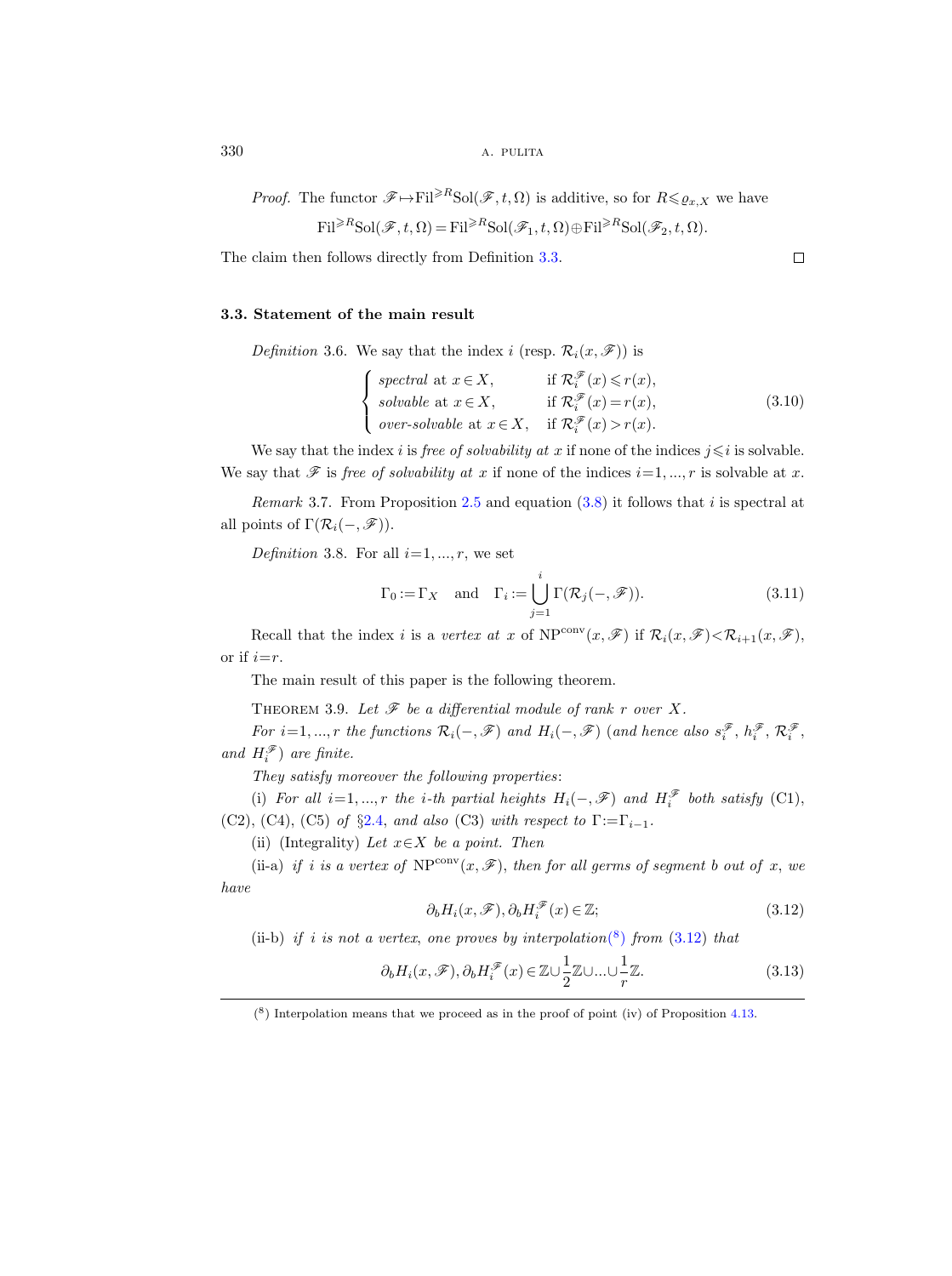[\(](#page-24-0)iii) (Concavity) Let  $]x, z[ \subset \Lambda(x)$  be an open segment in X. Let  $]x, y[ :=]x, z[ \setminus \Gamma_X. (9)$ For all  $i=1,...,r$  let  $H_i$  denote the i-th partial height  $H_i(-, \mathscr{F})$  or  $H_i^{\mathscr{F}}$ . Then

(iii-a)  $H_i$  is log-concave on each sub-segment of  $|y, z|$  which is the skeleton of a virtual annulus contained in  $X$  (cf. Definition [1.12\)](#page-11-3);

(iii-b)  $H_i$  is log-concave on each sub-segment of  $\vert x,y \vert$  which does not intersect the set

$$
\{\lambda_x(\mathcal{R}_1^{\mathcal{F}}(x)), \ldots, \lambda_x(\mathcal{R}_i^{\mathcal{F}}(x))\};\tag{3.14}
$$

also, fixed  $\tau \in \{ \mathcal{R}_k^{\mathscr{F}}(x): k \leq i \}$ , if for all  $k \leq i$  such that  $\mathcal{R}_k^{\mathscr{F}}(x) = \tau$  the function  $\mathcal{R}_k(-, \mathscr{F})$ (or equivalently  $\mathcal{R}_k^{\mathscr{F}}$ ) is log-concave at  $\log \tau$ , then  $H_i$  is also log-concave at  $\log \tau$ [;\(](#page-24-1)10)

(c)  $H_i$  is logarithmically non-increasing on each sub-segment  $I\subset [x, y]$  on which i is free of solvability (i.e.  $\mathcal{R}_j^{\mathscr{F}}(x') \neq r(x')$  for all  $x' \in I$ , and all  $j \leq i$ ).

(iv) (Weak super-harmonicity) We define inductively a family  $\mathscr{C}_1(\mathscr{F}), ..., \mathscr{C}_r(\mathscr{F}) \in$  $X\Gamma_X$  of finite subsets as

$$
\mathscr{C}_i := \bigcup_{i=1}^i A_i,\tag{3.15}
$$

where  $A_i$  is the finite set of points  $x \in X \backslash S_X$  satisfying the following properties:

(iv-a) the index i is solvable at  $x$ ;

- (iv-b) x is an end-point of  $\Gamma(\mathcal{R}_i(-, \mathcal{F}))$ ;
- (iv-c)  $x \in \Gamma(\mathcal{R}_i(-, \mathscr{F})) \cap \Gamma(H_i(-, \mathscr{F})) \cap \Gamma_{i-1}.$

Then, for all  $x \notin S_X \cup \mathscr{C}_i$  (cf. equation [\(2.8\)](#page-15-1)) we have

<span id="page-24-3"></span>
$$
dd^c H_i(x, \mathcal{F}) \leq 0. \tag{3.16}
$$

While, for  $x \in S_X \backslash \partial X$ , we have

<span id="page-24-4"></span>
$$
dd^{c}H_{i}(x,\mathscr{F}) \leqslant (N_{X}(x) - 2 \deg(x)) \min\{i, i_{x}^{\mathrm{sp}}\},\tag{3.17}
$$

where deg(x) is the degree of x (that is, the number of points of  $X_{\widehat{k\circ a|g}}$  over  $x\in X$ );  $N_X(x) := \sum_{b \in \Delta(x,\Gamma_X)} m_b$ , where  $m_b$  is the multiplicity of b (cf. Definition [1.14\)](#page-11-1); and  $0 \leqslant i_x^{\text{sp}} \leqslant r$  is the largest index of  $\mathscr F$  which is spectral non-solvable at  $x.(11)$  $x.(11)$  $x.(11)$ 

This is equivalent to saying that  $H_i^{\mathscr{F}}$  is super-harmonic (at least) at all points  $x \in$  $X\backslash (\mathscr{C}_i\cup\partial X).$ 

<span id="page-24-0"></span>In particular  $\mathcal{R}_1^{\mathscr{F}}$  is super-harmonic (outside  $\partial X$ ).

<sup>(&</sup>lt;sup>9</sup>) In other words if D is the largest virtual open disk in X intersecting  $x, z$ , then  $x, y$ [=D∩]x, z[. If  $]x, z[ \subset \Gamma_X$ , it is understood that  $]x, y[ = \emptyset$ .

<span id="page-24-2"></span><span id="page-24-1"></span><sup>(&</sup>lt;sup>10</sup>) In particular this happens by definition if  $\tau < r(x)$ , since  $L_x \mathcal{R}_k(-, \mathcal{F})$  is constant on  $]-\infty, r(x)]$ .  $(11)$  It is understood that  $i_x^{\text{sp}}=0$  if and only if all the radii of  $\mathscr F$  are solvable or over-solvable at x.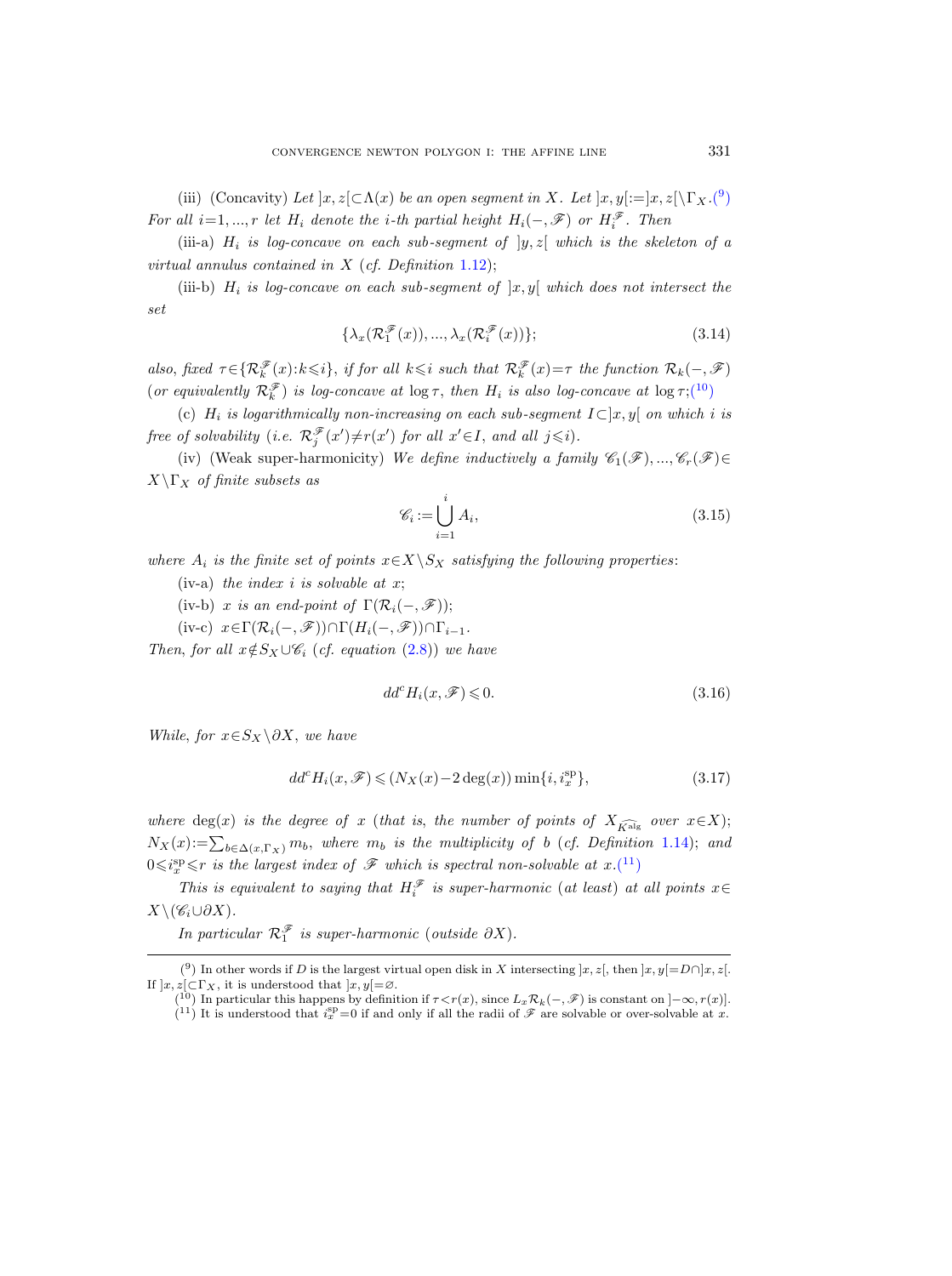(v) (Weak harmonicity of the vertices) Let  $x \in X \setminus \partial X$ . Then

(v-a) if  $x \notin \Gamma(H_i(-, \mathscr{F}))$ , then for all  $b \in \Delta(x)$  we have  $\partial_b H_i(x, \mathscr{F})=0$ , so  $H_i(-, \mathscr{F})$ is harmonic at x;

(v-b) if  $x \in \Gamma(H_i(-, \mathscr{F}))$ , and if i is a vertex free of solvability at x, then [\(3.16\)](#page-24-3) and [\(3.17\)](#page-24-4) are equalities. In particular  $H_i^{\mathscr{F}}$  is harmonic at x.

The proof of Theorem [3.9](#page-23-0) is placed in §[6.](#page-40-1)

As a straightforward generalization of Theorem [3.9](#page-23-0) we have the following result.

<span id="page-25-1"></span>COROLLARY 3.10. Let  $C(I):={x:|T|(x)\in I}$  be a possibly not closed annulus or disk (if  $0 \in I$  one has a disk). Let  $\mathscr F$  be a differential module of rank r over a differential ring  $\mathscr O$ .

Then Theorem [3.9](#page-23-0) holds for  $\mathscr F$  in the following cases:

(i) if  $\mathcal O$  is the ring of Krasner analytic elements over  $C(I)$  (cf. [\[Ke3,](#page-47-8) Definition 8.5.1]);

(ii) if K is discretely valued, and  $\mathscr O$  is the ring  $\mathcal B(C(I))$  of bounded analytic functions on  $C(I);$ 

(iii) if  $\mathscr{O}=\mathcal{B}(C(I))$  or  $\mathscr{O}=\mathcal{O}(C(I))$ , and all  $\mathcal{R}_1(-,\mathscr{F}),...,\mathcal{R}_r(-,\mathscr{F})$  (or equivalently all  $H_i(-, \mathscr{F})$ ) have a finite number of breaks along the skeleton  $\Gamma_{C(I)} = \{x_{0,o}: \rho \in I\}$ .

Moreover, if  $\mathscr{O} = \mathcal{B}(C(I))$  or  $\mathscr{O} = \mathcal{O}(C(I))$ , and if there exists  $i \leq r$  such that all  $\mathcal{R}_1(-,\mathscr{F}),...,\mathcal{R}_i(-,\mathscr{F})$  have a finite number of breaks along  $\Gamma_{C(I)},$  then  $\mathcal{R}_1(-,\mathscr{F}),... ,$  $\mathcal{R}_i(-, \mathscr{F})$  are finite.  $\Box$ 

COROLLARY 3.11. Assume that rank $(\mathscr{F})=1$ , and that  $x \notin \Gamma_X$ . Then x is an endpoint of  $\Gamma(\mathcal{R}_1(x,\mathscr{F}))$  if and only if  $\mathcal{R}_1(x,\mathscr{F})$  is solvable at x and  $\partial_{b_\infty}\mathcal{R}_1(x,\mathscr{F})<0$ , where  $b_{\infty}$  denotes the germ of segment out of x directed towards  $\infty$  (and oriented out of  $x$ ).

*Proof.* If  $\mathcal{R}_1^{\mathscr{F}}(x) = r(x)$  and  $\partial_{b_\infty} \mathcal{R}_1(x, \mathscr{F}) < 0$ , then  $\varrho_{\mathcal{R}_1(-,\mathscr{F})}(x) = r(x)$  as a conse-quence of Lemma [2.13.](#page-16-1) Hence  $x \in \Gamma(\mathcal{R}_1(-, \mathcal{F}))$  by Proposition [2.5.](#page-13-2) Now x is an end-point of  $\Gamma(\mathcal{R}_1(-, \mathscr{F}))$  by Lemma [6.5.](#page-43-0)

Conversely, by Lemma [2.13](#page-16-1) and Proposition [2.14](#page-17-1) a boundary point x of  $\Gamma(\mathcal{R}_1(-, \mathscr{F}))$ not in  $\Gamma_X$  satisfies  $\partial_b \mathcal{R}_1(x,\mathcal{F})=0$  for all  $b\neq b_\infty$ , and  $\partial_{b_\infty} \mathcal{R}_1(x,\mathcal{F})<0$ . In particular  $\mathcal{R}_1(-, \mathscr{F})$  is not harmonic at x. Hence  $\mathcal{R}_1(-, \mathscr{F})$  must be solvable at x by point (iv) of Theorem [3.9.](#page-23-0)  $\Box$ 

<span id="page-25-0"></span>Remark 3.12. Assume that  $K$  is trivially valued. The field of Laurent formal power series  $K((T))$  (resp. Laurent polynomials  $K[T, T^{-1}]$ ) coincides in this case with the ring of analytic functions over  $\{T : |T| \in I\}$  for all (open or closed) intervals  $I \subseteq ]0,1[$  (resp.  $I \subseteq \mathbb{R}_{>0}$ , with  $1 \in I$ ). Analytic functions are always bounded, and point (ii) of Corollary [3.10](#page-25-1)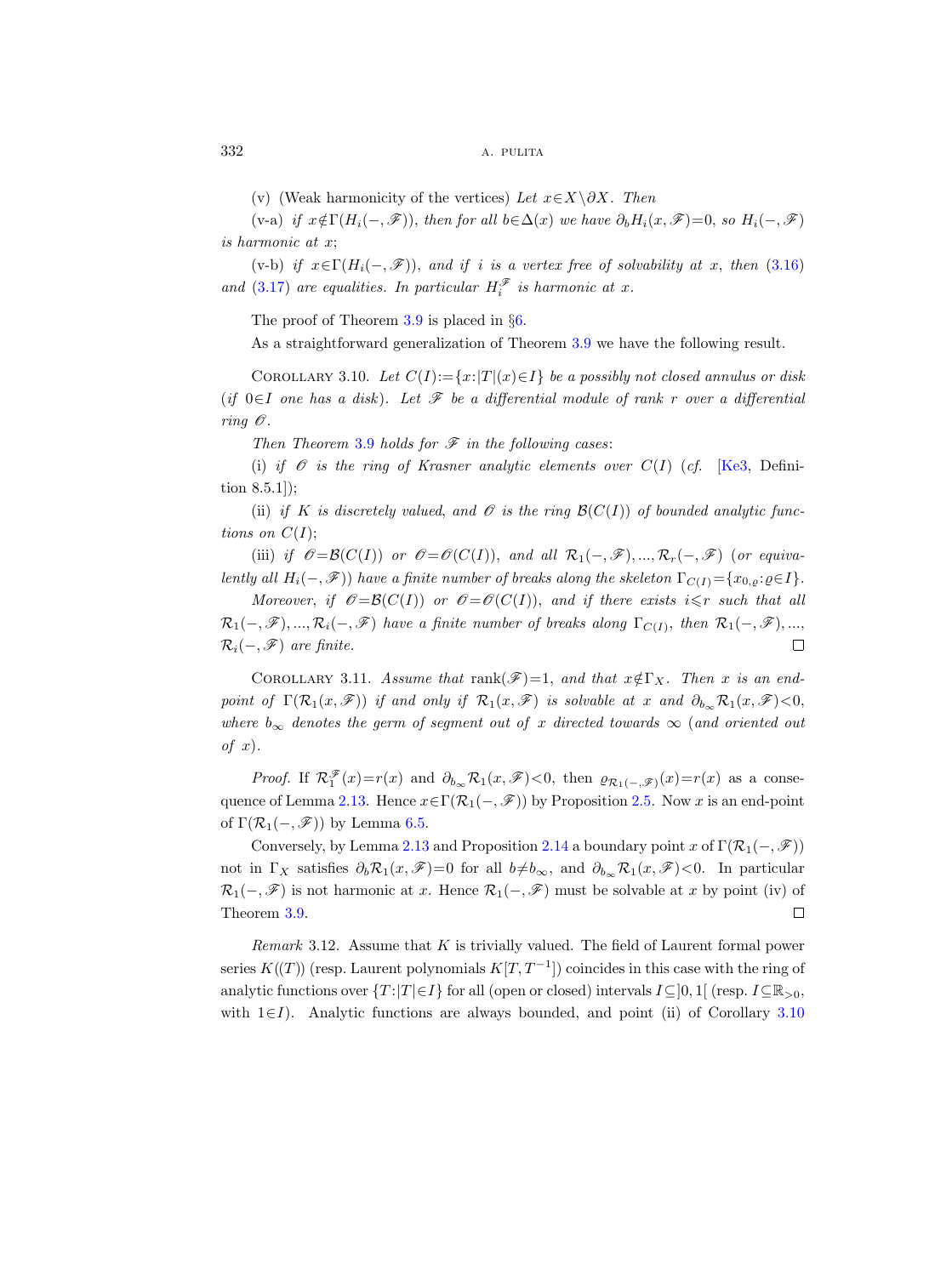holds. Moreover, the radii have no breaks along  $[0, x_{0,1}]$ , and all differential equations are solvable at  $x_{0,1}$ . Furthermore,  $\omega = 1$ , and the radii are always explicit by Proposition [4.11.](#page-32-1) The slopes along  $]0, x_{0,1}[$  are also directly related to the formal Newton polygon of  $\mathscr F$ [\[Ra\]](#page-48-11), [\[Ro2\]](#page-48-2), [\[DMR,](#page-47-17) pp. 97–107] (see [\[NP3\]](#page-48-5) for more details).

Remark [3](#page-4-0).13. In other terms, if K is spherically complete and  $|K| = \mathbb{R}$ , Theorem 3 says in particular that the functions  $\mathcal{R}_i(-, \mathcal{F})$  are all *definable* in the sense of [\[HL\]](#page-47-18).

The rest of the paper is devoted to proving Theorem [3.9.](#page-23-0) The definition of  $\mathcal{R}^{\mathscr{F}}_i$ and  $\mathcal{R}_i(-, \mathscr{F})$  are stable by scalar extensions of K (cf. Remark [3.4\)](#page-22-4). So we assume the following hypotesis.

*Hypothesis* 3.14. From now on we assume that  $K$  is algebraically closed.

#### 4. Spectral polygons and related results

The ring  $\mathcal{O}(X)$  is a principal ideal domain, for which each ideal is generated by a polynomial, and hence there are no non-trivial ideals stable by  $d/dT$ . This implies that each coherent  $\mathscr{O}_X$ -module with connection is free over  $\mathscr{O}(X)$  (the proof of [\[Ke3,](#page-47-8) Proposition 9.1.2] works). The choice of a basis  $e_1, ..., e_r \in \mathscr{F}(X)$  gives an isomorphism  $\mathscr{F}(X) \xrightarrow{\sim} \mathscr{O}(X)^r$  in which the connection  $\nabla$  becomes of the form

$$
\nabla (f_1, ..., f_r)^t = (f'_1, ..., f'_r)^t - G(f_1, ..., f_r)^t,
$$
\n(4.1)

with  $G \in M_{r \times r}(\mathscr{O}(X))$ , where  $\Omega_X^1(X) \to \mathscr{O}(X)$  via the map  $f dT \mapsto f$ . The matrix G is called the matrix of  $\nabla$ . In that basis, the fundamental Taylor solution matrix of  ${\mathscr{F}}$  at a point  $t \in X(\Omega)$  is

$$
Y(T,t) := \sum_{n \geq 0} \frac{G_n(t)(T-t)^n}{n!},
$$
\n(4.2)

where  $G_n$  is inductively defined by  $G_0 = \text{Id}$ ,  $G_1 = G$ , and  $G_{n+1} = G_n G + G'_n$ . The columns of  $Y(T, t)$  form a basis of Sol $(\mathscr{F}, t, \Omega)$  (cf. definition [\(3.2\)](#page-21-2)). We set

<span id="page-26-0"></span>
$$
\mathcal{R}^Y(x) := \liminf_{n \to \infty} \left| \frac{G_n}{n!} \right| (x)^{-1/n} = \liminf_{n \to \infty} \left| \frac{G_n(t)}{n!} \right|_{{\Omega}}^{-1/n}.
$$
\n(4.3)

This is a function  $\mathcal{R}^Y: X \to \mathbb{R}_{\geqslant 0} \cup \{\infty\}$ . Clearly  $\mathcal{R}_1^{\mathscr{F}}(x) = \min\{\mathcal{R}^Y(x), \varrho_{x,X}\}\$ , and we set

<span id="page-26-1"></span>
$$
\mathcal{R}_1^{\mathcal{F},sp}(x) := \min\{\mathcal{R}^Y(x), r(x)\} = \min\{\mathcal{R}_1^{\mathcal{F}}(x), r(x)\}.
$$
\n(4.4)

The function  $\mathcal{R}_1^{\mathscr{F},sp}$ :  $X \to [0, R_0]$  is called spectral radius of  $\mathscr{F}$  (and also *generic radius*). Notice that  $\mathcal{R}^{Y}(x)$  depends on the chosen basis of  $\mathscr{F}(X)$ , while  $\mathcal{R}_{1}^{\mathscr{F},sp}(x)$  does not.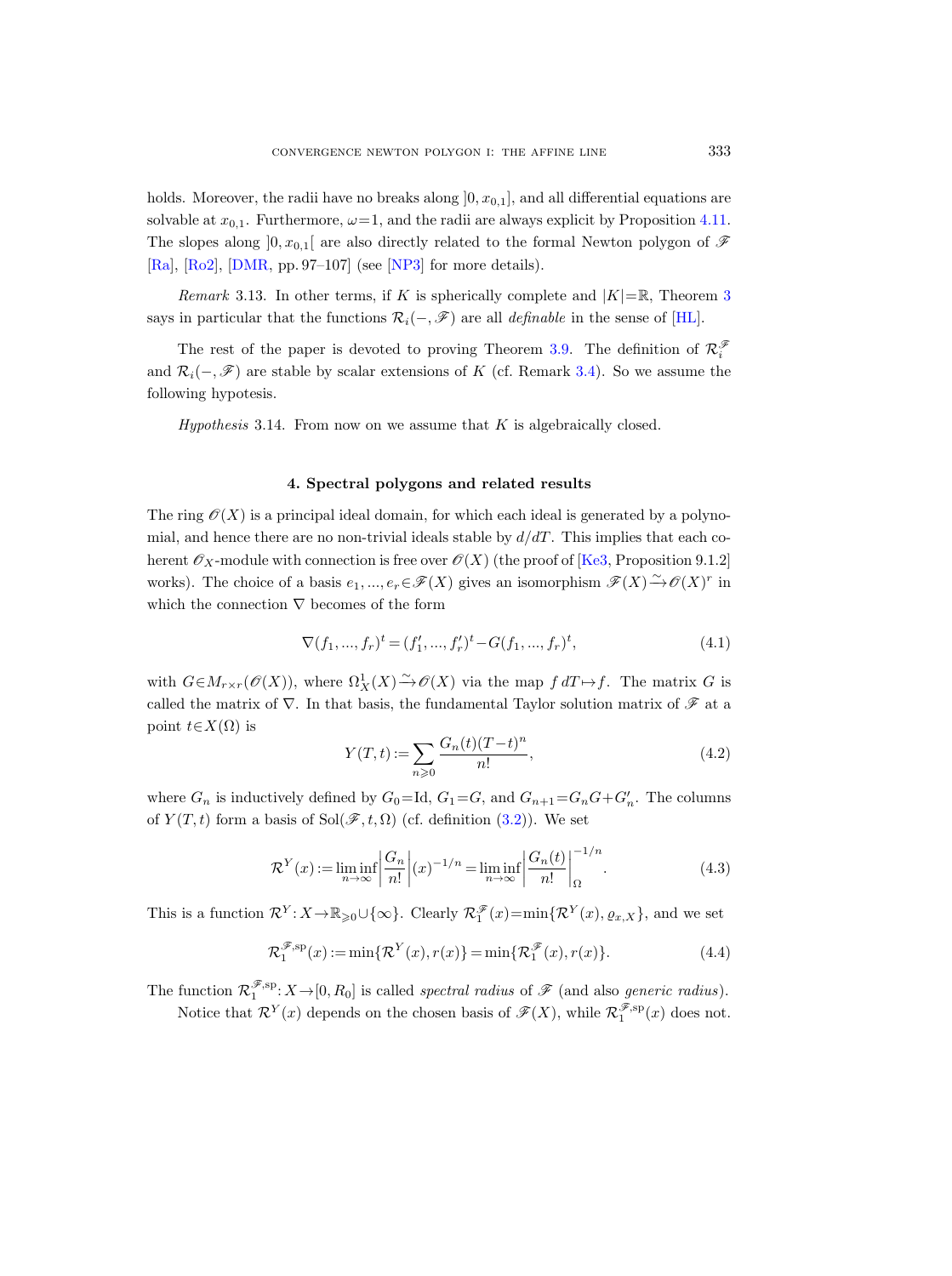LEMMA 4.1. For all  $x \in X$  one has

<span id="page-27-1"></span>
$$
\varrho_{\mathcal{R}^Y}(x) = \varrho_{\mathcal{R}_1^{\mathscr{F}}}(x) = \varrho_{\mathcal{R}_1(-,\mathscr{F})}(x) \quad \text{and} \quad \varrho_{\mathcal{R}_1^{\mathscr{F},\mathrm{sp}}}(x) = r(x). \tag{4.5}
$$

*Proof.* We have  $Y(T,t) \in GL_r(\mathcal{O}(D^-(t,\mathcal{R}_1^{\mathcal{F}}(t))))$ , and if  $|t'-t| < \mathcal{R}_1^{\mathcal{F}}(t)$  one has the cocycle relation  $Y(T,t)=Y(T,t')Y(t',t)$  (cf. [\[CM5\]](#page-47-19)). From this it follows that  $\mathcal{R}^{Y}(t)$  $\mathcal{R}^Y(t')$ , and by symmetry we have  $\mathcal{R}^Y(t) = \mathcal{R}^Y(t')$ . Hence  $\mathcal{R}^Y$  and  $\mathcal{R}^{\mathscr{F}}_1$  are both constant on  $D^-(t_x, \mathcal{R}_1^{\mathscr{F}}(x))$ .

The claim follows from this fact, together with [\(2.2\)](#page-12-2) and

$$
\mathcal{R}_1^{\mathcal{F}}(x) = \min\{\mathcal{R}^Y(x), \varrho_{x,X}\}.
$$

From  $(4.5)$  and Lemma [2.3](#page-12-1) one immediately has (here r is the function of  $(1.6)$ )

<span id="page-27-0"></span>
$$
\Gamma(\mathcal{R}^Y) = \Gamma(\mathcal{R}_1^{\mathcal{F}}) = \Gamma(\mathcal{R}_1(-, \mathcal{F})) \text{ and } \Gamma(\mathcal{R}_1^{\mathcal{F},sp}) = \Gamma(r) = X. \tag{4.6}
$$

<span id="page-27-3"></span>PROPOSITION 4.2. (Concavity and transfer theorems) If  $x_1(f) \le x_2(f)$  for all  $f \in$  $\mathscr{O}(X)$ , then

<span id="page-27-2"></span>
$$
\mathcal{R}^{Y}(x_1) \geq \mathcal{R}^{Y}(x_2) \quad \text{and} \quad \mathcal{R}_1^{\mathcal{F}}(x_1) \geq \mathcal{R}_1^{\mathcal{F}}(x_2). \tag{4.7}
$$

Moreover  $\mathcal{R}^Y$  and  $\mathcal{R}_1^{\mathscr{F}}$  satisfy property (C3) of §[2.4](#page-15-0) with respect to  $\Gamma = \Gamma_X$ . If  $I \subseteq [0, R_0]$ is an interval with interior  $\mathring{I}$  and if the open annulus  $\{T : |T - t_x| \in \mathring{I}\}$  is contained in  $X_{\mathscr{H}(x)},$  then  $\mathcal{R}^{\mathscr{F}}$  and  $\mathcal{R}(-,\mathscr{F})$  are log-concave on I.

*Proof.* All the claims for  $\mathcal{R}^{Y}$  immediately follow from [\(4.3\)](#page-26-0) which is lim inf of superharmonic functions (and hence log-concave along I). For  $\mathcal{R}_1^{\mathcal{F}}$ , the claims follow from the equality  $\mathcal{R}_1^{\mathscr{F}}(x) = \min\{\mathcal{R}^Y(x), \varrho_{x,X}\}\.$  More precisely, the bounds [\(4.7\)](#page-27-2) hold since one has  $\varrho_{x_1,X} = \varrho_{x_2,X}$  (cf. Remark [1.10\)](#page-10-3).  $\Box$ 

## 4.1. Spectral radius and spectral norm of the connection

Let  $(F, |\cdot|_F) \in E(K)$  and let V be a finite-dimensional F-vector space. A norm  $|\cdot|_V$  on V compatible with  $|\cdot|_F$  is a map  $|\cdot|_V : V \to \mathbb{R}_{\geq 0}$  such that (i)  $|v|_V = 0$  if and only if  $v=0$ ; (ii)  $|v-v'|_V$  ≤ max $\{|v|_V, |v'|_V\}$  for all  $v, v' \in V$ ; (iii)  $|fv|_V = |f|_F |v|_V$  for all  $f \in F$  and  $v \in V$ .

If  $T: V \rightarrow V$  is a bounded Z-linear operator, we define the norm and the spectral norm of T by

$$
|T|_V := \sup_{v \neq 0} \frac{|T(v)|_V}{|v|_V} \quad \text{and} \quad |T|_{\text{Sp},V} := \lim_{s \to \infty} |T^s|_V^{1/s}.
$$
 (4.8)

One proves that the limit exists, and that  $|T|_{\text{Sp},V}$  only depends on  $|\cdot|_F$  and not on the choice of  $|\cdot|_V$  compatible with  $|\cdot|_F$  (cf. [\[Ke3,](#page-47-8) Definition 6.1.3]).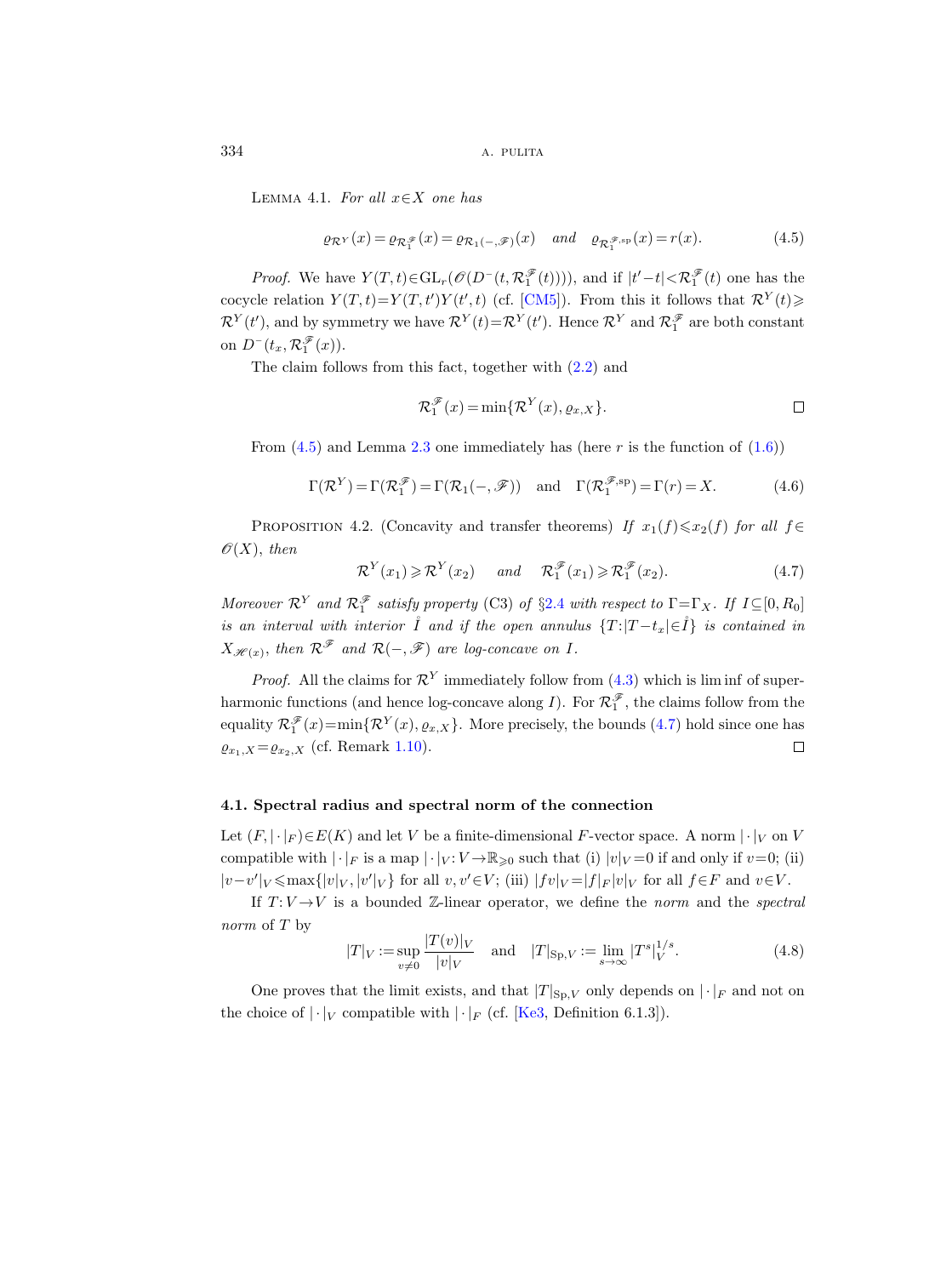Let  $\omega := \lim_{n \to \infty} |n!|^{1/n}$ . If the restriction of  $|\cdot|$  to the sub-field of rational numbers  $\mathbb Q$  is *p*-adic (resp. trivial), then  $\omega = |p|^{1/(p-1)}$  (resp.  $\omega = 1$ ).

If x is not of type 1, then  $(\mathscr{H}(x), x) = (\mathscr{M}(X), x)$  is the completion of the fraction field  $\mathcal{M}(X)$  of  $\mathcal{O}(X)$  with respect to the norm x. The following lemma proves that the derivation  $d/dT$  is continuous, and hence it extends by continuity to  $\mathcal{H}(x)$ . Recall that  $K=\widehat{K}$ alg.

<span id="page-28-0"></span>LEMMA 4.3. Let  $x \in \mathbb{A}^{1,\text{an}}_K$  be a point of type 2, 3, or 4. Then the operator norm of  $(d/dT)^n$  satisfies

$$
\left| \left( \frac{d}{dT} \right)^n \right|_{\mathscr{H}(x)} = \frac{|n!|}{r(x)^n} \quad \text{and} \quad \left| \frac{d}{dT} \right|_{\text{Sp}, \mathscr{H}(x)} = \frac{\omega}{r(x)}.
$$
\n(4.9)

*Proof.* Let  $t \in D(x)$  be a Dwork generic point for x (cf. §[1.0.1\)](#page-6-1). The Taylor expansion at  $t \in X_{\Omega}$  gives an injective isometric map of  $\mathscr{H}(x)$  into the ring  $\mathcal{B}(D(x))$  of bounded functions over  $D(x)=D^{-}(t, r(x))\subset X_{\Omega}$  commuting with  $d/dT$ . The image of  $f\in\mathscr{H}(x)$  is  $\sum_{i\geqslant 0} f^{(i)}(t) (T-t)^i / i!$  and

$$
x(f) = x_{t,0}(f_{\Omega}) = x_{t,r(x)}(f_{\Omega}) = \sup_{i \ge 0} \left| \frac{f^{(i)}(t)}{i!} \right| \cdot r(x)^{i}.
$$

It is well known that

$$
\left| \left( \frac{d}{dT} \right)^n \right|_{\mathcal{B}(D(x))} = \frac{|n!|}{r(x)^n},
$$

and this implies that

$$
\left| \left( \frac{d}{dT} \right)^n \right|_{\mathscr{H}(x)} \leqslant \frac{|n!|}{r(x)^n}.
$$

Now, for all  $c \in K$ , one has

$$
|n!| = \left| \left( \frac{d}{dT} \right)^n (T - c)^n \right| (x) \leqslant \left| \left( \frac{d}{dT} \right)^n \right|_{\mathscr{H}(x)} |T - c|(x)^n.
$$

Hence we find that

$$
\left| \left( \frac{d}{dT} \right)^n \right|_{\mathscr{H}(x)} \ge \sup_{c \in K} \frac{|n!|}{|t-c|^n} = \frac{|n!|}{r(x)^n},
$$

by Lemma [1.1](#page-7-0) (because  $K=\widehat{K^{alg}}$ ).

<span id="page-28-1"></span>PROPOSITION 4.4. Let  $x \in \mathbb{A}^{1,\text{an}}_K$  be a point of type 2, 3, or 4. Let  $(\mathscr{F}, \nabla)$  be a differential module over  $\mathcal{H}(x)$  endowed with a norm compatible with  $|\cdot|(x)$ . Then

<span id="page-28-2"></span>
$$
\omega |\nabla|_{\text{Sp},\mathcal{F}}^{-1} = \mathcal{R}_1^{\mathcal{F},\text{sp}}(x). \tag{4.10}
$$

 $\Box$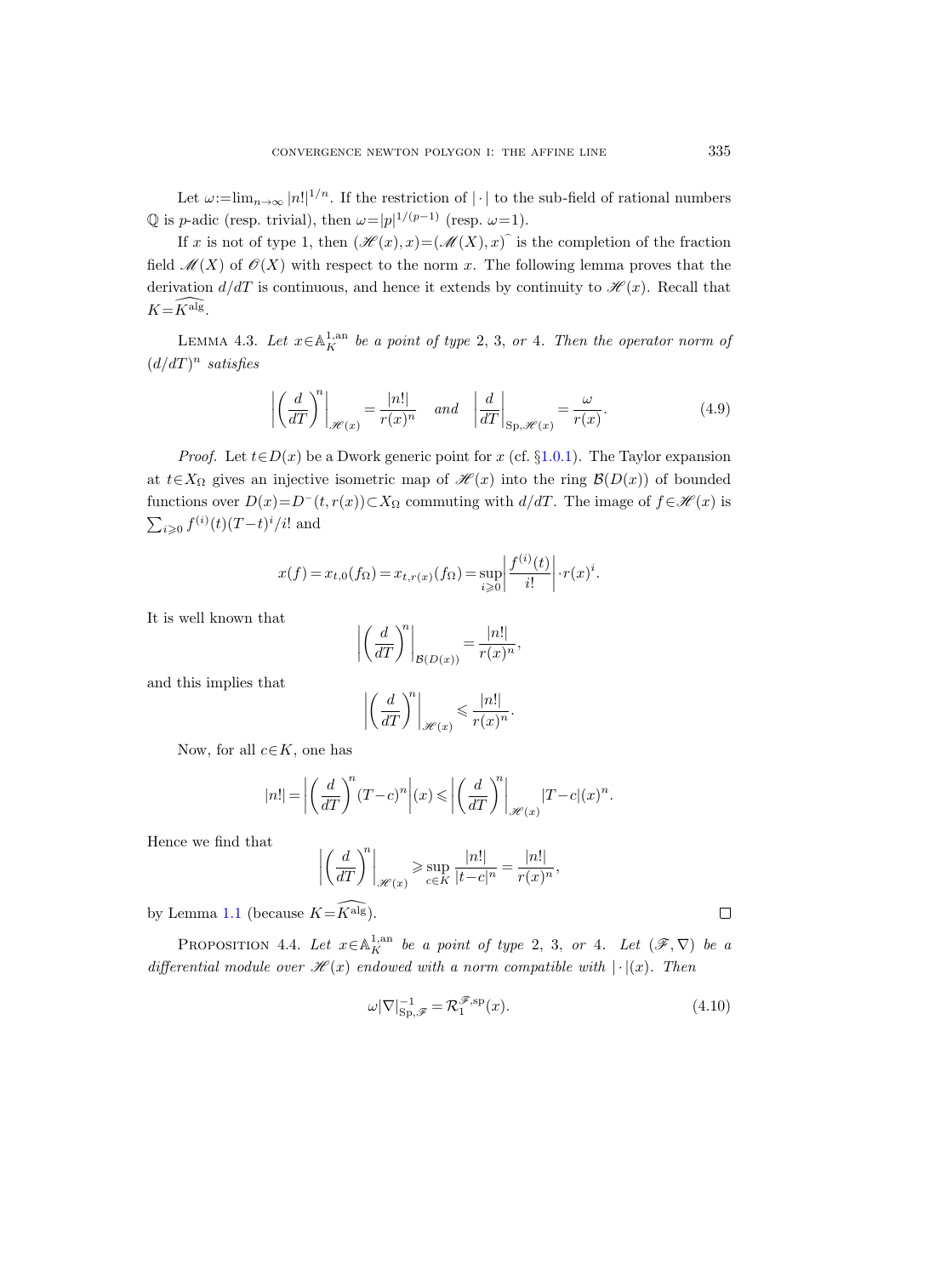$336$  A. PULITA

Proof. A direct computation gives that (cf. Proposition 1.3 in [\[CD\]](#page-46-1) and Lemma 6.2.5 in  $[Ke3]$ 

$$
|\nabla|_{\text{Sp},\mathscr{F}} = \max\left\{ \limsup_{n \to \infty} |G_n|(x)^{1/n}, \left| \frac{d}{dT} \right|_{\text{Sp},\mathscr{H}(x)} \right\},\tag{4.11}
$$

where  $G_n$  is the matrix of [\(4.3\)](#page-26-0). By Lemma [4.3,](#page-28-0) we have  $\frac{d}{dT}|_{\text{Sp}\,\mathscr{H}(x)}=\omega/r(x)$ .  $\Box$ 

Remark 4.5. If  $K$  is not algebraically closed we still have

$$
\left| \frac{d}{dT} \right|_{\text{Sp}, \mathscr{H}(x)} = \frac{\omega}{r(x)} \quad \text{and} \quad \frac{|n!|}{r(x, K)^n} \leqslant \left| \left( \frac{d}{dT} \right)^n \right|_{\mathscr{H}(x)} \leqslant \frac{|n!|}{r(x)^n},
$$

where  $r(x, K) := \min_{c \in X(K)} |t_x - c|_{\Omega}$ . The proof in this case is more involved, and unnecessary for our purposes.

## 4.2. Spectral Newton polygon of a differential module

Let  $x \in X$  be a point of type 2, 3, or 4. By Proposition [4.4,](#page-28-1) it follows that  $\mathcal{R}_1^{\mathscr{F},sp}(x)$ only depends on the restriction of  $\mathscr F$  to the differential field  $(\mathscr H(x), d/dT)$ . We now define higher spectral radii following [\[Ke3\]](#page-47-8). Let  $\mathscr F$  be a differential module of rank r over  $(\mathcal{H}(x), d/dT)$ . Let

$$
0 = M_0 \subset M_1 \subset \dots \subset M_n = \mathcal{F}
$$
\n
$$
(4.12)
$$

be a Jordan–Hölder sequence of  $\mathscr{F}$ . This means that for all k,  $N_k := M_k/M_{k-1}$  has no non-trivial strict differential sub-modules.

Let  $r_k$  be the rank of  $N_k$ , and let  $R_k := \mathcal{R}_1^{N_k,sp}(x)$ . Perform a permutation of the indices in order to have  $R_1 \leqslant ... \leqslant R_n$ . Let  $s^{\mathscr{F},sp}(x)$ :  $s_1^{\mathscr{F},sp}(x) \leqslant ... \leqslant s_r^{\mathscr{F},sp}(x)$  be the slope sequence obtained from  $\log R_1 \leq \dots \leq \log R_n$  by counting the slope  $\log(R_k)$  with multiplicity  $r_k$ :

$$
s^{\mathscr{F},sp}(x): \underbrace{\log R_1 = \dots = \log R_1}_{r_1 \text{ times}} \leq \underbrace{\log R_2 = \dots = \log R_2}_{r_2 \text{ times}} \leq \dots \leq \underbrace{\log R_n = \dots = \log R_n}_{r_n \text{ times}}.
$$
 (4.13)

We set  $\mathcal{R}_i^{\mathscr{F},sp}(x) := \exp(s_i^{\mathscr{F},sp}(x))$ . For all  $i=1,\dots,r$  set  $h_0^{\mathscr{F},sp}(x)=0$  and

$$
h_i^{\mathcal{F},\mathrm{sp}}(x) := s_1^{\mathcal{F},\mathrm{sp}}(x) + \dots + s_i^{\mathcal{F},\mathrm{sp}}(x).
$$

We say that the *spectral Newton polygon* is the polygon  $NP^{sp}(x, \mathscr{F}) := NP(h^{\mathscr{F},sp}(x)).$ 

<span id="page-29-0"></span>If  $\mathscr F$  is a differential equation over X, as for  $\mathcal{R}_1^{\mathscr F,\mathrm{sp}}(x)$  (cf. Definition [\(4.10\)](#page-28-2)), we extend the definition of  $\mathcal{R}_i^{\mathscr{F},sp}$  to the whole X by setting  $\mathcal{R}_i^{\mathscr{F},sp}(x)=0$  for all x of type 1.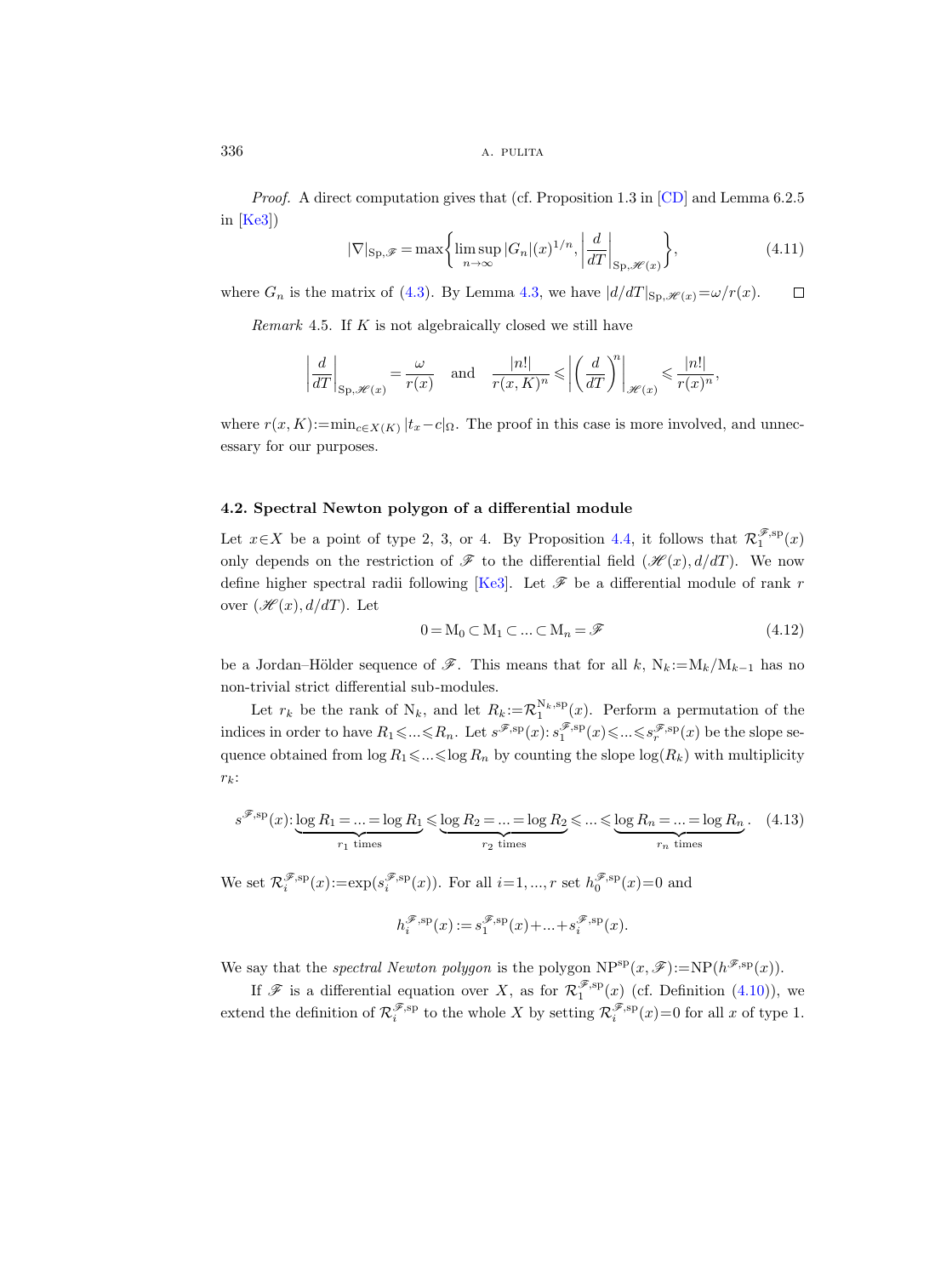THEOREM4.6. ([\[Ke3,](#page-47-8) Theorem 11.3.2, Remarks 11.3.4 and 11.6.5]) Let  $\mathscr F$  be a differential module over X. Let  $I \subseteq X$  be an (open/closed/semi-open) segment. The  $following$  properties  $hold:(^{12})$  $hold:(^{12})$  $hold:(^{12})$ 

(i) The functions  $\mathcal{R}_i^{\mathscr{F},sp}$  and  $H_i^{\mathscr{F},sp}$  satisfy properties (C2) and (C4) of §[2.4](#page-15-0) along I. If moreover I is the skeleton of a virtual annulus in X, then  $H_i^{\mathscr{F},sp}$  is log-concave along I.

(ii) Points (ii) (a) and (ii) (b) of Theorem [3.9](#page-23-0) hold replacing  $H_i^{\mathscr{F}}$  by  $H_i^{\mathscr{F},sp}$ .

(iii) Assume that  $I$  is the skeleton of a virtual open annulus in  $X$ . Assume that  $i \leq r$  is a spectral non-solvable index at  $x \in I$ . Then  $\partial_b H_i^{\mathscr{F},sp}(x) = 0$  for all but a finite number of germs of segment b out of x, and  $H_i^{\mathscr{F},sp}$  is super-harmonic at x. If moreover i is a vertex at x of the spectral Newton polygon  $NP^{sp}(x, \mathscr{F})$ , then  $H_i^{\mathscr{F},sp}$  is harmonic at x.

(iv) If I is contained in an open virtual disk  $D\subset X$ , and if the index i is spectral non-solvable at  $x \in I$ , then  $H_i^{\mathscr{F},sp}$  is non-increasing along an open sub-segment J of I containing x.  $\Box$ 

<span id="page-30-2"></span>PROPOSITION 4.7. For all  $i=1,...,r$  we have  $\mathcal{R}_i^{\mathscr{F},sp}(x) = \min\{\mathcal{R}_i^{\mathscr{F}}(x), r(x)\}\.$  In particular  $\mathcal{R}_i^{\mathscr{F},sp} = \mathcal{R}_i^{\mathscr{F}}$  along  $\Gamma(\mathcal{R}_i^{\mathscr{F}})$  by Remark [3.7](#page-23-3).

*Proof.* If x is a point of type 1, there is nothing to prove. If x is a point of type 2, 3, or 4,  $\mathscr F$  admits a decomposition separating the spectral radii  $\{\mathcal{R}_i^{\mathscr F,\mathrm{sp}}(x)\}_i$  (cf. [\[Ro2\]](#page-48-2) or [\[Ke3,](#page-47-8) Theorem 10.6.2]). Now there is also a decomposition of  $\mathscr F$  separating the radii of convergence of the Taylor solutions at a Dwork generic point  $t$  of  $x$  that are smaller than or equal to  $r(x)$  (cf. [\[Ro1\]](#page-48-1)).<sup>(13</sup>) Both these decompositions behave well by exact sequences. So we may assume that  $\mathscr{F}$  satisfies  $\mathcal{R}_1^{\mathscr{F},sp}(x) = ... = \mathcal{R}_r^{\mathscr{F},sp}(x)$ , and that its Taylor solutions at  $t$  all have the same radius of convergence. The claim then follows from the case  $i=1$  (cf.  $(4.4)$  plus  $(4.10)$ ).  $\Box$ 

<span id="page-30-3"></span>*Remark* 4.8. (1) By Remark [3.7,](#page-23-3) for all  $\varrho \geq \varrho_{x,X}$  we have

$$
(\mathcal{R}_i^{\mathscr{F},\mathrm{sp}} \circ \lambda_x)(\varrho) = (\mathcal{R}_i^{\mathscr{F}} \circ \lambda_x)(\varrho).
$$

In general, for all  $\varrho \ge 0$  we have  $r(\lambda_x(\varrho)) = \max\{\varrho, r(x)\}\)$ , so Proposition [4.7](#page-30-2) gives

$$
(\mathcal{R}_i^{\mathscr{F},\mathrm{sp}} \circ \lambda_x)(\varrho) = \min\{\max\{r(x), \varrho\}, (\mathcal{R}_i^{\mathscr{F}} \circ \lambda_x)(\varrho)\}.
$$
 (4.14)

<span id="page-30-0"></span> $(1^2)$  The claim of [\[Ke3,](#page-47-8) Theorem 11.3.2] is given for segments free of points of type 4, but around a point x of type 4 we can extend the ground field K to turn x into a point  $\sigma_{\Omega/K}(x)$  of type 2, and use Remark [4.9](#page-31-0) to replace I by  $\sigma_{\Omega/K}(I)$ . Also the claim of [\[Ke3\]](#page-47-8) is given for I being the skeleton of an annulus in X. The claim however holds for the closure of the skeleton of an open annulus, if the matrix G of  $\nabla$  has bounded coefficients on the annulus. This gives our claims by considering a subdivision of  $I$  by segments whose interiors are skeletons of open annuli in  $X$ .

<span id="page-30-1"></span><sup>(</sup> <sup>13</sup>) The classical proofs of these decomposition results are given for a point of type 2, but they extend smoothly to all points of type 2, 3, or 4 (cf. [\[NP3\]](#page-48-5) for more details). The key ingredient is the fact that  $|d/dT|_{\text{Sp},\mathscr{H}(x)}=\omega/r(x)$ .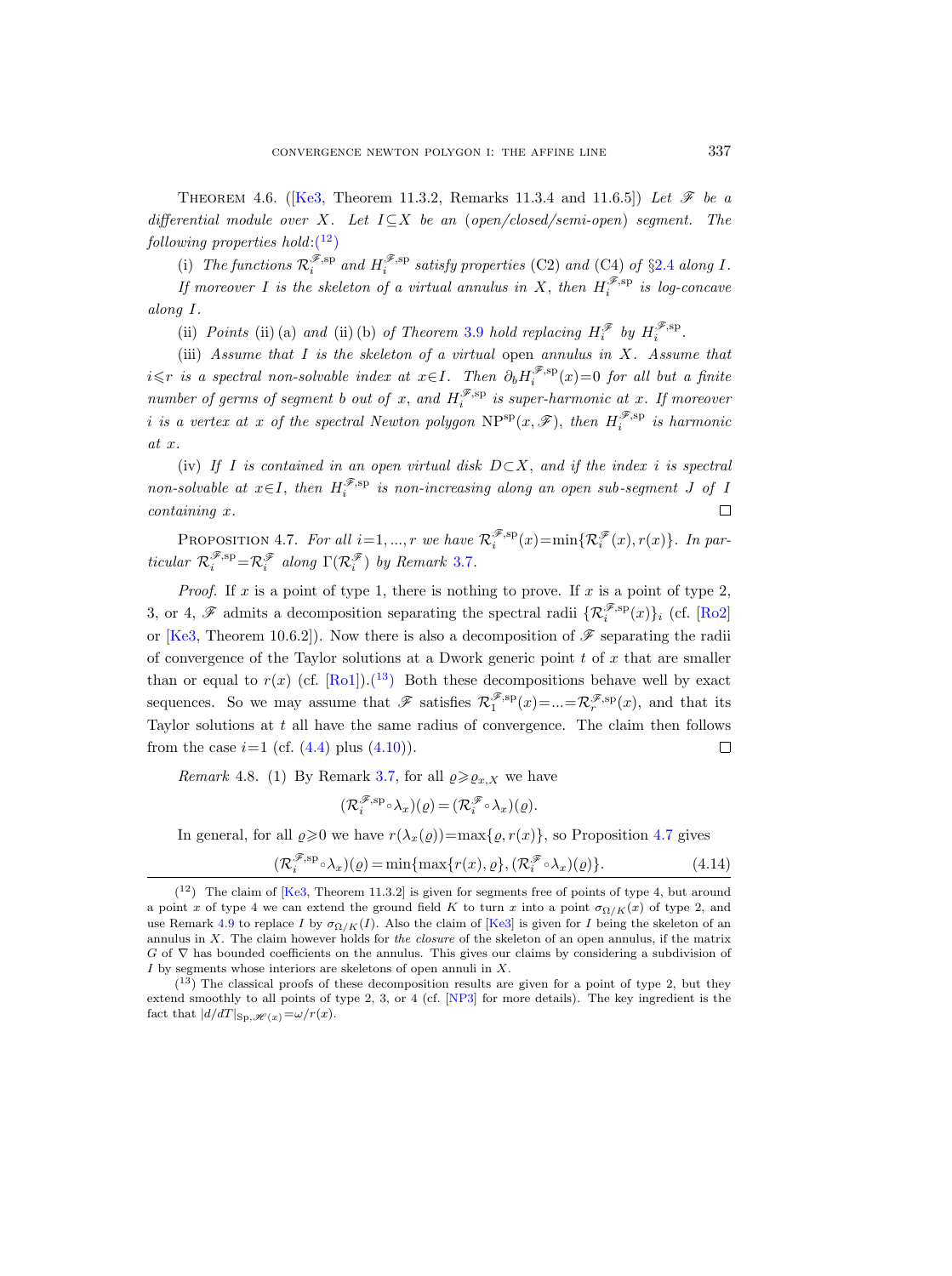(2) In the case  $i=1$ ,  $\varrho \mapsto (\mathcal{R}_1^{\mathscr{F} \circ} \lambda_x)(\varrho)$  is moreover log-concave and log-decreasing for  $\varrho \in [0, \varrho_{x,X}],$  and since  $\varrho \mapsto \max\{r(x), \varrho\}$  is log-convex for all  $\varrho \in [0, R_0],$  then

(i) If  $\mathcal{R}_1^{\mathscr{F}}(x) \le r(x)$ , then  $(\mathcal{R}_1^{\mathscr{F},sp} \circ \lambda_x)(\varrho) = (\mathcal{R}_1^{\mathscr{F}} \circ \lambda_x)(\varrho)$  for all  $\varrho \in [0, R_0]$ ;

(ii) If  $\mathcal{R}_1^{\mathscr{F}}(x) > r(x)$ , then  $(\mathcal{R}_1^{\mathscr{F},sp} \circ \lambda_x)(\varrho) = (\mathcal{R}_1^{\mathscr{F}} \circ \lambda_x)(\varrho)$  for all  $\varrho \in [\mathcal{R}_1^{\mathscr{F}}(x), R_0].$ 

In particular, if  $(\mathcal{R}_1^{\mathscr{F},sp} \circ \lambda_x)(\varrho) = (\mathcal{R}_1^{\mathscr{F}} \circ \lambda_x)(\varrho)$  for some  $\varrho$ , the same equality holds for all  $\rho' \geqslant \rho$ .

(3) The index *i* is spectral at  $\lambda_x(\varrho)$ , for all  $\varrho \geqslant \mathcal{R}_i^{\mathscr{F}}(x)$ . Indeed, by point (6) of Remark [3.4,](#page-22-4) if  $\mathcal{R}_i^{\mathscr{F}}(y) > r(y)$  for some  $y = \lambda_x(\varrho)$ , then  $D^-(t_x, \mathcal{R}_i^{\mathscr{F}}(x)) = D^-(t_y, \mathcal{R}_i^{\mathscr{F}}(y))$ , so  $\mathcal{R}_i^{\mathscr{F}}(x) < \varrho.$ 

So for all  $x \in X$ , and all  $\rho \geq 0$ , we have

<span id="page-31-2"></span>
$$
(\mathcal{R}_{i}^{\mathscr{F}} \circ \lambda_{x})(\varrho) = \begin{cases} \mathcal{R}_{i}^{\mathscr{F}}(x), & \text{if } \varrho \in [0, \mathcal{R}_{i}^{\mathscr{F}}(x)], \\ (\mathcal{R}_{i}^{\mathscr{F},\text{sp}} \circ \lambda_{x})(\varrho), & \text{if } \varrho \geqslant \mathcal{R}_{i}^{\mathscr{F}}(x). \end{cases}
$$
\n
$$
(4.15)
$$

Thus,  $\mathcal{R}_i^{\mathscr{F} \circ \lambda_x}$  and  $\mathcal{R}_i^{\mathscr{F},sp} \circ \lambda_x$  differ by at most two slopes over  $[0,\mathcal{R}_i^{\mathscr{F}}(x)]$  (the slopes of  $\max\{r(x), \rho\}$  that can only be 0 or 1 for both radii.

(4) This shows that Theorem [4.6](#page-29-0) implies (C2) and (C4) for  $\mathcal{R}^{\mathcal{F}}_i$ , and hence also for  $\mathcal{R}_i(-, \mathscr{F})$ , it implies moreover points (ii) and (iii) of Theorem [3.9.](#page-23-0)

<span id="page-31-0"></span>Remark 4.9. The function  $\mathcal{R}_i^{\mathscr{F}_{\Omega,\text{sp}}}$  is not constant over the fiber  $\pi_{\Omega/K}^{-1}(x)$ , while  $\mathcal{R}_i^{\mathscr{F}}$  is constant on it. It follows from Proposition [4.7](#page-30-2) that, for all  $y \in \pi_{\Omega/K}^{-1}(x)$ , we have  $\mathcal{R}_i^{\mathscr{F}_{\Omega},\text{sp}}(y) = \min \{ \mathcal{R}_i^{\mathscr{F},\text{sp}}(x), r_{\Omega}(y) \}.$  In particular,  $\mathcal{R}_i^{\mathscr{F},\text{sp}}(x) = \mathcal{R}_i^{\mathscr{F}_{\Omega},\text{sp}}(\sigma_{\Omega/K}(x)).$ 

We also recall the following fundamental result.

<span id="page-31-1"></span>THEOREM4.10. ([\[Ke3,](#page-47-8) Theorem 12.4.1]) Let  $\mathscr F$  be a differential equation of rank r over a disk  $\mathcal{O}(D^-(c, \rho))$ ,  $c \in K$ , and  $\rho > 0$ . Assume that for some  $i \leq r$  there exists  $\varepsilon > 0$ such that  $h_{i-1}^{\mathscr{F},sp}$  is constant along  $|x_{c,\varrho-\varepsilon},x_{c,\varrho}|$ , and moreover  $s_{i-1}^{\mathscr{F},sp}(x_{c,\varrho'})\lt s_i^{\mathscr{F},sp}(x_{c,\varrho'})$ for all  $\varrho' \in ]\varrho-\varepsilon, \varrho[$ . Then  $\mathscr{F} = \mathscr{F}_{\geq i} \oplus \mathscr{F}_{\leq i}$ , where

- (i) the ranks of  $\mathscr{F}_{\leq i}$  and  $\mathscr{F}_{\geq i}$  are  $i-1$  and  $r-i+1$ , respectively;
- (ii) for all  $k=1, ..., i-1$  one has  $s_k^{\mathscr{F}_{\leq i},sp}(x_{c,g'})=s_k^{\mathscr{F}_{\leq i},sp}(x_{c,g'})$  for all  $\varrho'\in]\varrho-\varepsilon,\varrho[$ ;
- (iii) for all  $k=i, ..., r$  one has  $s_{k-i+1}^{\mathscr{F}_{\geq i, \text{sp}}}(x_{c,g'})=s_k^{\mathscr{F},\text{sp}}(x_{c,g'})$  for all  $\varrho' \in ]\varrho-\varepsilon, \varrho[$ .  $\Box$

#### 4.3. Spectral Newton polygon of a differential operator

Let  $\mathcal{L}:=\sum_{i=0}^r g_{r-i}(T)(d/dT)^i$  be a differential operator with  $g_0=1$  and  $g_i\in\mathcal{O}(X)$ . We set

$$
v_i^{\mathcal{L},\text{sp}} := -\log(\omega^{-i}|g_i(x)|). \tag{4.16}
$$

We define the *spectral Newton polygon* of  $\mathcal L$  as  $NP(\mathcal L, x) := NP(v^{\mathcal L, sp})$ .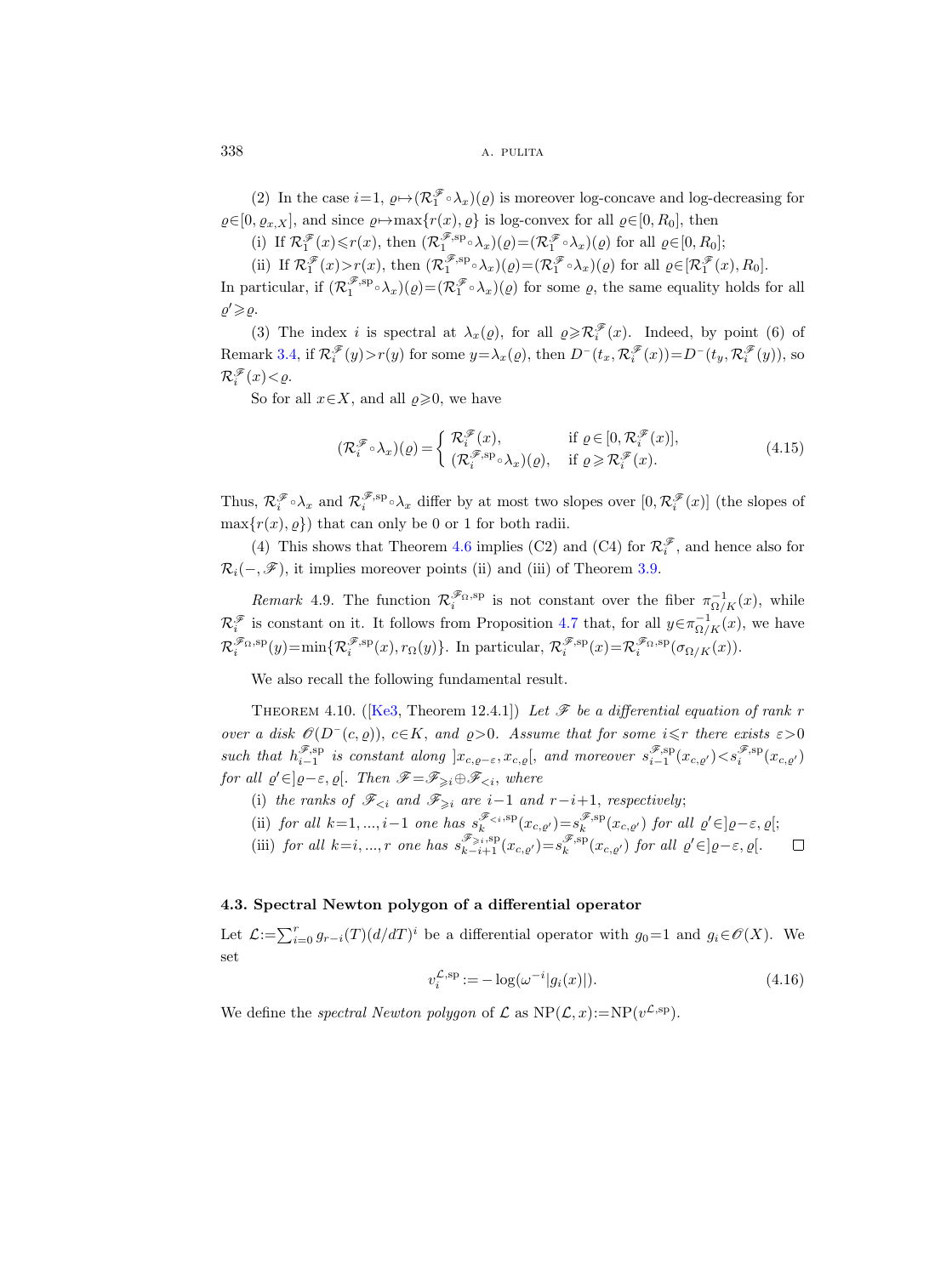Let  $s^{\mathcal{L},sp}(x): s_1^{\mathcal{L},sp}(x) \leq \ldots \leq s_r^{\mathcal{L},sp}(x)$  be its slope sequence. For  $i=1$  we have

$$
s_1^{\mathcal{L},\text{sp}}(x) = \log\left(\omega \min_{i=1,\dots,r} |g_i(x)|^{-1/i}\right). \tag{4.17}
$$

We define as usual  $\mathcal{R}_i^{\mathcal{L},sp}(x) := \exp(s_i^{\mathcal{L},sp}(x))$  and  $H_i^{\mathcal{L},sp}(x) := \exp(h_i^{\mathcal{L},sp}(x))$ .

<span id="page-32-1"></span>PROPOSITION 4.11. (Small radii, cf. [\[Y\]](#page-48-7), [\[CM5,](#page-47-19) Theorem 6.2], and [\[Ke3,](#page-47-8) Theorem 6.5.3]) Let  $x \in X$  be a point of type 2, 3, or 4, and let  $(\mathscr{F}, \nabla)$  be the differential module over  $(\mathscr{H}(x), d/dT)$  attached to L. Then  $\exp(s_i^{\mathcal{L},sp}(x)) < \omega r(x)$  if and only if  $\mathcal{R}_i^{\mathscr{F},\mathsf{sp}}(x) \lt \omega r(x)$ , and in this case we have

$$
\mathcal{R}_i^{\mathcal{F},\text{sp}}(x) = \exp(s_i^{\mathcal{L},\text{sp}}(x)).\tag{4.18}
$$

Remark 4.12. If  $g_r \neq 0$ , then  $s_i^{\mathcal{L},sp}(x), h_i^{\mathcal{L},sp}(x) < \infty$ . This will be the case of major interest, indeed the case where  $g_r=0$  reduces to a lower degree, since we have a factorization  $\mathcal{L} = \mathcal{L}_1 \circ (d/dT)$  for some  $\mathcal{L}_1$ .

<span id="page-32-0"></span>PROPOSITION 4.13. Assume that  $g_0=1, g_r\neq 0$ , and that for all i, the function  $g_i$  is either equal to 0, or it has no zeros on  $X$ . Then the following are true:

(i) For all  $i=0,\ldots,r$  the function  $x \mapsto H^{\mathcal{L},sp}_{i}(x) \in \mathbb{R}$  satisfies the six properties (C1)– i (C6) with respect to  $\Gamma := \Gamma_X$  and  $\mathscr{C}(H_i^{\mathcal{L},sp}) := \partial X$ . It is hence finite by Theorem [2.17](#page-18-0).

(ii) For all  $i=0, ..., r$  one has  $\Gamma(h_i^{\mathcal{L},sp}) = \Gamma(H_i^{\mathcal{L},sp}) = \Gamma(s_i^{\mathcal{L},sp}) = \Gamma(\mathcal{R}_i^{\mathcal{L},sp}) = \Gamma_{X}.$ 

(iii) Assume that  $x \in X$  is a point of type 2, 3, or 4, and that i is a vertex of  $NP(\mathcal{L}, x)$  (i.e. i=r or  $s_i^{\mathcal{L},sp}(x) < s_{i+1}^{\mathcal{L},sp}(x)$ ). Then  $\partial_b H_i^{\mathcal{L},sp}(x) \in \mathbb{Z}$ , and, if  $x \notin \partial X$ ,  $H_i^{\mathcal{L},sp}$ is harmonic at x.

(iv) For all  $i=1,\dots,r$  the slopes of  $h_i^{\mathcal{L},sp}$  and  $s_i^{\mathcal{L},sp}$  belong to  $\mathbb{Z}\cup\frac{1}{2}\mathbb{Z}\cup...\cup\frac{1}{r}\mathbb{Z}$ .

*Proof.* Since every  $g_i$  has no zeros on X the functions  $x \mapsto |g_i(x)|$  are constant on every maximal disk  $D(x, X)$ . Hence (ii) holds. If i is a vertex, then

(iii) (a) over all germs of segment  $b := [x, y]$  out of x one has  $H_i^{\mathcal{L},sp} = \omega^i |g_i|^{-1}$ ;

- (iii) (b)  $\partial_b H_i^{\mathcal{L},sp}(x) = \partial_b(x \mapsto |g_i(x)|^{-1}) \in \mathbb{Z};$
- (iii) (c) if  $x \in X \setminus \partial X$ , then  $H_i^{\mathcal{L},sp}$  is harmonic at x.

The rest is straightforward (see for example [\[Ke3,](#page-47-8) Theorem 11.2.1]). Namely (iv) is deduced by (iii), by interpolation. This means that if  $i_1 < i < i_2$  are the vertices of the polygon that are closest to  $i$  at  $x$ , we define

$$
G(y) := h_{i_1}^{\mathcal{L}, \text{sp}}(y) + (i - i_1) \frac{h_{i_2}^{\mathcal{L}, \text{sp}}(y) - h_{i_1}^{\mathcal{L}, \text{sp}}(y)}{i_2 - i_1}.
$$

Then G is super-harmonic at x,  $G(x) = h_i(x)$ , and  $G \geq h_i^{\mathcal{L},sp}$  around x. So  $h_i^{\mathcal{L},sp}$  is superharmonic by Lemma [1.15.](#page-11-4) $\Box$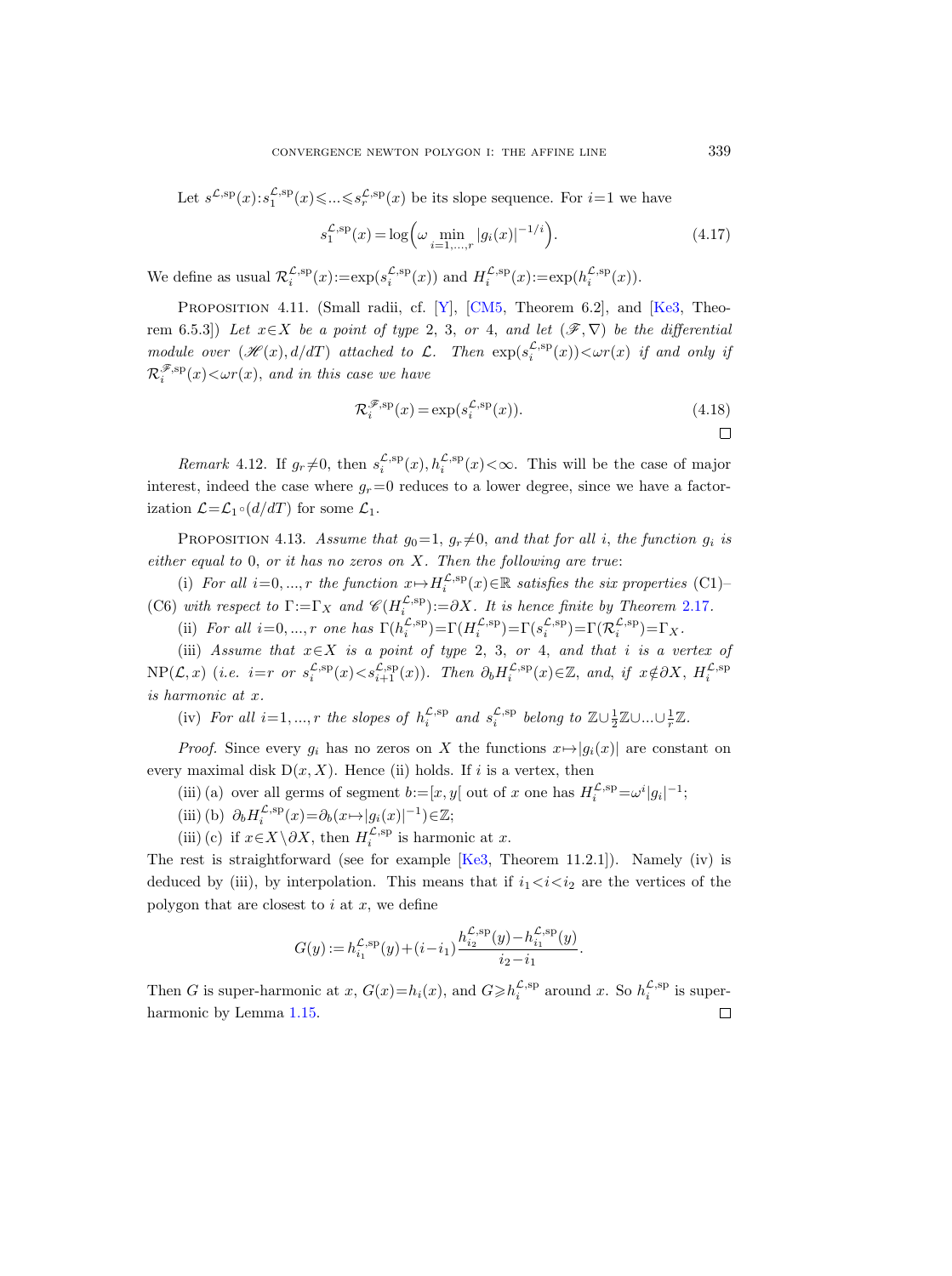*Remark* 4.14. To deal with the case in which some  $g_i$  is not invertible, it is enough to replace X by a sub-affinoid on which each  $g_i$  is either zero or invertible.

Remark 4.15. Let  $s_i'(x) := \min\{s_i^{\mathcal{L},sp}(x), \log(\omega r(x))\}$  be the truncated slope sequence.

<span id="page-33-2"></span>The partial heights of the corresponding polygon satisfy (C2) and (C4), and the property (C3) with respect to  $\Gamma := \Gamma_X$ . Of course (as for  $\mathcal{R}_1^{\mathscr{F},sp}(x)$ ) the constancy skeleton of each partial height is equal to X.

If  $i$  is a vertex of the truncated polygon, then the slopes of the *i*th partial height belong to  $\mathbb{Z}$ , and property (iv) of Proposition [4.13](#page-32-0) holds. While (iii) (c) and superharmonicity only hold for *i*th partial heights corresponding to indices *i* satisfying

$$
s_i'(x) < \log(\omega r(x)).
$$

#### 4.4. Localization to a sub-affinoid

Let  $\mathscr F$  be a differential module over X, and let  $X'\subseteq X$  be a sub-affinoid domain. The polygon NP<sup>sp</sup> $(x, \mathscr{F})$  only depends on the restricted module  $\mathscr{F}(x)=\mathscr{F}\hat{\otimes}H(x)$ , so it is invariant by restriction to X'. Conversely,  $NP^{conv}(x, \mathscr{F})$  is not: the radii change by localization. Hence the following proposition is not a direct consequence of Remark [2.8.](#page-13-3) The claim is given for the function  $\mathcal{R}_i^{\mathscr{F}}$ , and an immediate translation gives the analogous statement for  $\mathcal{R}_i(-, \mathscr{F})$  (cf. Remark [3.4\)](#page-22-4).

<span id="page-33-1"></span>PROPOSITION 4.16. Let  $X'\subseteq X$  be a sub-affinoid. Then the following are true: (i) For all  $i=1,\dots,r$  and all  $x' \in X'$  one has  $\mathcal{R}_i^{\mathscr{F}|_{X'}}(x') = \min{\{ \mathcal{R}_i^{\mathscr{F}}(x'), \varrho_{x',X'} \}}$ , and

<span id="page-33-0"></span>
$$
\Gamma(X', \mathcal{R}_i^{\mathscr{F}|_{X'}}) = (\Gamma(X, \mathcal{R}_i^{\mathscr{F}}) \cap X') \cup \Gamma_{X'}.
$$
\n(4.19)

(ii)  $\mathcal{R}_i^{\mathscr{F}}$  is directionally finite at  $x' \in X'$  (cf. (C5)) if and only if  $\mathcal{R}_i^{\mathscr{F}|_{X'}}$  is directionally finite at  $x'$ .

(iii) If  $\Gamma_{X'} \subseteq \Gamma(X, \mathcal{R}_i^{\mathscr{F}})$ , then for all  $x' \in X'$  one has

$$
\mathcal{R}_i^{\mathcal{F}|_{X'}}(x') = \mathcal{R}_i^{\mathcal{F}}(x') \quad \text{and} \quad H_i^{\mathcal{F}|_{X'}}(x') = H_i^{\mathcal{F}}(x'). \tag{4.20}
$$

In particular, if X' is an affinoid neighborhood of x' in X, then  $H_i^{\mathscr{F}}$  is super-harmonic (resp. harmonic) at x' if and only if so is  $H_i^{\mathscr{F}|_{X'}}$ .

(iv) Assume that X' is an affinoid neighborhood of x' in X', and that  $\mathcal{R}_i^{\mathscr{F}}(x')$  $\varrho_{x',X'}$ . Then for all j=1,..., i and all  $b \in \Delta(x')$  one has  $\partial_b \mathcal{R}_j^{\mathscr{F}}(x') = \partial_b \mathcal{R}_j^{\mathscr{F}|_{X'}}(x')$ , and  $\partial_b H_j^{\mathscr{F}}(x') = \partial_b H_j^{\mathscr{F}|_{X'}}(x')$ . Hence  $H_j^{\mathscr{F}}$  is super-harmonic (resp. harmonic) at  $x'$  if and only if so is  $H_j^{\mathscr{F}|_{X'}}$ .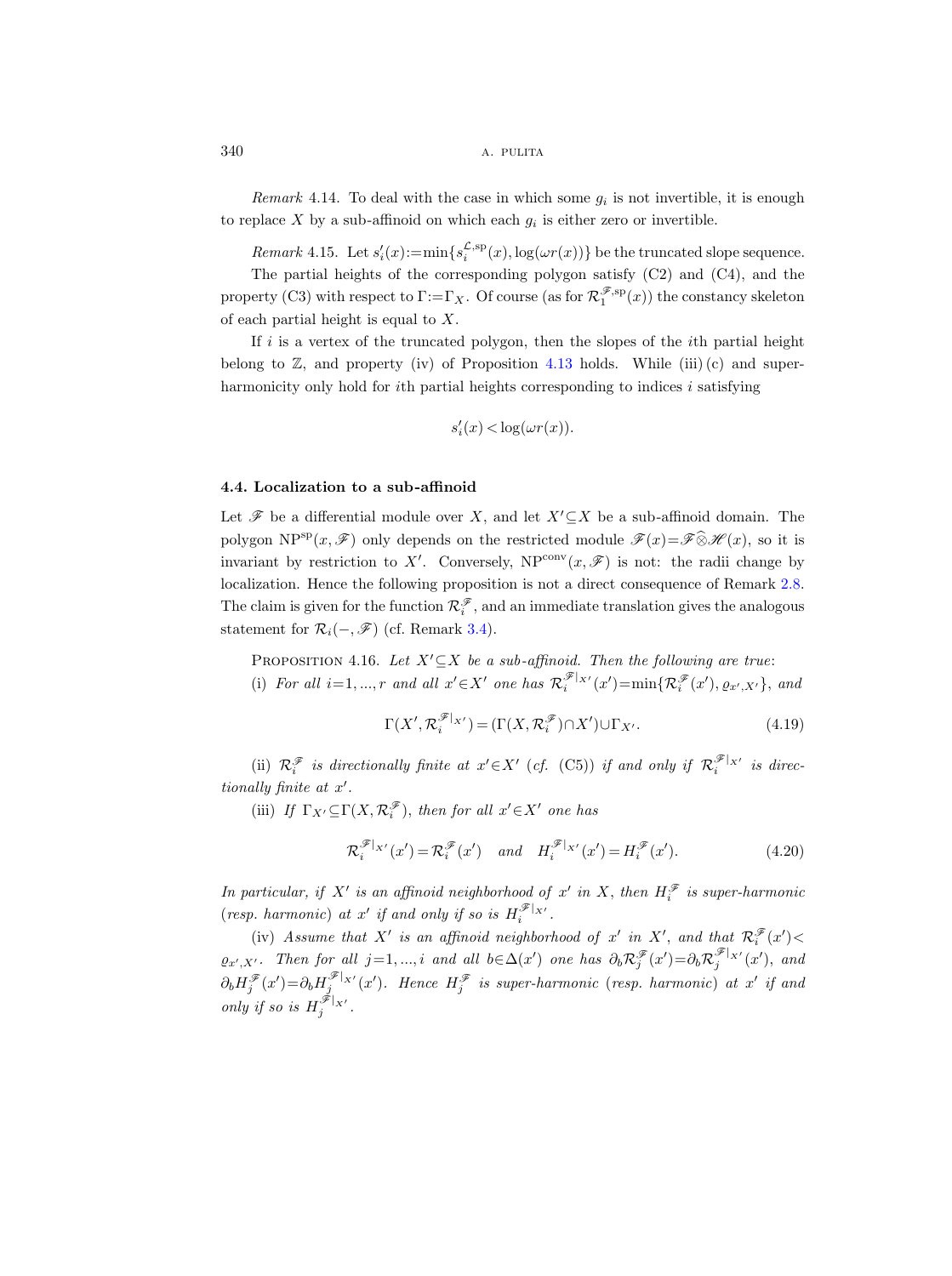*Proof.* (i) and (ii) The relation  $\mathcal{R}_i^{\mathscr{F}|_{X'}}(x') = \min\{\mathcal{R}_i^{\mathscr{F}}(x'), \varrho_{x',X'}\}$  follows from Def-inition [3.3.](#page-21-1) This, together with [\(3.8\)](#page-22-3), gives  $\varrho_{\mathcal{R}_i^{\mathscr{F}}|X'}(x') = \min\{\varrho_{\mathcal{R}_i^{\mathscr{F}}}(x'), \varrho_{x',X'}\}.$  This implies  $(4.19)$ , and hence (ii) follows.

(iii) Assume that  $\Gamma_{X'} \subseteq \Gamma(X, \mathcal{R}_i^{\mathscr{F}})$ . Then by point (iii) of Proposition [2.5,](#page-13-2) for all  $j \leqslant i$  we have

$$
\mathcal{R}_j^{\mathscr{F}}(x') \leqslant \mathcal{R}_i^{\mathscr{F}}(x') \leqslant \varrho_{\mathcal{R}_i^{\mathscr{F}}}(x') = \varrho_{\Gamma(X,\mathcal{R}_i^{\mathscr{F}})}(x') \leqslant \varrho_{\Gamma_{X'}}(x') = \varrho_{x',X'},\tag{4.21}
$$

so  $\mathcal{R}_j^{\mathscr{F}|_{X'}}(x') = \mathcal{R}_j^{\mathscr{F}}(x')$  for all  $x' \in X'$ . Thus  $H_j^{\mathscr{F}|_{X'}}(x') = H_j^{\mathscr{F}}(x')$  for all  $x' \in X'$ .

(iv) We have  $\mathcal{R}_j^{\mathscr{F}|_{X'}}(x') = \min{\{\mathcal{R}_j^{\mathscr{F}}(x'), \varrho_{x',X'}\}} = \mathcal{R}_j^{\mathscr{F}}(x'),$  since  $\mathcal{R}_j^{\mathscr{F}}(x') \leq \mathcal{R}_i^{\mathscr{F}}(x')$  $\varrho_{x',X'}$ . Moreover, this remains true by continuity over each germ of segment out of  $x'$ (cf. Remark [4.8\)](#page-30-3). П

## <span id="page-34-0"></span>4.5. Base change by a matrix in the fraction field  $\mathcal{M}(X)$  of  $\mathcal{O}(X)$

Let  $\mathcal{M}(X)$  denote the fraction field of  $\mathcal{O}(X)$ , and let  $H \in GL_r(\mathcal{M}(X))$ . Replacing X by a sub-affinoid  $X'$  having conveniently small holes around the zeros and poles of  $H(T)$ and of  $H(T)^{-1}$  we obtain  $H, H^{-1} \in GL_r(\mathcal{O}(X'))$ . If  $x \in X$  is a given point of type 2, 3, or 4, then  $X'$  can be chosen as an affinoid neighborhood of x in X, because the zeros and poles are K-rational (recall that  $K=\widetilde{K}^{\text{alg}}$ ).

#### <span id="page-34-1"></span>4.5.1. Reduction to a cyclic module

Let  $r:=\text{rk}(\mathscr{F})$  be the rank of  $\mathscr{F}$ . By the cyclic vector theorem (cf. [\[Ka\]](#page-47-20)) one finds a cyclic basis of  $\mathscr{F}(X)\otimes_{\mathscr{O}(X)}\mathscr{M}(X)$  in which  $\mathscr{F}$  is represented by an operator

$$
\mathcal{L} := \sum_{i=0}^{r} g_{r-i}(T) \bigg(\frac{d}{dT}\bigg)^i,
$$

with  $g_i \in \mathcal{M}(X)$  for all i, and  $g_0=1$ .

The operator  $\mathcal L$  represents simultaneously the connection of all differential modules  $\mathscr{F}(x)=\mathscr{F}\otimes_{\mathscr{O}(X)}\mathscr{H}(x)$  for all  $x\in X$  of type 2, 3, or 4. If  $H(T)\in\mathscr{M}(X)$  is the base change matrix, one can chose  $X'\subseteq X$  as indicated in §[4.5.](#page-34-0) In order to fulfill Proposition [4.13,](#page-32-0) we can further restrict  $X'$  in order that none of the  $g_i$  has poles nor zeros on it.

By Proposition [4.16,](#page-33-1) the restriction of  $\mathscr F$  to  $X'$  does not affect the finiteness. If moreover  $\Gamma_{X'} \subseteq \Gamma(\mathcal{R}_i^{\mathscr{F}})$ , the super-harmonicity of  $H_i^{\mathscr{F}}$  is also preserved.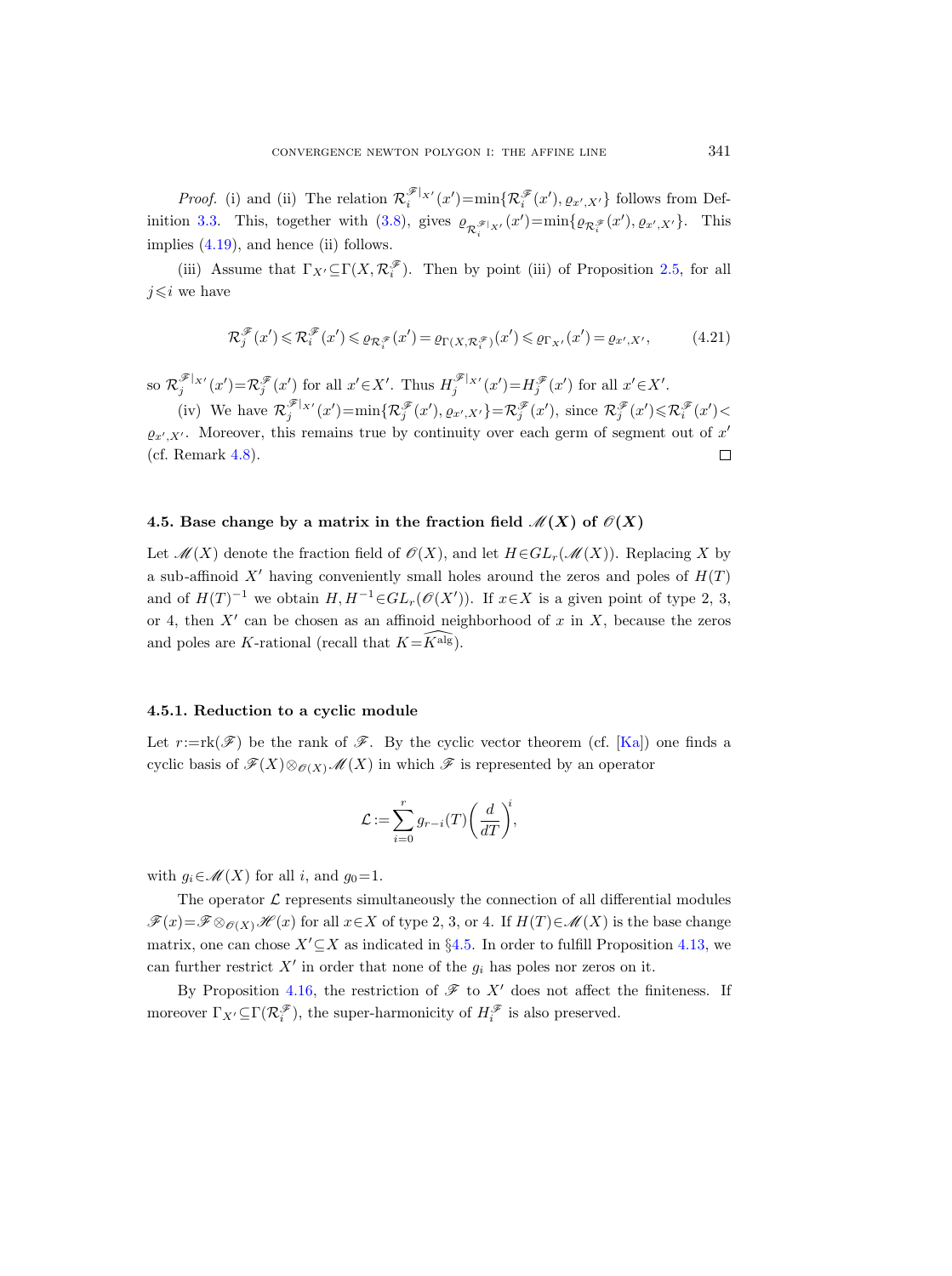#### 5. Push-forward by Frobenius maps

<span id="page-35-0"></span>We here recall and slightly generalize some results about Frobenius maps coming from [\[Ke3\]](#page-47-8) (cf. also [\[Ch1\]](#page-46-8), [\[CD\]](#page-46-1), [\[Pon\]](#page-48-12), and [\[Ba\]](#page-46-3)). We study the behavior of  $dd^cH_i^{\mathscr{F}}(x)$  by Frobenius descent. In [\[Ke3\]](#page-47-8) this is done for an annulus, here we generalize it to an affinoid domain of  $\mathbb{A}_K^{1,\mathrm{an}}$ . Throughout §[5,](#page-35-0) we assume that K is of mixed characteristic  $(0, p)$ , with  $p>0$ . Recall that  $K=K^{alg}$ .

## 5.1. Frobenius map

Let T and T be two variables. The ring morphism  $\varphi^{\#}: K[T] \to K[T]$  sending  $f(T)$  into  $f(\widetilde{T}^p)$ , defines a morphism  $\varphi: \mathbb{A}^{1,an}_K \to \mathbb{A}^{1,an}_K$ . If  $t \in \mathbb{A}^{1,an}_K(\Omega)$  is a Dwork generic point for  $x \in \mathbb{A}^{1,\mathrm{an}}_K$ , then  $t^p$  is a Dwork generic point for  $\varphi(x)$ . Indeed for all  $f \in K[T]$  one has  $\varphi(x)(f) = x(f(T^p)) = |f(t^p)|_{\Omega}.$ 

We now describe the image of a point of type  $x_{t,\rho}$ . For all  $\sigma > 0$  and  $\rho, \rho' \geq 0$  we set

$$
\phi(\sigma, \varrho) := \max\{\varrho^p, |p|\sigma^{p-1}\varrho\} = \begin{cases} \varrho^p, & \text{if } \varrho \geq \omega\sigma, \\ |p|\sigma^{p-1}\varrho, & \text{if } \varrho \leq \omega\sigma, \end{cases}
$$
(5.1)

$$
\psi(\sigma, \varrho') := \min\left\{ (\varrho')^{1/p}, \frac{\varrho'}{|p|\sigma^{p-1}} \right\} = \begin{cases} (\varrho')^{1/p}, & \text{if } \varrho' \geq \omega^p \sigma^p, \\ \frac{\varrho'}{|p|\sigma^{p-1}}, & \text{if } \varrho' \leq \omega^p \sigma^p. \end{cases}
$$
(5.2)

For  $\sigma$  fixed,  $\phi$  and  $\psi$  are increasing functions of  $\rho$  such that  $\phi(\sigma, \psi(\sigma, \rho')) = \rho'$  and  $\psi(\sigma, \phi(\sigma, \varrho)) = \varrho$ . In the sequel of this section by convention of notation we set

$$
\varrho' = \phi(\sigma, \varrho) \quad \text{and} \quad \varrho = \psi(\sigma, \varrho'). \tag{5.3}
$$

PROPOSITION 5.1. Let  $c \in K$  and  $\varrho > 0$ . Then

$$
\varphi(x_{c,\varrho}) = x_{c^p, \phi(|c|,\varrho)} \quad \text{and} \quad \varphi^{-1}(x_{c^p, \varrho'}) = \{x_{\alpha c, \psi(|c|,\varrho')}\}_{\alpha^p = 1}.
$$
 (5.4)

In particular, if  $\varrho \geq \omega |c|$ ,  $\varphi^{-1}(x_{c^p, \varrho'})$  has an individual point, otherwise it has p distinct points.  $\Box$ 

The following proposition describes the image and the inverse image by  $\varphi$  of a disk. We mainly apply this to generic disks, so the center of the disk will be denoted by  $t$ , and all disks are Ω-rational.

<span id="page-35-1"></span>PROPOSITION 5.2. Let  $t \in \Omega$  and  $\varrho, \varrho' \geq 0$  be such that  $\varrho = \psi(|t|, \varrho')$  and  $\varrho' = \varphi(|t|, \varrho)$ . Then the following holds:

(i) One has the equalities

$$
\varphi(D^-(t,\varrho)) = D^-(t^p,\varrho') \quad \text{and} \quad \varphi^{-1}(D^-(t^p,\varrho')) = \bigcup_{\alpha^p=1} D^-(\alpha t,\varrho). \tag{5.5}
$$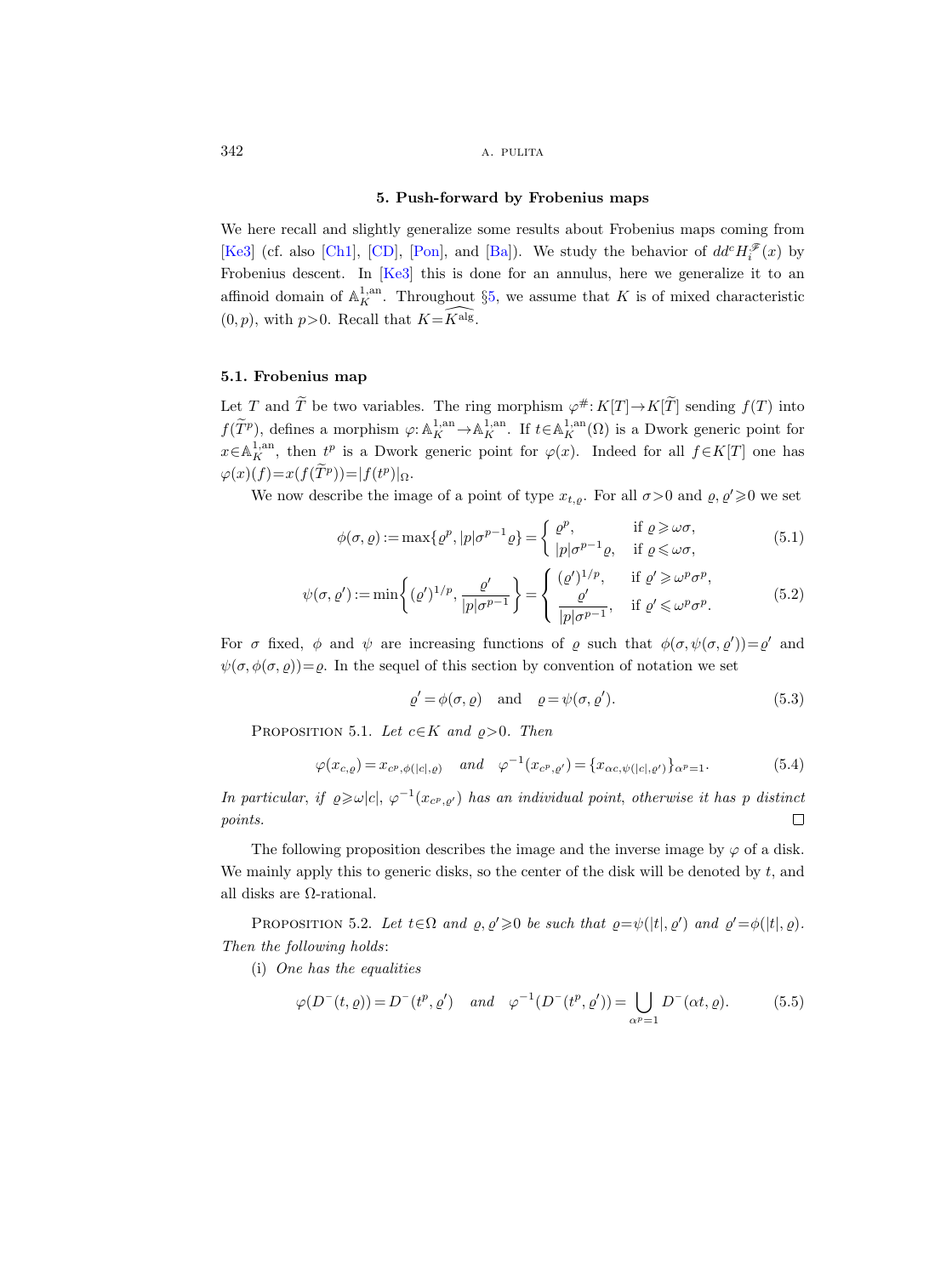(ii) For all  $\alpha \in \mu_p(K)$  the morphism  $\varphi_{\alpha,\varrho}^{\#} : \mathcal{O}(D^-(t^p, \varrho')) \to \mathcal{O}(D^-(\alpha t, \varrho))$  is injective and isometric in the following sense: for all  $f \in \mathcal{O}(D^-(t^p, \varrho'))$  and all  $\eta < \varrho'$  one has

<span id="page-36-0"></span>
$$
|f|_{t^p,\eta} = |\varphi_{\alpha,\varrho}^\#(f)|_{\alpha t,\psi(|t|,\eta)}.\tag{5.6}
$$

(iii) If  $\varrho' \leq \omega^p |t|^p$  then, for all  $\alpha \in \mu_p(K)$ ,  $\varphi_{\alpha,\varrho}^{\#}$  is an isomorphism of rings (satisfying  $(5.6)$ .

(iv) If  $\omega^p |t|^p < \varrho'$ , then  $\varphi_{\varrho}^{\#} := \varphi_{\alpha,\varrho}^{\#}$  is independent of  $\alpha$ . Moreover  $\mu_p(K)$  acts on  $\mathscr{O}(D^-(t,\varrho))$  by  $\alpha(f)(\tilde{T}):=f(\alpha \tilde{T}),$  and  $\varphi^{\#}_{\varrho}(\mathscr{O}(D^-(t^p,\varrho')))=\mathscr{O}(D^-(t,\varrho))^{\mu_p(K)}.$ 

The morphism  $\varphi$  induces a K-linear isometric inclusion  $\varphi^{\#}$ :  $\mathscr{H}(\varphi(x)) \to \mathscr{H}(x)$ .

COROLLARY 5.3. Let  $c \in K$ , let  $\varrho \geq 0$ , and let  $x = x_{c,\rho}$ . If  $\varrho \neq \omega |c|$ , then the morphism  $\varphi: \mathbb{A}^{1, \text{an}}_K \to \mathbb{A}^{1, \text{an}}_K$  provides a bijection

<span id="page-36-1"></span>
$$
\varphi: \Delta(x) \xrightarrow{\sim} \Delta(\varphi(x)). \tag{5.7}
$$

If  $\rho = \omega |c|$ , then [\(5.7\)](#page-36-1) is surjective. The inverse image of the germ of segment out of  $\varphi(x)$  directed towards  $\infty$  has a single element, while the inverse image of each other germ of segment out of  $\varphi(x)$  is formed by p distinct germs of segment out of x.  $\Box$ 

<span id="page-36-2"></span>PROPOSITION 5.4. Let  $c \in K$ ,  $x=x_{c,o}$  and  $\rho \geqslant 0$ . Then

- (i) if  $\varrho < \omega |c|$ , then  $[\mathcal{H}(x_{c,\varrho}): \mathcal{H}(\varphi(x_{c,\varrho}))]=1;$
- (ii) if  $\varrho > \omega |c|$ , then  $[\mathcal{H}(x_{c,\rho}): \mathcal{H}(\varphi(x_{c,\rho}))]=p$ .

If X is an affinoid domain of  $\mathbb{A}_K^{1,an}$ , the same relations hold by density replacing  $\mathscr{H}(x)$ and  $\mathscr{H}(\varphi(x))$  by the local rings  $\mathscr{O}_{X,x}$  and  $\mathscr{O}_{X^p,\varphi(x)}$ , respectively.  $\Box$ 

<span id="page-36-4"></span>Remark 5.5. If  $x=x_{c,\rho}$  fulfills the assumptions of Proposition [5.4](#page-36-2) (i), then so does also  $\varphi(x)$  with respect to  $\varphi^2(x)$ . This is no longer true if we are in the situation (ii). Namely, if  $x=x_{c,\varrho}$  satisfies  $\varrho > \omega^{1/p^n} |c|$ , then for all  $k=1,\dots,n$ ,  $\varphi^k(x)=x_{c^{p^k},\varrho^{p^k}}$  satisfies  $\varrho^{p^k} > \omega |c|^{p^k}$ , and  $[\mathscr{H}(\varphi^k(x)) : \mathscr{H}(\varphi^{k+1}(x))] = p$ . While  $[\mathscr{H}(\varphi^{n+1}(x)) : \mathscr{H}(\varphi^{n+2}(x))] = 1$ .

#### <span id="page-36-3"></span>5.2. Behavior of spectral non-solvable radii by Frobenius push-forward

The map  $\varphi^{\#}: \mathscr{O}(X^p) \to \mathscr{O}(X)$  satisfies

$$
\left(\frac{d/d\widetilde{T}}{p\widetilde{T}^{p-1}}\right)\circ\varphi^{\#}=\varphi^{\#}\circ\frac{d}{dT}.
$$

Let  $\mathscr F$  be a finite free module of rank r over  $\mathscr O(X)$ , and let  $\nabla: \mathscr F \to \mathscr F$  be a connection with respect to  $d/d\tilde{T}$ . The push-forward of  $(\mathscr{F}, \nabla)$  is the  $(\mathscr{O}(X^p), d/dT)$ -differential module

$$
\left(\mathscr{F},\frac{1}{p\widetilde{T}^{p-1}}\nabla\right),\right
$$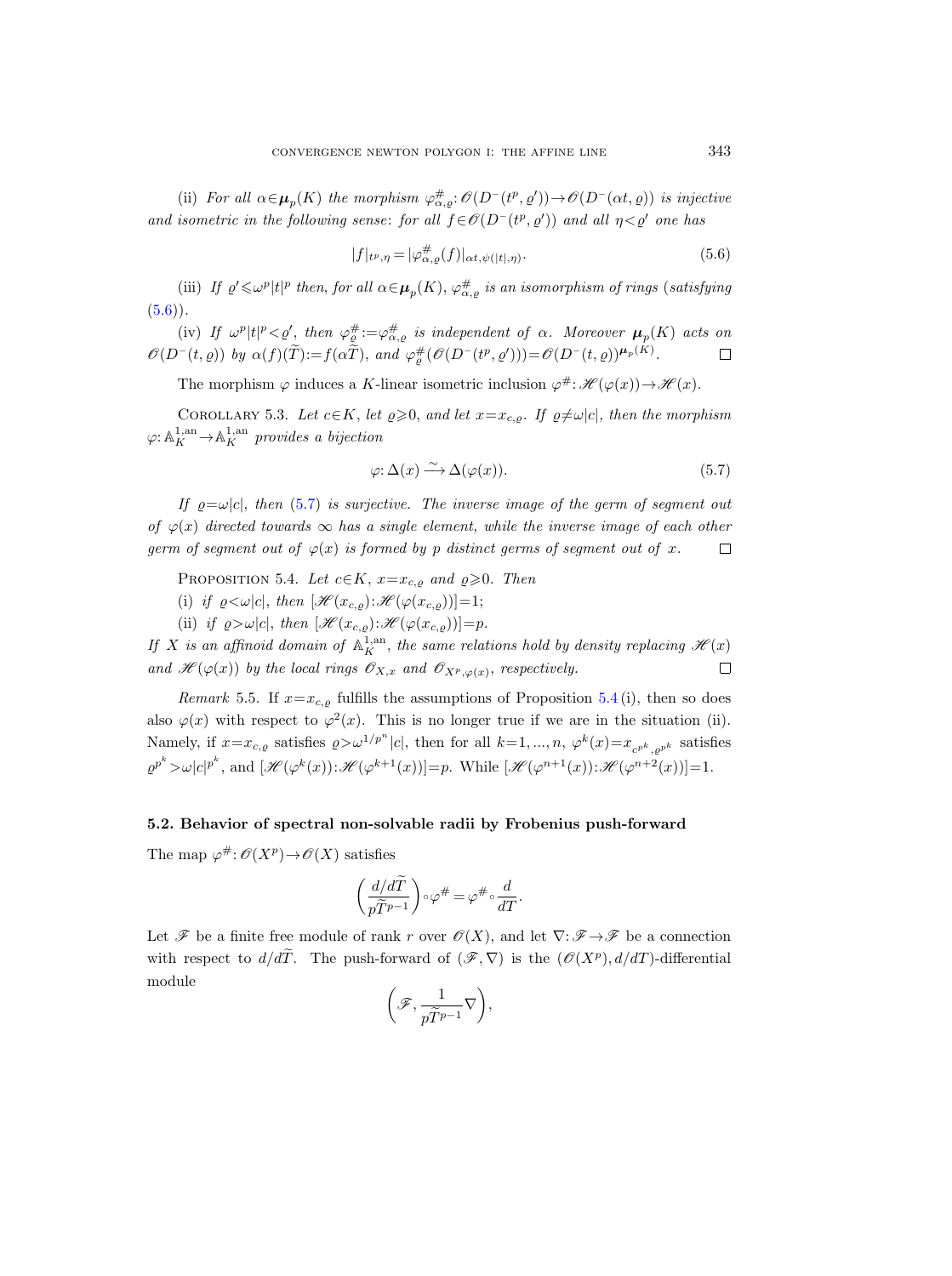obtained by considering  $\mathscr F$  as an  $\mathscr O(X^p)$ -module via  $\varphi^\#$ , so that

$$
\frac{1}{p\widetilde{T}^{p-1}}\nabla\colon \mathscr{F}\longrightarrow \mathscr{F}
$$

is a connection with respect to  $d/dT$ . We will denote it by

$$
(\varphi_*\mathscr{F},\varphi_*\nabla):=\bigg(\mathscr{F},\frac{1}{p\widetilde{T}^{p-1}}\nabla\bigg).
$$

Let  $x \in X$  be a point of type 2, 3, or 4. Spectral non-solvable radii of  $\mathscr F$  at x only depend on its restriction to  $\mathcal{H}(x)$ . We study separately the two cases of Proposition [5.4.](#page-36-2)

We firstly consider the situation (i) of Proposition [5.4,](#page-36-2) where  $x=x_{c,\varrho}$ , with  $\varrho<\omega|c|$ . In this case  $\varphi^{\#}$ :  $\mathscr{H}(\varphi(x)) \to \mathscr{H}(x)$  is an isomorphism of fields, and hence the scalar extension and the restriction of scalars functors are equivalences of categories. By Propo-sition [5.2](#page-35-1) the radii of all sub-disks of the generic disk  $D(x)$  are multiplied by  $|p||t|^{p-1}$ , where t is a Dwork generic point for  $x.(14)$  $x.(14)$  $x.(14)$  So for all  $i=1,\dots,r$  we have

$$
\mathcal{R}_i^{\varphi_*(\mathscr{F}),\mathrm{sp}}(x) = |p| |t|^{p-1} \mathcal{R}_i^{\mathscr{F},\mathrm{sp}}(x). \tag{5.8}
$$

In the situation (ii) of Proposition [5.4,](#page-36-2) where  $x=x_{c,\rho}$ , with  $\rho > \omega |c|$ , the map  $\varphi$ <sup>#</sup>:  $\mathscr{H}(\varphi(x)) \to \mathscr{H}(x)$  is a field extension of degree p. The situation is then regulated by the following results.

<span id="page-37-2"></span>PROPOSITION 5.6. Let  $x \in \mathbb{A}^{1,\text{an}}_K$  be a point of type 2, 3, or 4 of the form  $x=x_{c,\varrho}$ , with  $c \in K$ , and  $\varrho > \omega |c|$ . Let  $\mathscr F$  be a differential module over  $\mathscr H(x)$  of rank r.

Define  $0 \leq i_1(x) \leq r$  as the index satisfying  $(15)$  $(15)$  $(15)$ 

<span id="page-37-3"></span>
$$
\mathcal{R}_{i_1(x)}^{\mathcal{F},sp}(x) \leq \omega |t| < \mathcal{R}_{i_1(x)+1}^{\mathcal{F},sp}(x). \tag{5.9}
$$

 $\Box$ 

Then, up to a permutation, the list (with multiplicities) of the spectral radii of  $\varphi_*(\mathscr{F})$  is given by

$$
\bigcup_{1 \leqslant i \leqslant i_1(x)} \{\underbrace{|p||t|^{p-1} \mathcal{R}_i^{\mathscr{F}, \mathrm{sp}}(x), ..., |p||t|^{p-1} \mathcal{R}_i^{\mathscr{F}, \mathrm{sp}}(x)}_{p \text{ times}}\} \bigcup_{i_1(x) < i \leqslant r} \{\mathcal{R}_i^{\mathscr{F}, \mathrm{sp}}(x)^p, \underbrace{\omega^p |t|^p, ..., \omega^p |t|^p}_{p-1 \text{ times}}\}.
$$
\n
$$
(5.10)
$$

Proof. The proof follows [\[Ke3,](#page-47-8) Theorem 10.5.1], with slight modifications.

<span id="page-37-0"></span><sup>(&</sup>lt;sup>14</sup>) Note that  $x=x_{c,\varrho}$ , and hence  $|t|=|\overline{T}|(x)=\max\{|c|, \varrho\}=\max\{|c|, r(x)\}$ , since  $r(x)=\varrho$ .<br>(<sup>15</sup>) It is understood that  $i_1(x)=0$  if and only if  $\mathcal{R}_i^{\mathscr{F},sp}(x) > \omega |t|$  for all *i*.

<span id="page-37-1"></span>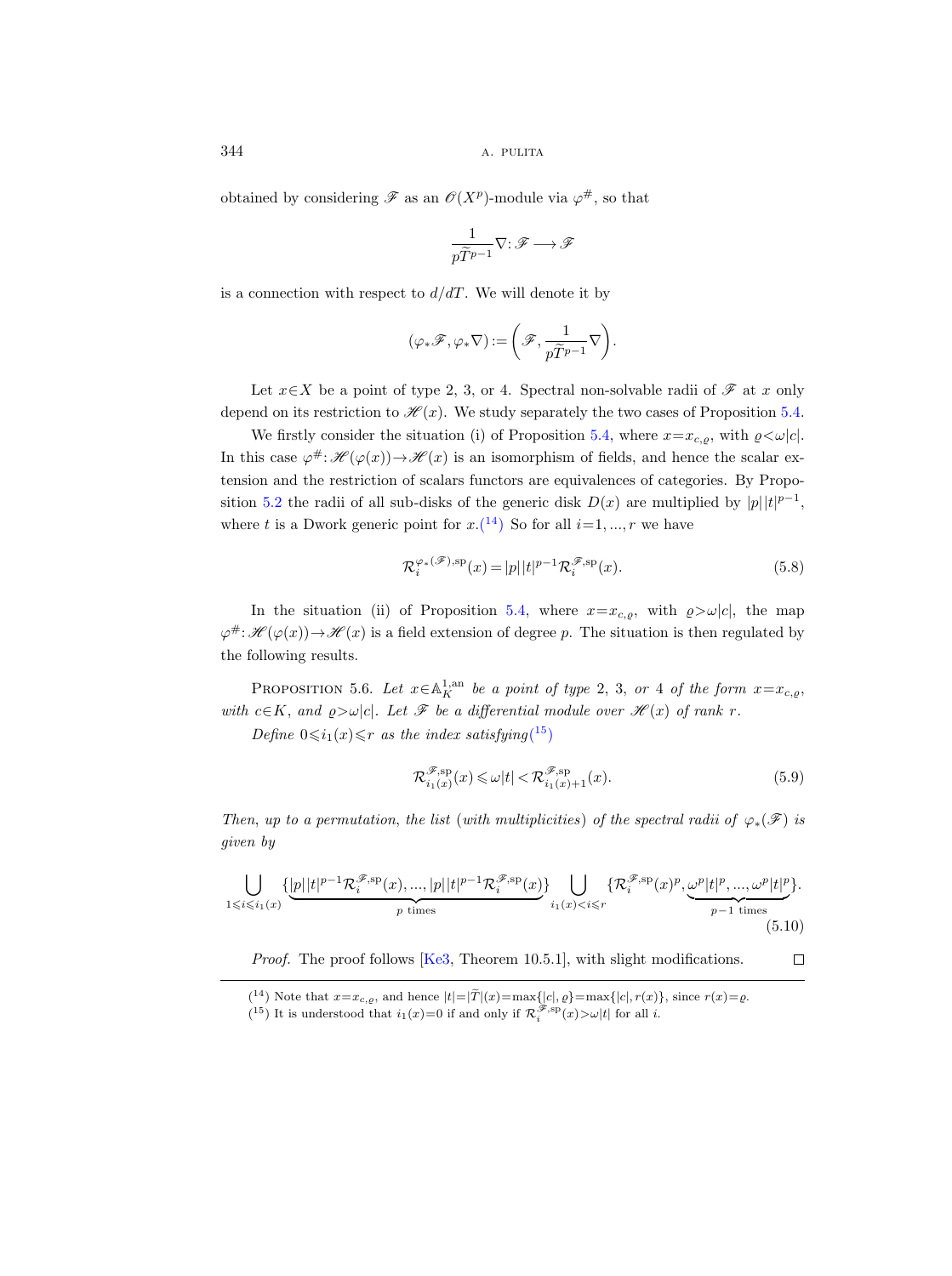COROLLARY 5.7. We maintain the assumptions of Proposition [5.6](#page-37-2). Let  $i_x^{sp}$  (resp.  $i_1(x)$ ) be the largest index satisfying  $\mathcal{R}_i^{\mathscr{F}}(x) < r(x)$  (resp.  $\mathcal{R}_i^{\mathscr{F}}(x) \leq \omega \max\{|c|, r(x)\}$  as in  $(5.9)$ .

For all  $i \in \{1, ..., r\}$  we define(<sup>[16](#page-38-0)</sup>)

$$
\phi(i,x) := \begin{cases} \pi i, & \text{if } 1 \leq i < i_1(x), \\ (p-1)r+i, & \text{if } i_1(x) \leq i \leq r, \end{cases} \quad d_i(x) := \begin{cases} \n i, & \text{if } 1 \leq i < i_1(x), \\ \nr, & \text{if } i_1(x) \leq i \leq r, \n\end{cases}
$$

and

$$
\ell_{i,x}(\widetilde{T}):= (p\widetilde{T}^{(p-1)})^{d_i(x)}\in \mathscr{O}(X).
$$

Let  $i \in \{1, ..., i_x^{\text{sp}}\}$ . Then

<span id="page-38-1"></span>
$$
|\ell_{i,x}|(x)H_i^{\mathscr{F}}(x) = H_{\phi(i,x)}^{\varphi_*\mathscr{F}}(\varphi(x))^{1/p}.
$$
\n(5.11)

Proof. Write

$$
\begin{aligned} s_1^{\mathscr F}(x)\leqslant&\ldots\leqslant s_{i_1(x)}^{\mathscr F}(x)\leqslant \log(\omega|t|)
$$

The behavior of spectral non-solvable radii is given by Proposition [5.6,](#page-37-2) so we have

<span id="page-38-2"></span>
$$
s^{\varphi_*\mathscr{F}}(\varphi(x)) : \underbrace{\log(|p||t|^{p-1})}_{p \text{ times}} + s_1^{\mathscr{F}}(x) = \dots = \log(|p||t|^{p-1}) + s_1^{\mathscr{F}}(x) \leq \dots
$$
\n
$$
\leq \underbrace{\log(|p||t|^{p-1}) + s_{i_1(x)}^{\mathscr{F}}(x)}_{p \text{ times}} = \log(|p||t|^{p-1}) + s_{i_1(x)}^{\mathscr{F}}(x)
$$
\n
$$
\leq \underbrace{\log(\omega^p|t|^p) = \dots = \log(\omega^p|t|^p)}_{(p-1)(r-i_1(x)) \text{ times}} < ps_{i_1(x)+1}^{\mathscr{F}}(x) \leq r s_{i_2(x)}^{\mathscr{F}}(x) < p \log \varrho \leq \dots,
$$
\n
$$
(5.12)
$$

where t is a Dwork generic point for x. Hence, for all  $i \lt i_1(x)$ , we have

$$
h_{pi}^{\varphi_*\mathscr{F}}(\varphi(x)) = p h_i^{\mathscr{F}}(x) + p i \log(|p| |t|^{p-1}).
$$

And if  $i_1(x) \leqslant i \leqslant i_x^{\text{sp}}$ , then

$$
\begin{split} h^{\varphi_*\mathscr{F}}_{(p-1)r+i}(\varphi(x))&=ph^{\mathscr{F}}_i(x)+pi_1(x)\log(|p||t|^{p-1})+(p-1)(r-i_1(x))\log(\omega^p|t|^p)\\&=ph^{\mathscr{F}}_i(x)+pr\log(|p||t|^{p-1}). \end{split}
$$

This proves [\(5.11\)](#page-38-1).

Remark 5.8. The proof shows also that if  $i$  is a spectral non-solvable index, then  $i$ is a vertex of  $NP^{conv}(x, \mathscr{F})$  (i.e.  $i=r$  or  $s_i^{\mathscr{F}}(x) < s_{i+1}^{\mathscr{F}}(x)$ ) if and only if  $\phi(i, x)$  is a vertex of  $\text{NP}^{\text{conv}}(\varphi(x), \varphi_*(\mathscr{F})).$ 

 $\Box$ 

<span id="page-38-0"></span><sup>(&</sup>lt;sup>16</sup>) It is understood that if  $i_1(x) = i_x^{\text{sp}}$  then  $\phi(i, x) = pi$  and  $d_i(x) = i$  for all  $i \in \{1, ..., i_x^{\text{sp}}\}$ .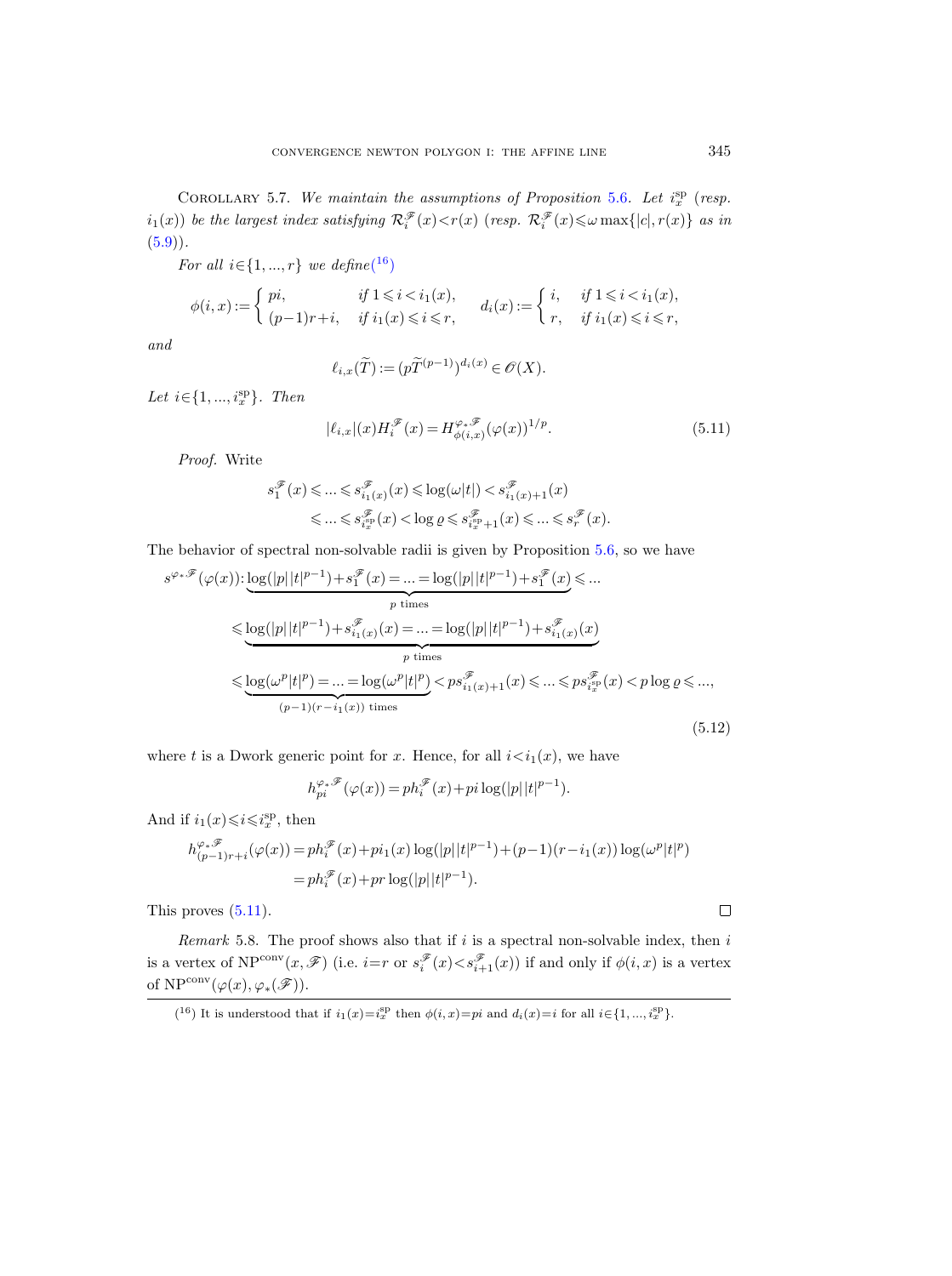## 5.3. Behavior of the (spectral non-solvable) slopes by Frobenius push-forward

We now study the behavior of the slopes of the radii along the germs of segment out of a point.

We maintain the notation of §[5.2.](#page-36-3) If  $x \in X$  is a point of type 2, 3, or 4, the local ring  $\mathscr{O}_{X,x}$  is a differential field. For  $b \in \Delta(x)$ , the slopes  $\partial_b \mathcal{R}_1^{\mathscr{F}}(x), ..., \partial_b \mathcal{R}_{i_x}^{\mathscr{F}}(x)$  of the spectral non-solvable radii of  $\mathscr F$  only depend on its restriction to  $\mathscr O_{X,x}$ . Indeed spectral radii are stable by localization, and if an index  $i$  is spectral non-solvable at  $x$ , by continuity (cf. Theorem  $4.6$ ) it remains spectral non-solvable over b. As above we distinguish the two situations of Proposition [5.4.](#page-36-2)

If we are in the situation (i) of Proposition [5.4,](#page-36-2) then  $\varphi$  is a trivial covering of disks (cf. Proposition [5.2\)](#page-35-1). So, if b is a germ of segment out of x, then for all  $i=1, ..., i_x^{\text{sp}}$  we have

$$
\partial_b \mathcal{R}_i^{\mathscr{F}}(x) = \partial_{\varphi(b)} \mathcal{R}_i^{\varphi_*(\mathscr{F})}(\varphi(x)) \quad \text{and} \quad \partial_b H_i^{\mathscr{F}}(x) = \partial_{\varphi(b)} H_i^{\varphi_*(\mathscr{F})}(\varphi(x)). \tag{5.13}
$$

The Laplacians are then naturally identified.

In the situation of the point (ii) of Proposition [5.4,](#page-36-2) the map  $\varphi^{\#}: \mathscr{O}_{X^p, \varphi(x)} \to \mathscr{O}_{X, x}$ is a field extension of degree p. Let  $b=]x, y[$  be a germ of segment out of x. We now compare the slopes  $\partial_b H_i^{\mathscr{F}}$  with those of  $\partial_b H_{\phi(i,x)}^{\varphi_*\mathscr{F}}$ . We can restrict  $]x, y[$  in order that the function  $z \mapsto i_1(z)$  is constant over  $b=]x, y[$ . We call the corresponding quantities  $i_1(b)$ ,  $\phi(i, b), d_i(b)$ , and  $\ell_{i,b}$ . For  $i \leqslant i_x^{\text{sp}}$  we have

<span id="page-39-1"></span>
$$
\partial_{\varphi(b)} H^{\varphi_*(\mathscr{F})}_{\phi(i,b)}(\varphi(x)) = \partial_b H^{\mathscr{F}}_i(x) + \partial_b |\ell_{i,b}|(x) \cdot \binom{17}{1} \tag{5.14}
$$

Notice that we may have  $\phi(i, x) \neq \phi(i, b)$ , namely this can only happen if  $\mathcal{R}^{\mathscr{F}}_{i_1(x)}(x) = \omega |t|$ . However it follows from  $(5.12)$  that, if  $i \leqslant i_x^{\text{sp}}$  is a *vertex* at x of the convergence Newton polygon, then  $\phi(i, x) = \phi(i, b)$  for all  $b \in \Delta(x)$ . The same happens for  $\ell_{i,x}$ . We then denote them by  $\phi(i)$  and  $\ell_i$ .

Assume that  $i\leqslant i^{\text{sp}}_x$  is a vertex of NP<sup>conv</sup> $(x,\mathscr{F})$ . Then, for all  $b\in\Delta(x)$ , we have

$$
\partial_{\varphi(b)} H_{\phi(i)}^{\varphi_*(\mathscr{F})}(\varphi(x)) = \partial_b H_i^{\mathscr{F}}(x) + \partial_b |\ell_i|(x). \tag{5.15}
$$

By [\(5.7\)](#page-36-1), the directions out of x coincide with those out of  $\varphi(x)$ . Moreover  $\ell_i$  is harmonic, so the Laplacians are also identified (once we will prove that the sum defining the Laplacian is finite):

<span id="page-39-2"></span>
$$
dd^{c}H_{i}^{\mathscr{F}}(x) = dd^{c}H_{\phi(i)}^{\varphi_{*}(\mathscr{F})}(\varphi(x)).
$$
\n(5.16)

<span id="page-39-0"></span> $(1^7)$  The natural parametrization [\(1.13\)](#page-11-5) of  $\varphi(b)$  multiplies the distances by p, while the exponent  $1/p$  of  $H^{\varphi_*(\mathscr{F})}_{\phi(i,b)}(\varphi(x))$  divides the result by p. So globally we have  $(5.14)$ .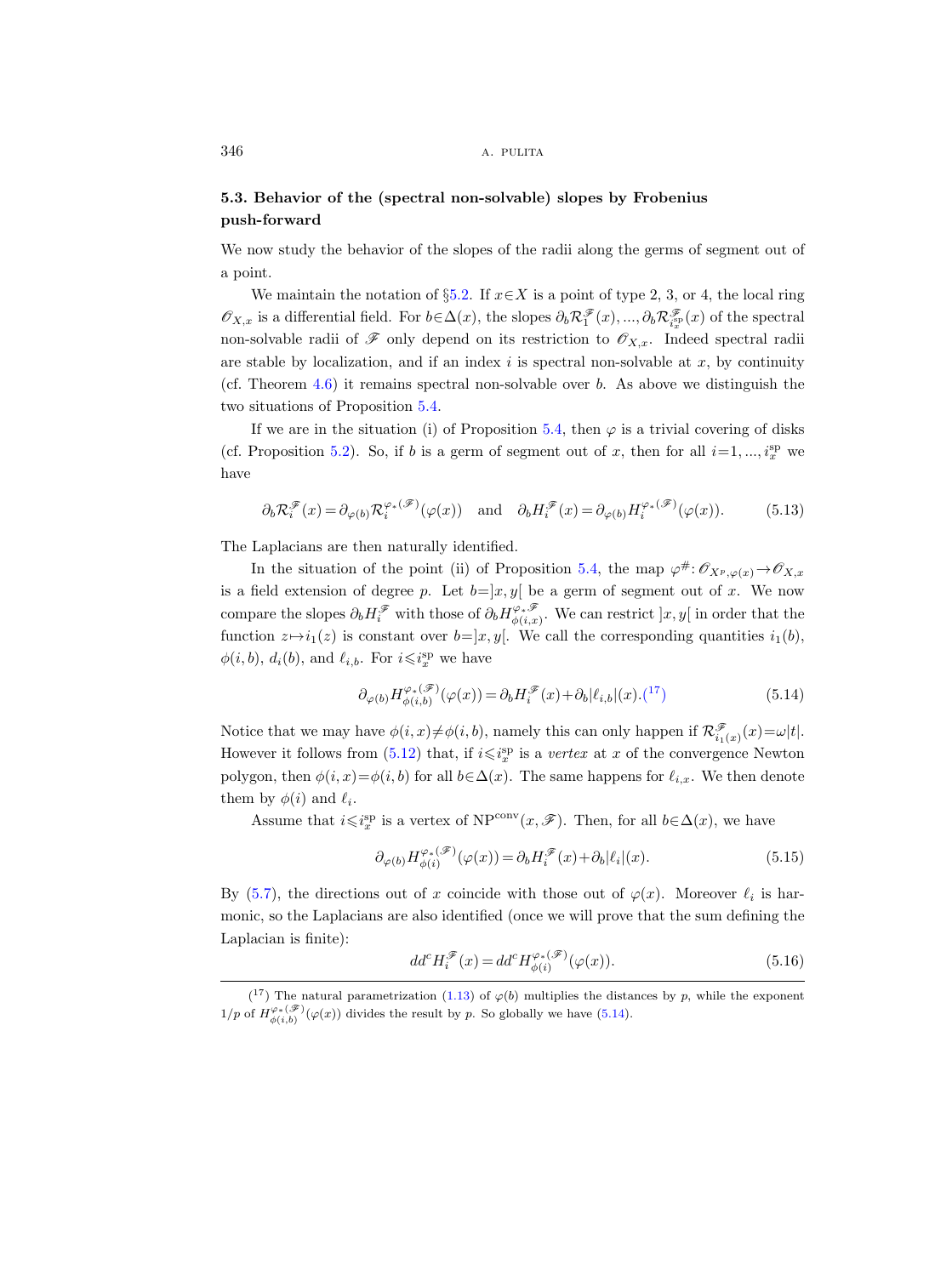In the following proposition we allow for the case where the valuation of  $K$  is trivial on Z.

<span id="page-40-0"></span>PROPOSITION 5.9. Let  $x \in X$  be a point of type 2, 3, or 4. If the index i is free of solvability at  $x$  (cf. Definition [3.6\)](#page-23-4), then

- (1) the slopes of  $\mathcal{R}_1^{\mathscr{F}},...,\mathcal{R}_i^{\mathscr{F}}$  and of  $H_1^{\mathscr{F}},...,H_i^{\mathscr{F}}$  are zero for all but a finite number of germs of segment out of x;
- (2)  $H_1^{\mathscr{F}},..., H_i^{\mathscr{F}}$  are super-harmonic at x and satisfy properties (iii) and (iv) of Proposition  $4.13$  around x (cf. also Remark  $4.15$ );
- (3) in particular if i is a vertex of  $NP^{conv}(x, \mathscr{F})$ , then  $H_i^{\mathscr{F}}(x)$  is harmonic at x.

*Proof.* Over-solvable radii are constant around x by  $(3.8)$ , so they do not play any role, and we may assume that  $i \leq i_x^{\text{sp}}$ . Assume first that K is of mixed characteristic  $(0, p)$ , with  $p > 0$ . The radii  $\mathcal{R}_i^{\mathcal{F}}$  are insensitive to scalar extension, so replacing K by a larger field we can assume that  $x$  is of type 2, and by a translation we may assume  $x=x_{c,\varrho}$ , with  $c=0$ . This guarantees that for all  $k\geqslant 0$ ,  $\varphi^k(x)$  satisfies the situation (ii) of Proposition [5.4](#page-36-2) (cf. Remark [5.5\)](#page-36-4). We apply Frobenius push-forward several times in order that  $\mathcal{R}_{\phi^n(i)}^{\varphi^n,\mathscr{F}}(\varphi^n(x))<\omega|t^{p^n}|$  (which is the assumption of Proposition [4.11\)](#page-32-1). By continuity (cf. Remark [4.8\)](#page-30-3) this assumption remains satisfied along all directions out of  $\varphi^{n}(x)$ . Now, by point (iv) of Proposition [4.16,](#page-33-1) and by §[4.5.1,](#page-34-1) we can localize and pass to a cyclic basis without affecting the super-harmonicity, nor the directional finiteness. In a cyclic basis the radii are explicitly intelligible by Propositions [4.11](#page-32-1) and [4.13.](#page-32-0) Now, by [\(5.14\)](#page-39-1), for all  $b \in \Delta(x) = \Delta(\varphi^n(x))$  the slope  $\partial_b H_i^{\mathscr{F}}(x)$  appears among those in the family  $\{\partial_{\varphi^n(b)} H_j^{\varphi^n,\mathscr{F}}(\varphi^n(x))\}_j$ . For almost all  $b \in \Delta(x)$  these slopes are all zero by Propositions [4.11](#page-32-1) and [4.13,](#page-32-0) so (i) holds. Moreover to prove the other statements we may assume, by interpolation, that i is a vertex at x of  $NP^{conv}(\mathscr{F})$  (cf. the proof of Proposition [4.13\)](#page-32-0), so we can use  $(5.16)$  to reduce to Propositions [4.11](#page-32-1) and [4.13.](#page-32-0)

The case where the valuation is trivial on  $\mathbb Z$  is much easier. Indeed  $\omega=1$ , and we may immediately apply Propositions [4.11](#page-32-1) and [4.13,](#page-32-0) without involving any Frobenius machinery. П

#### 6. Proof of the main Theorem [3.9](#page-23-0)

<span id="page-40-1"></span>The properties of Theorem [3.9](#page-23-0) are invariant by scalar extension of the ground field  $K$ . So, from now on, we assume that  $K$  is algebraically closed, and spherically complete.

By Remark [3.4,](#page-22-4)  $\mathcal{R}_i^{\mathscr{F}}$  and  $\mathcal{R}_i(-, \mathscr{F})$  are closely related. Indeed the function  $x \mapsto \varrho_{x,X}$ is continuous, locally constant outside  $\Gamma_X$ , and with slope 1 on each segment in  $\Gamma_X$ oriented towards ∞. As is clearly stated in Theorem [3.9,](#page-23-0) each assertion about  $\mathcal{R}_i(-, \mathscr{F})$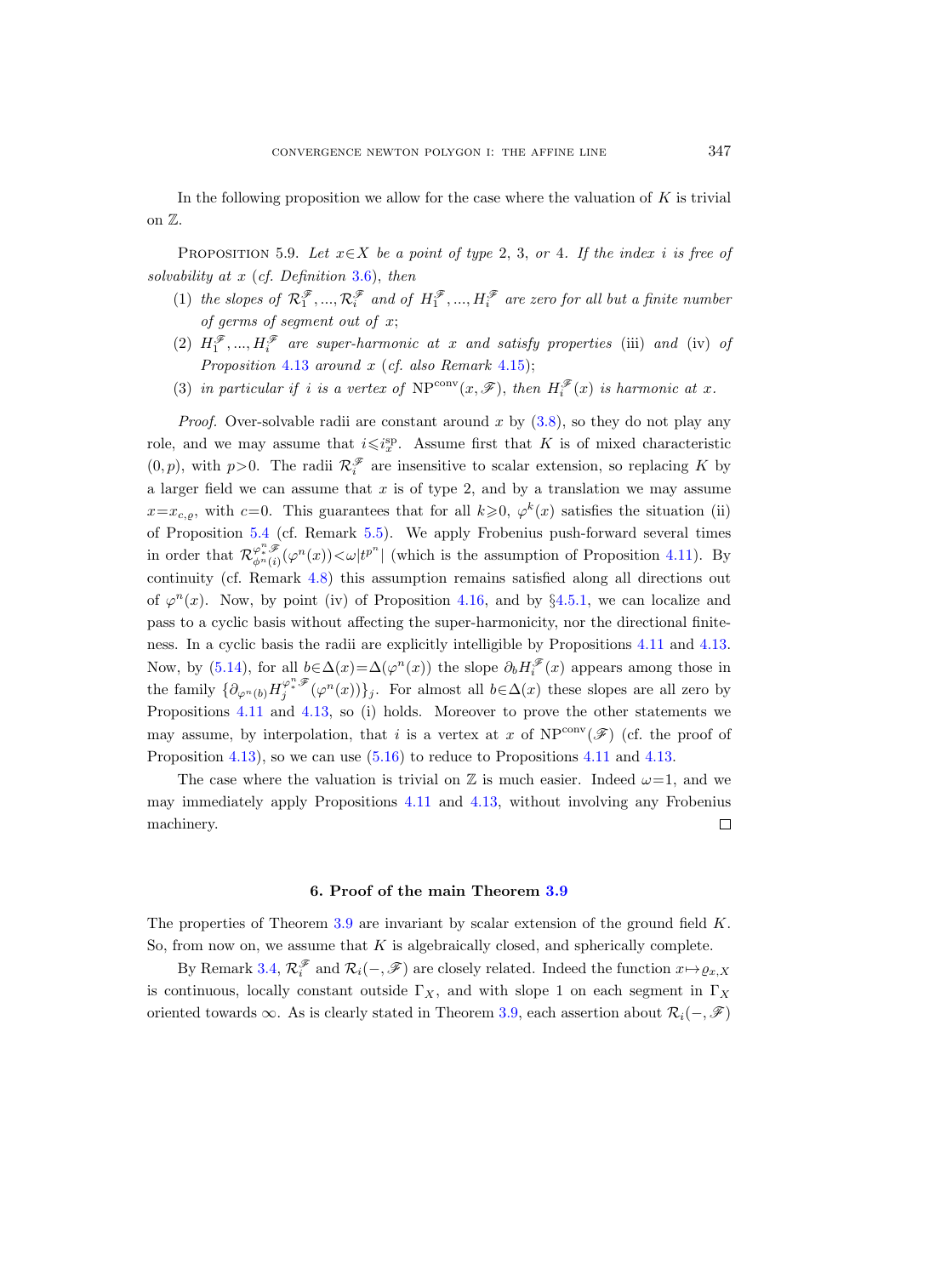and  $H_i(-, \mathscr{F})$  is equivalent to an assertion about  $\mathcal{R}_i^{\mathscr{F}}$  and  $H_i^{\mathscr{F}}$ . In the following we prove those assertions for  $\mathcal{R}_i^{\mathscr{F}}$  and  $H_i^{\mathscr{F}}$  since the super-harmonicity and localization properties are more easy.

We begin by describing the link between the graphs of the partial heights and those of the radii.

<span id="page-41-0"></span>*Remark* 6.1. For  $i \leq r$ , let  $\mathcal{R}_i^{\mathscr{F}}$ :  $X \rightarrow \mathbb{R}^i$  be the function defined by

$$
\mathcal{R}_i^{\mathscr{F}}(x) := (\mathcal{R}_1^{\mathscr{F}}(x), ..., \mathcal{R}_i^{\mathscr{F}}(x)).
$$
\n(6.1)

Define analogously  $\mathbf{H}_{i}^{\mathscr{F}}, s_{i}^{\mathscr{F}},$  and  $\mathbf{h}_{i}^{\mathscr{F}}$ . Clearly  $\varrho_{\mathcal{R}_{i}^{\mathscr{F}}}(x)$ =min<sub>j=1,...,i</sub>  $\varrho_{\mathcal{R}_{i}^{\mathscr{F}}}(x)$ , so that

$$
\Gamma(\mathcal{R}_i^{\mathscr{F}}) = \bigcup_{j=1}^i \Gamma(\mathcal{R}_j^{\mathscr{F}}(x)) = \Gamma_i.
$$
\n(6.2)

Hence the finiteness of  $\mathcal{R}_r^{\mathscr{F}}$  is equivalent to the finiteness of all  $\mathcal{R}_i^{\mathscr{F}}$ . The same holds for  $\boldsymbol{H}^{\mathscr{F}}_i$ ,  $\boldsymbol{s}^{\mathscr{F}}_i$ , and  $\boldsymbol{h}^{\mathscr{F}}_i$ .

The maps  $\mathcal{R}_i^{\mathscr{F}}$  and  $H_i^{\mathscr{F}}$  are the exponentials of  $s_i^{\mathscr{F}}$  and  $h_i^{\mathscr{F}}$ , respectively, and the exponential map is injective, so we are reduced to prove the finiteness of  $s_i^{\mathscr{F}}$  and  $h_i^{\mathscr{F}}$ . The functions  $s_i^{\mathscr{F}}$  and  $h_i^{\mathscr{F}}$  are related by the bijective map  $h_i^{\mathscr{F}}(x) = U s_i^{\mathscr{F}}(x)$ , where  $U \in GL_r(\mathbb{Z})$  is the matrix  $U = (u_{i,j})$  with  $u_{i,j} = 1$  if  $i \geq j$  and  $u_{i,j} = 0$  otherwise. This proves that for all  $i=1, ..., r$  (cf. Definition [3.8\)](#page-23-5)

$$
\Gamma_i = \Gamma(\mathcal{R}_i^{\mathcal{F}}) = \Gamma(\mathcal{H}_i^{\mathcal{F}}) = \Gamma(\mathcal{h}_i^{\mathcal{F}}) = \Gamma(s_i^{\mathcal{F}}).
$$
\n(6.3)

In particular the finiteness of all the partial heights is equivalent to that of all the radii.

The proof of Theorem [3.9](#page-23-0) consists in showing that  $H_i^{\mathscr{F}}$  satisfy properties (C1)–(C6) in  $\S 2.4$ , plus the other claims of the theorem. We prove them by induction on i.

We already know, by Remark [4.8,](#page-30-3) that (C1), (C2), and (C4) hold for  $\mathcal{R}^{\mathscr{F}}_i$  and  $H^{\mathscr{F}}_i$ , and moreover that points (ii) and (iii) of Theorem [3.9](#page-23-0) follow from the analogous claims for spectral radii (cf. Theorem [4.6\)](#page-29-0). Finally, point (v) of Theorem [3.9](#page-23-0) is proved in point (iii) of Proposition [5.9.](#page-40-0)

It remains to prove the weak super-harmonicity (i.e. point (iv) of Theorem [3.9\)](#page-23-0), together with (C3) and (C5). This will imply the finiteness by Theorem [2.17.](#page-18-0)

More precisely we prove, by induction on i, that  $H_i^{\mathscr{F}}$  satisfies (C3), (C5), and (C6), with respect to  $\Gamma := \Gamma_{i-1}$  (where  $\Gamma_0 := \Gamma_X$ ), and  $\mathscr{C}(H_i^{\mathscr{F}}) := \mathscr{C}_i$  (which is finite by induction, by definition (b) and (c) of point (iv) of Theorem [3.9\)](#page-23-0).

By Proposition [4.2,](#page-27-3) we know that  $H_1^{\mathscr{F}} = \mathcal{R}_1^{\mathscr{F}}$  satisfies (C3) with respect to  $\Gamma := \Gamma_X$ .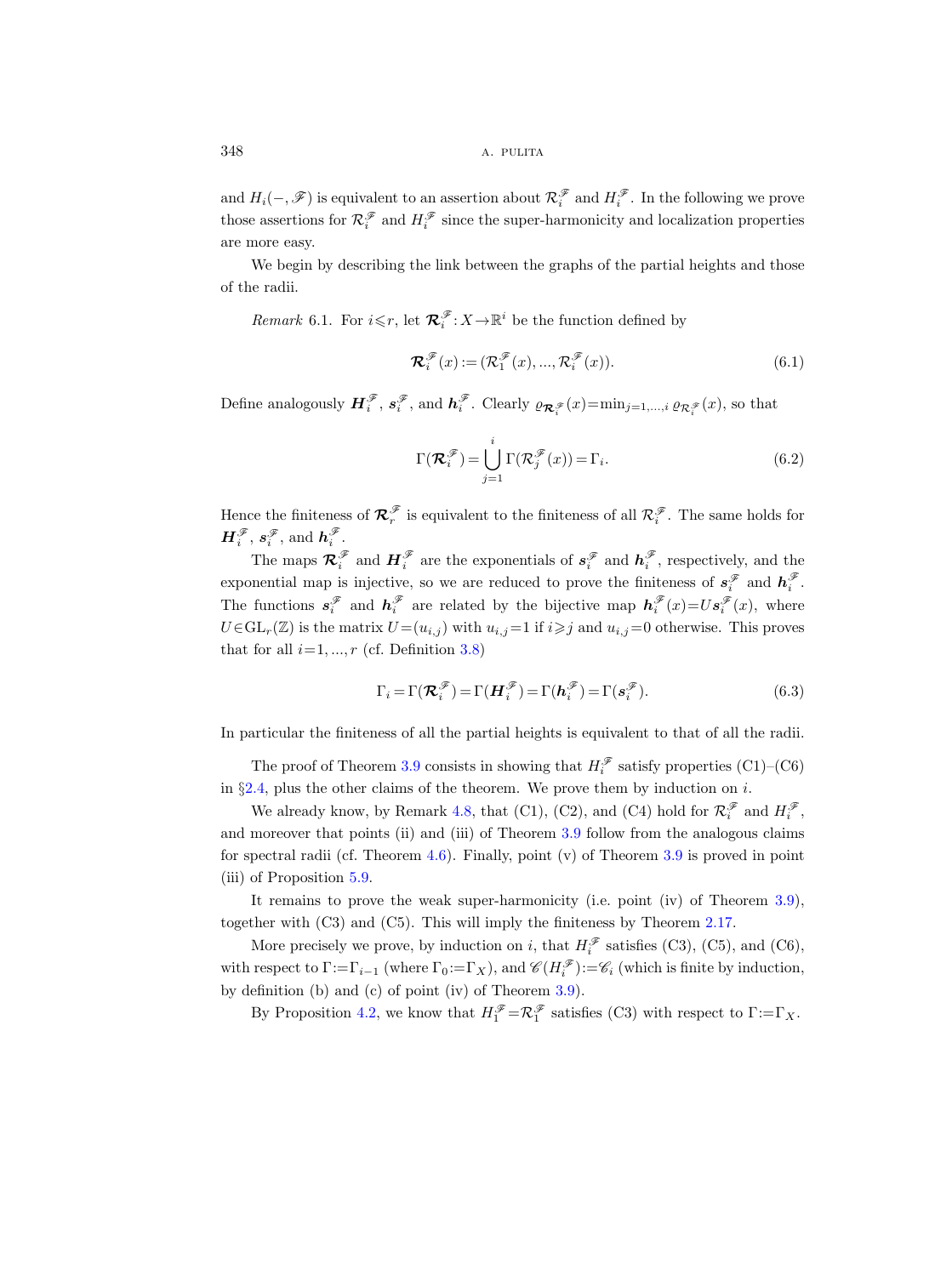# 6.1. Property (C3) for  $H_i^{\mathscr{F}}$

Let  $D \subset X$  be an open disk on which  $\mathcal{R}_1^{\mathscr{F}}, ..., \mathcal{R}_{i-1}^{\mathscr{F}}$  are constant with values  $R_1, ..., R_{i-1}$ , i.e.  $D \cap \Gamma_{i-1} = \emptyset$ . Let  $b_0 := 1$ , and if  $1 \leq k \leq i-1$  let  $b_k := \prod_{j=1}^k R_j$ . Then  $H_i^{\mathscr{F}} = b_{i-1} \mathcal{R}_i^{\mathscr{F}}$ over D. The functions  $H_i^{\mathscr{F}}$  and  $\mathcal{R}_i^{\mathscr{F}}$  then have the same properties over D. In particular

<span id="page-42-1"></span>
$$
\Gamma(H_i^{\mathscr{F}}) \cap D = \Gamma(\mathcal{R}_i^{\mathscr{F}}) \cap D. \tag{6.4}
$$

The following proposition asserts that  $\mathcal{R}_i^{\mathscr{F}}$  coincides over D with the first radius  $\mathcal{R}_1^{\mathscr{F}_{\geq i}}$ of a certain sub-module  $\mathscr{F}_{\geq i} \subseteq \mathscr{F}|_D$  coming from Theorem [4.10.](#page-31-1)

This is the crucial property for the induction in the proof of Theorem [3.9.](#page-23-0) It constitutes a generalization to higher radii of the transfer principle (cf. Proposition [4.2\)](#page-27-3).

<span id="page-42-0"></span>PROPOSITION 6.2. (Transfer principle) With the above setting, two situations are possible over D:

(i) The function  $\mathcal{R}_i^{\mathscr{F}}$  is also constant on D;

(ii)  $\mathcal{R}_{i-1}^{\mathscr{F}}(x) < \mathcal{R}_{i}^{\mathscr{F}}(x)$  for all  $x \in D$ , and one has a decomposition  $\mathscr{F}|_{D} = \mathscr{F}_{\geq i} \oplus \mathscr{F}_{\leq i}$ as in Theorem [4.10](#page-31-1) satisfying moreover  $\mathcal{R}_i^{\mathscr{F}}(x) = \mathcal{R}_1^{\mathscr{F}_{\geq i}}(x)$  for all  $x \in D$ .

In particular  $\mathcal{R}_i^{\mathscr{F}}$  and  $H_i^{\mathscr{F}}$  satisfy (C3) with respect to  $\Gamma := \Gamma_{i-1}$ , and they both satisfy all the properties of a first radius of convergence outside  $\Gamma_{i-1}$ .

*Proof.* Assume  $\mathcal{R}_i^{\mathscr{F}}$  non-constant over D. In this case we have  $\mathcal{R}_k^{\mathscr{F}} = \mathcal{R}_k^{\mathscr{F}|_D}$  over D for all  $k \leq i$ . Indeed, by [\(3.8\)](#page-22-3), the non-constancy gives for all  $x \in D$ ,  $\mathcal{R}_k^{\mathscr{F}}(x) \leq \mathcal{R}_i^{\mathscr{F}}(x) \leq$  $\varrho_{\mathcal{R}_{i}^{\mathscr{F}}}(x) < \varrho$ , where  $\varrho$  is the radius of D. Hence  $\mathcal{R}_{k}^{\mathscr{F}|_{D}}(x) = \min\{\mathcal{R}_{k}^{\mathscr{F}}(x), \varrho\} = \mathcal{R}_{k}^{\mathscr{F}}(x)$ .

The functions  $H_i^{\mathscr{F}}$  and  $\mathcal{R}_i^{\mathscr{F}}$  have the same slopes over D because  $H_i^{\mathscr{F}}=b_{i-1}\mathcal{R}_i^{\mathscr{F}}$ . So  $\mathcal{R}_i^{\mathscr{F}}$  satisfies the concavity property (b) of point (iii) of Theorem [3.9](#page-23-0) which we have already proved.

Hence, if  $c \in D$  is a K-rational point, and if  $R := \mathcal{R}^{\mathscr{F}}_i(c)$ , then along the segment  $]x_{c,R}, x_{c,\varrho}[$  we must have  $\mathcal{R}^{\mathscr{F}}_i > \mathcal{R}^{\mathscr{F}}_{i-1}$ , because  $\mathcal{R}^{\mathscr{F}}_i$  is concave on it, while  $\mathcal{R}^{\mathscr{F}}_{i-1}$  is constant on D.

Now, by [\(4.15\)](#page-31-2),  $\mathcal{R}_i^{\mathscr{F}}$  is spectral along  $[x_{c,R}, x_{c,\varrho}]$ , and hence  $\mathcal{R}_{i-1}^{\mathscr{F}}$  is spectral non-solvable on it. So, by Theorem [4.10,](#page-31-1) there is a unique direct sum decomposition  $\mathscr{F}|_D =$  $\mathscr{F}_{\geq i}\oplus\mathscr{F}_{\leq i}$  such that for all  $x \in ]x_{c,R}, x_{c,\varrho}[$  one has  $\mathcal{R}_{k-i+1}^{\mathscr{F}_{\geq i}}(x) = \mathcal{R}_{k}^{\mathscr{F}}(x)$  for  $k=i, ..., r$ , and  $\mathcal{R}_k^{\mathscr{F}_{< i}}(x) = \mathcal{R}_k^{\mathscr{F}}(x)$  for  $k=1, ..., i-1 = \operatorname{rank}(\mathscr{F}_{< i}).$ 

We now prove that these equalities hold for all  $x \in D$ , the claim will then follow.

By Proposition [3.5](#page-22-5) the convergence radii of  $\mathscr F$  at x are the union (with multiplicities) of those of  $\mathscr{F}_{\geq i}$  and of  $\mathscr{F}_{\leq i}$ . Therefore it is enough to prove that for all  $x \in D$  one has  $\mathcal{R}_{i-1}^{\mathscr{F}_{\leq i}}(x) \!<\! \mathcal{R}_1^{\mathscr{F}_{\geq i}}(x).$ 

LEMMA 6.3. Let  $x \in D$ . If  $\mathcal{R}_{i-1}^{\mathscr{F}}(x) < \mathcal{R}_1^{\mathscr{F}_{\geq i}}(x)$ , then  $\mathcal{R}_{i-1}^{\mathscr{F}_{\leq i}}(x) < \mathcal{R}_1^{\mathscr{F}_{\geq i}}(x)$ .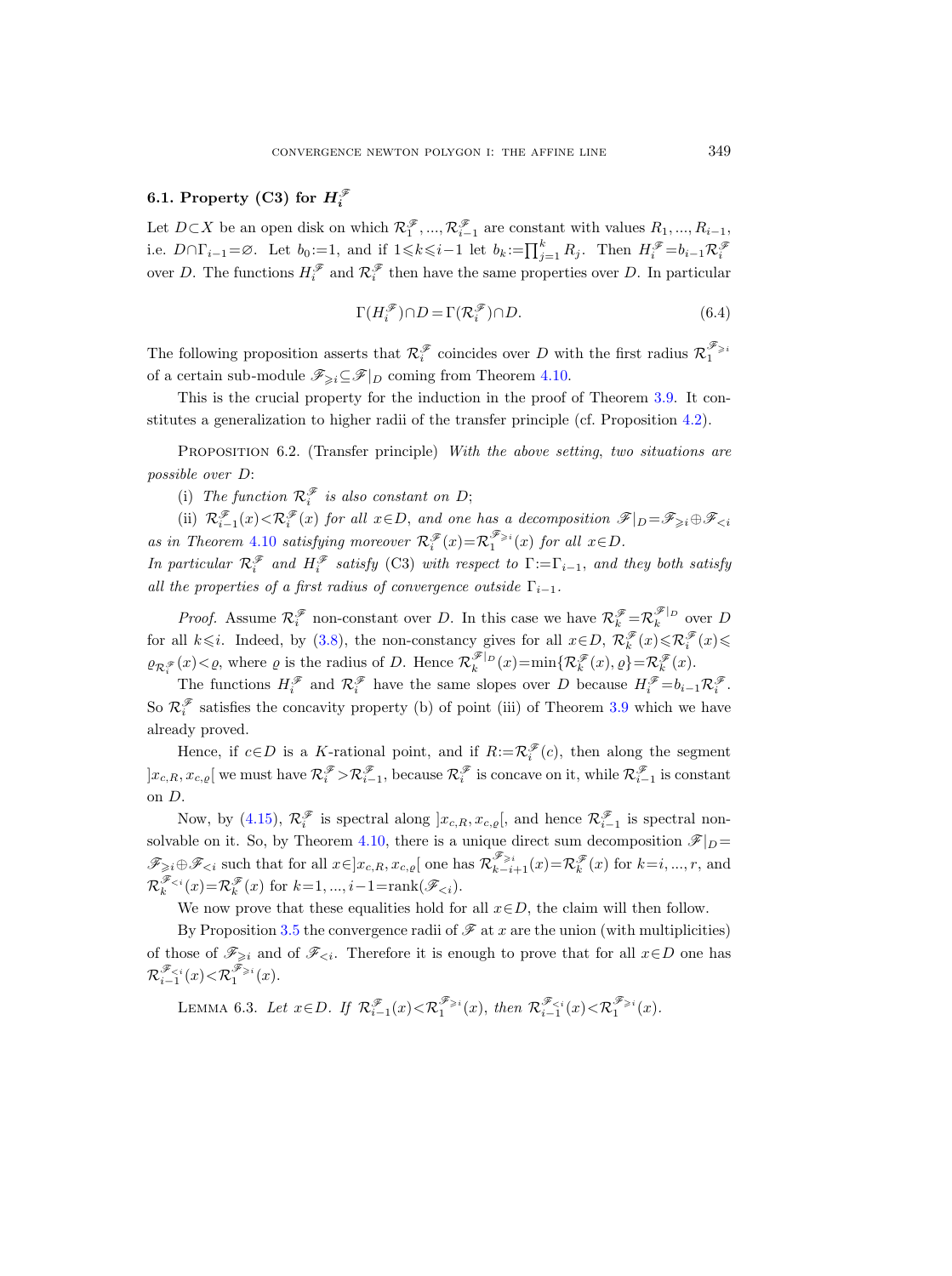*Proof.* Since  $\mathscr{F}_{\geq i} \subseteq \mathscr{F}$ , the assumption implies that

$$
\{\mathcal{R}^{\mathscr{F}_{\geqslant i}}_1(x),...,\mathcal{R}^{\mathscr{F}_{\geqslant i}}_{r-i+1}(x)\}\subset \{\mathcal{R}^{\mathscr{F}}_i(x),...,\mathcal{R}^{\mathscr{F}}_r(x)\}.
$$

Moreover, by point (7) of Remark [3.4,](#page-22-4) the two multi-sets must coincide since they are equipotent. By difference, this implies that  $\mathcal{R}_k^{\mathscr{F}_{< i}}(x) = \mathcal{R}_k^{\mathscr{F}}(x)$  for all  $k \leq i-1$ .  $\Box$ 

We now prove that  $\mathcal{R}_{i-1}^{\mathscr{F}_{i}}(x) < \mathcal{R}_{1}^{\mathscr{F}_{i}}(x)$  for all  $x \in D$ . Since the radii are insensitive to scalar extensions of  $K$ , we may assume that  $x$  is  $K$ -rational.

Now  $\mathcal{R}_1^{\mathscr{F}_{\geq 1}}$  is log-concave with non-positive log-slopes along  $[x, x_{c,\varrho}].$  Then, for all  $\varrho'$  close enough to  $\varrho$ , one has  $\mathcal{R}_1^{\mathscr{F}_{\geqslant i}}(x) \geqslant \mathcal{R}_1^{\mathscr{F}_{\geqslant i}}(x_{c,\varrho'}) = \mathcal{R}_i^{\mathscr{F}}(x_{c,\varrho'}) \geqslant \mathcal{R}_{i-1}^{\mathscr{F}}(x_{c,\varrho'}) = \mathcal{R}_{i-1}^{\mathscr{F}}(x)$ , as desired.  $\Box$ 

Remark 6.4. By Proposition [2.14,](#page-17-1) we have  $\Gamma(\mathcal{R}^{\mathscr{F}}_i)\cap D\neq\emptyset$  if and only if  $\partial_b \mathcal{R}^{\mathscr{F}}_i(x)>0$ , where x is the point at the boundary of D, and b is the germ of segment out of x lying in D oriented inside D.

#### 6.2. Finiteness (C5) and super-harmonicity (C6)

The following crucial lemma describes the locus of points where  $\mathcal{R}^{\mathscr{F}}_i$  is solvable or oversolvable.

<span id="page-43-0"></span>LEMMA 6.5. If  $\mathcal{R}_i^{\mathscr{F}}(x) \geq r(x)$ , then either  $x \notin \Gamma(\mathcal{R}_i^{\mathscr{F}})$  or, if  $x \in \Gamma(\mathcal{R}_i^{\mathscr{F}})$ , the following conditions hold:

(i) If  $x \in \Gamma(\mathcal{R}_i^{\mathscr{F}})\backslash \Gamma_{i-1}$ , then x is a boundary point of  $\Gamma(\mathcal{R}_i^{\mathscr{F}})$ ;

(ii) If  $x \in \Gamma_{i-1} \cap \Gamma(\mathcal{R}_i^{\mathscr{F}})$ , then  $\Delta(x, \Gamma(\mathcal{R}_i^{\mathscr{F}})) \subseteq \Delta(x, \Gamma_{i-1})$ .

*Proof.* Assume that  $x \in \Gamma(\mathcal{R}_i^{\mathscr{F}})$ . It is enough to prove that  $\mathcal{R}_i^{\mathscr{F}}$  is constant on each open disk  $D\subset X$  with boundary x such that  $D\cap \Gamma_{i-1}=\emptyset$ . Let  $c\in D$  be a rational point. By Proposition [6.2,](#page-42-0) the function  $\mathcal{R}_i^{\mathscr{F}}$  enjoys concavity properties on D, so  $\mathcal{R}_i^{\mathscr{F}}(c)$  $\mathcal{R}_i^{\mathscr{F}}(x) \geq r(x)$ . Since  $r(x)$  coincides with the radius of D, this means that  $\mathcal{R}_i^{\mathscr{F}}$  is constant on  $D$  by  $(3.8)$ .  $\Box$ 

The following statement will be the base case of our induction in the proof of Theorem [3.9.](#page-23-0)

<span id="page-43-1"></span>PROPOSITION 6.6. Theorem [3.9](#page-23-0) holds for  $\mathcal{R}_1^{\mathscr{F}}$ .

Proof. By Proposition [2.14,](#page-17-1) to prove directional finiteness (C5) we shall prove that  $\partial_b \mathcal{R}_1^{\mathcal{F}}(x) = 0$  for all but a finite number of germs of segment out of x. This follows from Propositions [5.9](#page-40-0) if the index  $i=1$  is not solvable at x, and from Lemma [6.5](#page-43-0) if  $i=1$  is solvable at x.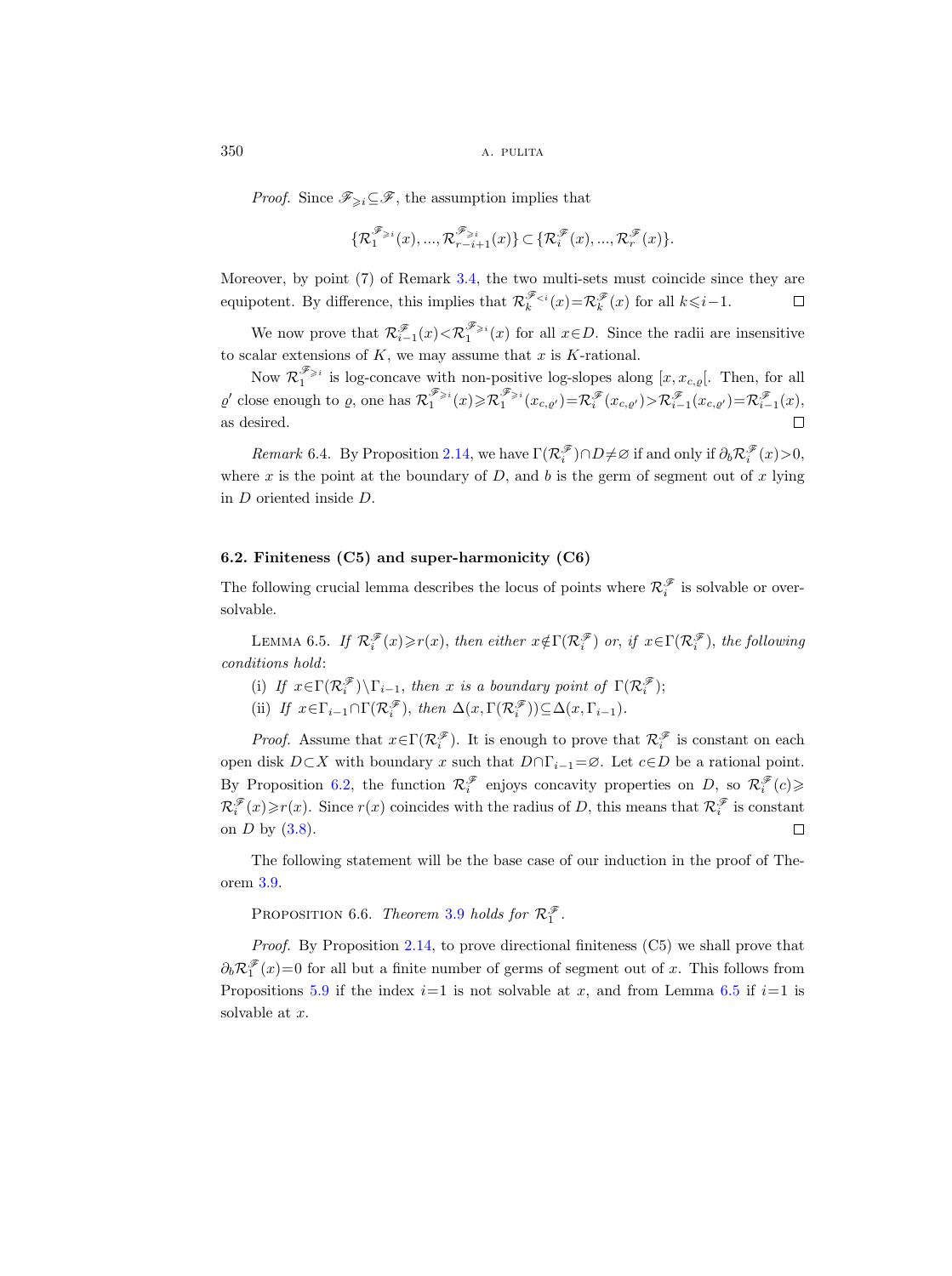The super-harmonicity properties (iii) and (iv) of Theorem [3.9](#page-23-0) for  $\mathcal{R}_1^{\mathcal{F}}$  follow again from Proposition [5.9](#page-40-0) if the index  $i=1$  is not solvable at x.

Otherwise, if  $i=1$  is solvable at x, then we have three cases:

• If  $x \notin \Gamma(\mathcal{R}_1^{\mathscr{F}})$  there is nothing to prove;

• If  $x \in \Gamma(\mathcal{R}_1^{\mathscr{F}})\backslash \Gamma_X$ , then x is a boundary point of  $\Gamma(\mathcal{R}_1^{\mathscr{F}})$  by Lemma [6.5,](#page-43-0) in this case the super-harmonicity is just the concavity property (C3) of Proposition [6.2;](#page-42-0)

• If  $x \in \Gamma_X$ , then  $\Gamma(\mathcal{R}_1^{\mathscr{F}}) = \Gamma_X$  around x, by Lemma [6.5.](#page-43-0) Furthermore the function  $y \mapsto \mathcal{R}_1^{\mathscr{F}}(y)$  is bounded by  $y \mapsto \varrho_{y,X}$  around x, and the two functions are equal at x. So  $\Box$  $\mathcal{R}_1^{\mathcal{F}}$  is super-harmonic at x, by Lemma [1.15.](#page-11-4)

The following two propositions conclude the proof of Theorem [3.9.](#page-23-0)

PROPOSITION 6.7. If  $H_1^{\mathscr{F}},..., H_{i-1}^{\mathscr{F}}$  are finite, then  $H_i^{\mathscr{F}}$  is directionally finite (C5).

*Proof.* Let  $x \in \Gamma(H_i^{\mathscr{F}})$  be a bifurcation point. We have to prove that there are a finite number of open disks  $D\subset X$  with boundary x such that  $D\cap \Gamma(H_i^{\mathscr{F}})\neq\emptyset$ . Since  $\Gamma_{i-1}$  is finite, there are a finite number of such disks intersecting it, so we can neglect them.

By [\(6.4\)](#page-42-1) (cf. also Remark [6.1\)](#page-41-0), we have  $\Gamma(\mathcal{R}_i^{\mathscr{F}})\backslash\Gamma_{i-1}=\Gamma(H_i^{\mathscr{F}})\backslash\Gamma_{i-1}$ . So we can replace  $H_i^{\mathscr{F}}$  by  $\mathcal{R}_i^{\mathscr{F}}$ , and apply Proposition [6.2](#page-42-0) to have the properties of a first radius over each open disk D with boundary x such that  $\Gamma_{i-1} \cap D = \emptyset$ . In particular by Propo-sition [2.14,](#page-17-1)  $H_i^{\mathscr{F}}$  is constant over such a disk D if and only if  $\partial_b H_i^{\mathscr{F}}(x) = 0$ , where b is the germ of segment out of  $x$  inside  $D$ .

As in the proof of Proposition [6.6,](#page-43-1) directional finiteness (C5) is then a consequence of Proposition [5.9](#page-40-0) (if i is not solvable at x) and Lemma [6.5](#page-43-0) (if i is solvable at x).  $\Box$ 

PROPOSITION 6.8. If  $H_1^{\mathscr{F}},..., H_{i-1}^{\mathscr{F}}$  satisfy Theorem [3.9,](#page-23-0) then so does  $H_i^{\mathscr{F}}$ .

*Proof.* It remains to prove that  $H_i^{\mathscr{F}}$  satisfies the super-harmonicity property (iv) of Theorem [3.9.](#page-23-0) This will guarantee that  $H_i^{\mathscr{F}}$  fulfill the assumptions (C1)–(C6) of Theo-rem [2.17](#page-18-0) with respect to  $\Gamma := \Gamma_{i-1}$  and  $\mathscr{C}(H_i^{\mathscr{F}}) := \mathscr{C}_i$ . Notice that  $\mathscr{C}_i \subseteq \Gamma_{i-1}$  is finite by (b) and (c) of point (iv) in Theorem [3.9.](#page-23-0)

If  $i$  is free of solvability then we deduce the super-harmonicity from Proposition  $5.9$ . It remains to prove that if  $x \in X \setminus (\mathscr{C}_i \cup \partial X)$ , and if some index  $j \leq i$  is solvable at x, then  $H_i^{\mathscr{F}}$  is super-harmonic at x.

Since  $\mathscr{C}_{i-1} \subset \mathscr{C}_i$ , by induction  $H_{i-1}^{\mathscr{F}}$  is super-harmonic at  $x \notin \mathscr{C}_i \cup \partial X$ . We then write

<span id="page-44-0"></span>
$$
H_i^{\mathscr{F}} = H_{i-1}^{\mathscr{F}} \mathcal{R}_i^{\mathscr{F}}.
$$
\n
$$
(6.5)
$$

If  $x \notin \Gamma_{i-1}$ , then  $H_i^{\mathscr{F}}$  enjoys the properties of a first radius of convergence outside  $\Gamma_{i-1}$  by Proposition [6.2,](#page-42-0) so it is super-harmonic at x by Proposition [6.6.](#page-43-1)

If  $x \notin \Gamma(H_i^{\mathscr{F}})$ , then  $H_i^{\mathscr{F}}$  is constant around x (and hence harmonic at x).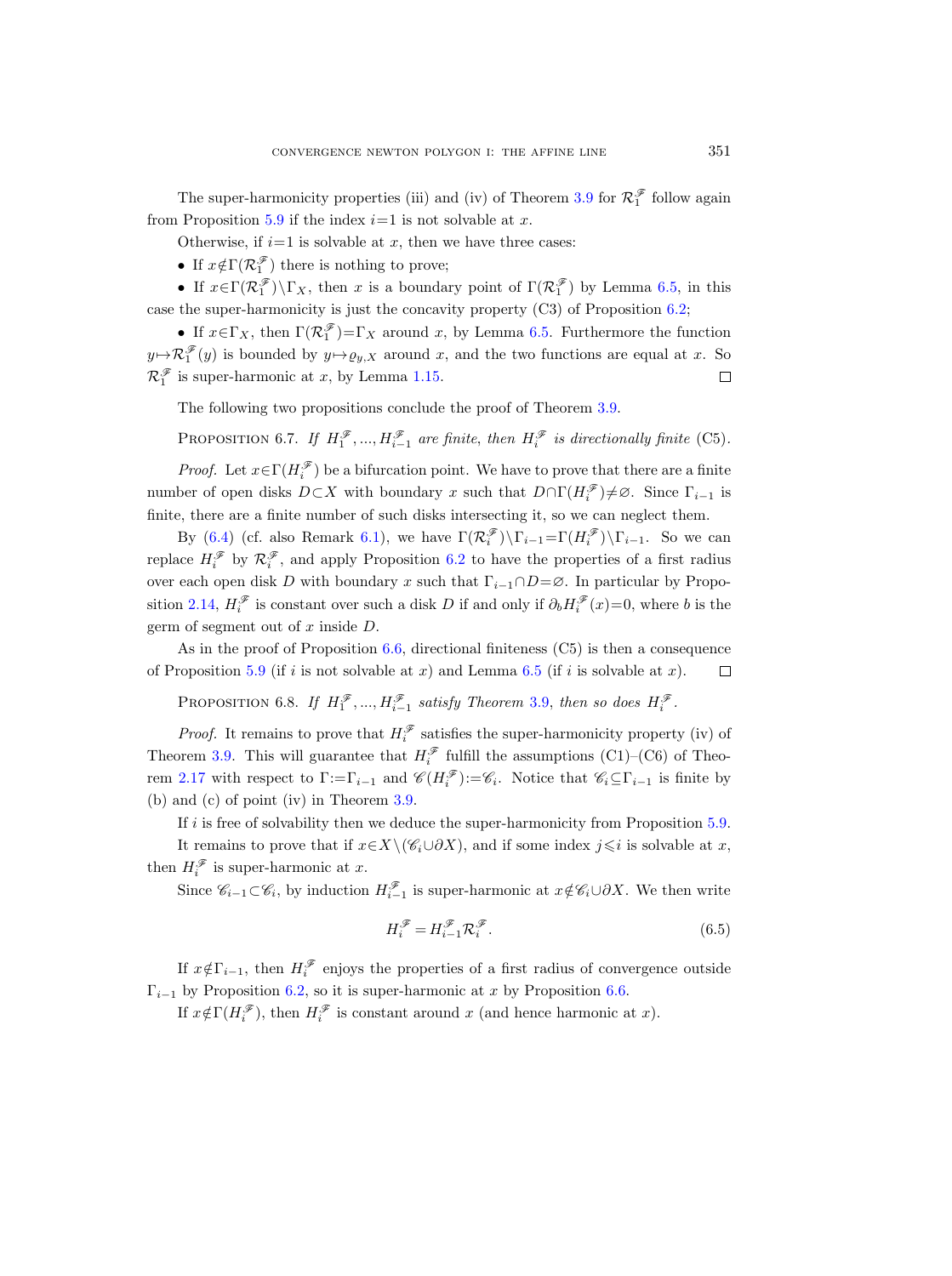If  $x \in \Gamma(H_i^{\mathscr{F}}) \cap \Gamma_{i-1}$ , we now prove that  $\mathcal{R}_i^{\mathscr{F}}$  is super-harmonic at x. By  $(6.5)$  this will imply that  $H_i^{\mathscr{F}}$  is super-harmonic at x.

If i is over-solvable at x, or if  $x \notin \Gamma(\mathcal{R}_i^{\mathscr{F}})$ , then  $\mathcal{R}_i^{\mathscr{F}}$  is constant around x, and hence it is super-harmonic at x.

It remains to check the case where *i* is solvable at x (i.e.  $\mathcal{R}_i^{\mathscr{F}}(x) = r(x)$ ) and

$$
x \in \Gamma(H_i^{\mathscr{F}}) \cap \Gamma_{i-1} \cap \Gamma(\mathcal{R}_i^{\mathscr{F}}). \tag{6.6}
$$

We have to prove that  $\mathcal{R}_i^{\mathscr{F}}$  is super-harmonic at the points of that graph that are not in  $\mathscr{C}_{i-1}$  nor in the boundary of  $\Gamma(\mathcal{R}_i^{\mathscr{F}})$ . As observed, these points are finite in number because this admissible graph is finite by induction.

By Lemma [6.5](#page-43-0) we have the inclusion  $\Delta(x, \Gamma(\mathcal{R}_i^{\mathscr{F}})) \subseteq \Delta(x, \Gamma_{i-1})$ . So  $\Gamma(\mathcal{R}_i^{\mathscr{F}})$  is finite around x. Now, since x is not a boundary point of  $\Gamma(\mathcal{R}^{\mathscr{F}}_i)$ , the function  $\varrho_{\Gamma(\mathcal{R}^{\mathscr{F}}_i)}: X \to \mathbb{R}$ is super-harmonic at  $x$  (as in point (1) of Example [2.20\)](#page-19-0). Moreover, by  $(3.8)$ , and by point (i) of Proposition [2.5,](#page-13-2) for all  $b \in \Delta(x)$  we have, respectively,

$$
\partial_b \mathcal{R}_i^{\mathscr{F}}(x) \leq \partial_b \varrho_{\Gamma(\mathcal{R}_i^{\mathscr{F}})}(x) \quad \text{and} \quad \mathcal{R}_i^{\mathscr{F}}(x) = \varrho_{\Gamma(\mathcal{R}_i^{\mathscr{F}})}(x) = r(x). \tag{6.7}
$$

The function  $\mathcal{R}_i^{\mathcal{F}}$  is then super-harmonic by Lemma [1.15.](#page-11-4)

 $\Box$ 

## 7. Notes

<span id="page-45-0"></span>A first proof of the harmonicity properties is due to Robba [\[Ro3\]](#page-48-13), [\[Ro4\]](#page-48-14), for rank-1 differential equations with rational coefficients. He obtained the harmonicity of the radius function by expressing its slopes by means of the index (cf. [\[Ro3,](#page-48-13) Theorem 4.2, p. 201]), and then deducing the harmonicity from the additivity of the indices (cf. [\[Ro3,](#page-48-13) Proposition 4.5, p. 207]). $(^{18})$ 

In a recent paper of Kedlaya [\[Ke2,](#page-47-21) §5] there is a proof of the finiteness of a certain function related to the radii of a differential equation over a surface. It is a function on a Berkovich closed unit disk over  $K:=k((z))$ , where k is a trivially valued field. The definitions of [\[Ke2\]](#page-47-21) are given ad hoc to deal with a closed disk and there are discrepancies with those of this paper, especially for the definition of the skeleton of a function (which is defined in [\[Ke2\]](#page-47-21) in term of the slopes). It turns out that the two definitions eventually coincide over a closed disk (by Lemma [2.13\)](#page-16-1), and in fact certain techniques of this paper are not far from those of [\[Ke2\]](#page-47-21) and [\[Ke3\]](#page-47-8).

A proof of the finiteness of the first radius function have been given by Christol [\[Ch2\]](#page-46-5) for differential equations of rank 1 with polynomial coefficients. The proof uses an explicit

<span id="page-45-1"></span> $(18)$  The principle is used in [\[Ro4,](#page-48-14) top of p. 50] to construct the so-called Robba exponentials.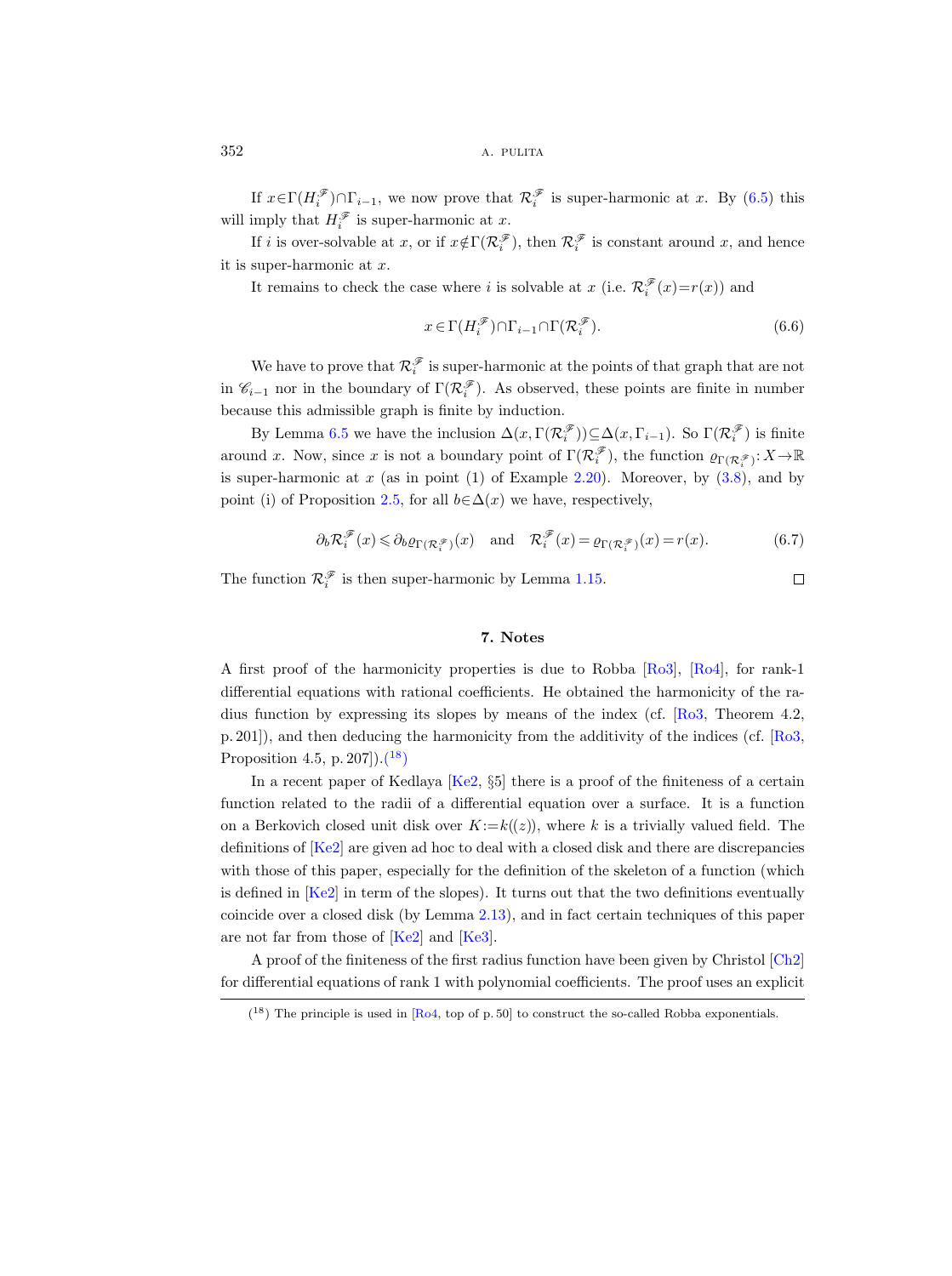formula for  $\mathcal{R}_1^{\mathcal{F}}$  that we have contributed to realize (cf. the introduction of [\[Ch2\]](#page-46-5)). The generalization of such a formula to rank-1 differential equations with arbitrary coefficients is the object of a forthcoming paper. This has been the starting point of the present paper.

After the first version of the present paper and of [\[NP2\]](#page-48-3) had appeared, another proof of the finiteness of the controlling graphs have been obtained in [\[Ke4\]](#page-47-10). Kedlaya obtains there a shorter derivation of our proof, based on the same methods. No description of the super-harmonicity locus is given.<sup>(19</sup>) On the other hand, he obtains a deep result showing that the end-points of the controlling graphs cannot be of type 4.

We also quote the remarkable result of André about the semi-continuity of the irregularity for meromorphic connections in a relative context  $[A2]$ . With our notation the irregularity is (related to) the slope  $\partial_b H_r^{\mathscr{F}}(x)$ : it is the derivative of the height of the convergence Newton polygon.

#### References

- <span id="page-46-0"></span>[A1] ANDRÉ, Y., Filtrations de type Hasse–Arf et monodromie p-adique. Invent. Math., 148 (2002), 285–317.
- <span id="page-46-10"></span>[A2] — Structure des connexions méromorphes formelles de plusieurs variables et semicontinuité de l'irrégularité. Invent. Math., 170 (2007), 147–198.
- <span id="page-46-7"></span>[BR] Baker, M. & Rumely, R., Potential Theory and Dynamics on the Berkovich Projective Line. Mathematical Surveys and Monographs, 159. Amer. Math. Soc., Providence, RI, 2010.
- <span id="page-46-3"></span>[Ba] BALDASSARRI, F., Continuity of the radius of convergence of differential equations on p-adic analytic curves. Invent. Math., 182 (2010), 513–584.
- <span id="page-46-4"></span>[BD] BALDASSARRI, F. & DI VIZIO, L., Continuity of the radius of convergence of  $p$ -adic differential equations on Berkovich analytic spaces. Preprint, 2007. [arXiv:0709.2008](http://arxiv.org/abs/0709.2008) [math-NT].
- <span id="page-46-6"></span>[Be] Berkovich, V. G., Spectral Theory and Analytic Geometry over non-Archimedean Fields. Mathematical Surveys and Monographs, 33. Amer. Math. Soc., Providence, RI, 1990.
- <span id="page-46-2"></span>[CP] Chiarellotto, B. & Pulita, A., Arithmetic and differential Swan conductors of rank one representations with finite local monodromy. Amer. J. Math., 131 (2009), 1743–1794.
- <span id="page-46-8"></span>[Ch1] CHRISTOL, G., Structure de Frobenius des équations différentielles p-adiques, in Groupe  $d'Etude d'Analyse *Uttramétrique*, 3e année (1975/76), Fasc. 2 (Marseille-Luminy, )$ 1976), Exp. No. J5, p. 7. Secrétariat Math., Paris, 1977.
- <span id="page-46-5"></span> $[Ch2]$  — The radius of convergence function for first order differential equations, in Advances in non-Archimedean Analysis, Contemp. Math., 551, pp. 71–89. Amer. Math. Soc., Providence, RI, 2011.
- <span id="page-46-1"></span>[CD] Christol, G. & Dwork, B., Modules diff´erentiels sur des couronnes. Ann. Inst. Fourier (Grenoble), 44 (1994), 663–701.

<span id="page-46-9"></span> $(19)$  Of course the finiteness of the locus of points where the super-harmonicity fails is a consequence of the finiteness of the controlling graphs and (C2).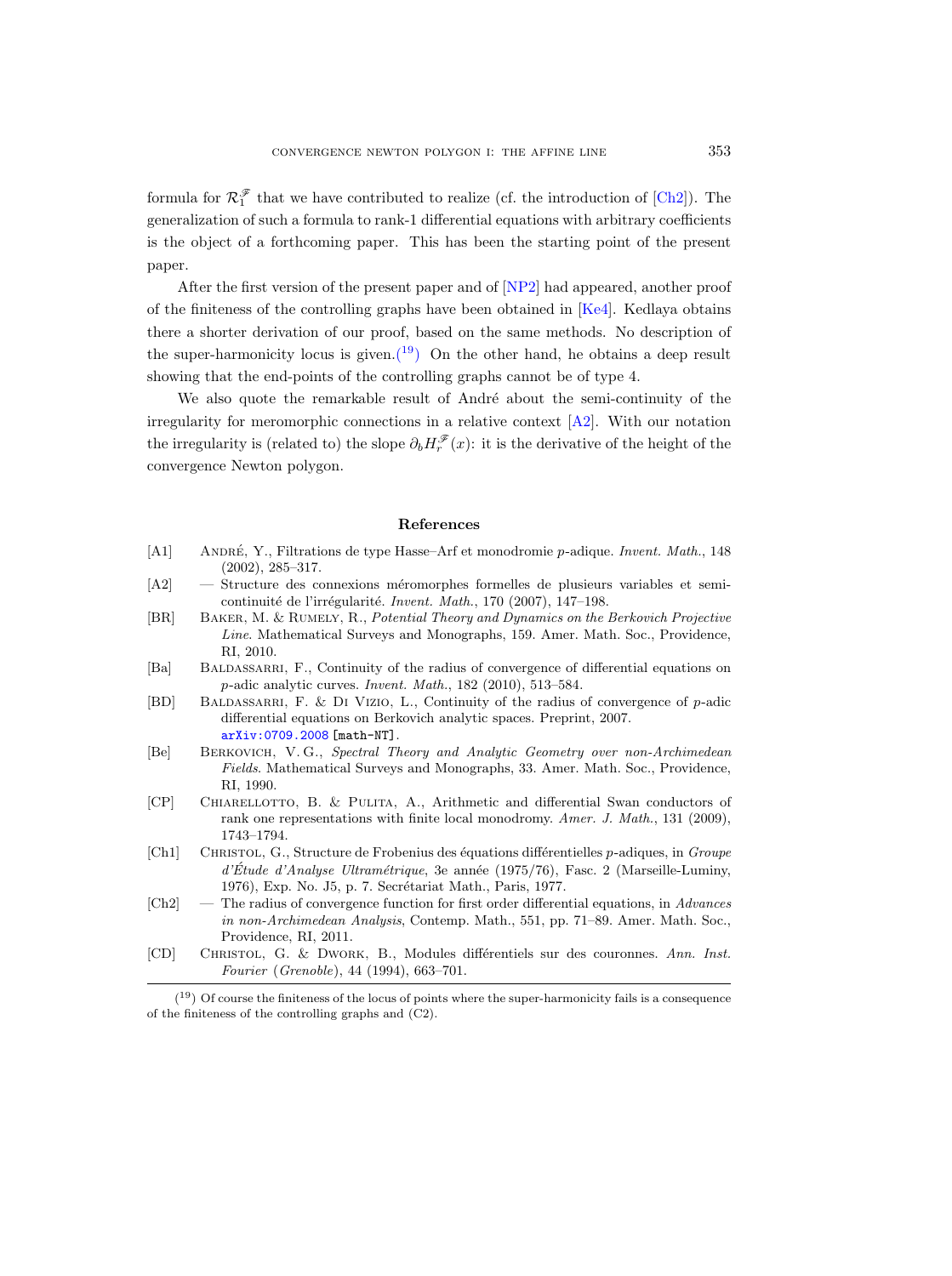- <span id="page-47-0"></span>[CM1] CHRISTOL, G. & MEBKHOUT, Z., Sur le théorème de l'indice des équations différentielles p-adiques. I. Ann. Inst. Fourier (Grenoble), 43 (1993), 1545–1574.
- $\text{[CM2]} \quad \text{Sur le théorème de l'indice des équations différentes p-adiques. II. Ann. of Math.,}$ 146 (1997), 345–410.
- [CM3] Sur le théorème de l'indice des équations différentielles p-adiques. III. Ann. of Math., 151 (2000), 385–457.
- <span id="page-47-1"></span> $[CM4]$  — Sur le théorème de l'indice des équations différentielles p-adiques. IV. Invent. Math., 143 (2001), 629–672.
- <span id="page-47-19"></span> $\text{[CM5]}$  — Équations différentielles p-adiques et coefficients p-adiques sur les courbes. Astérisque, 279 (2002), 125-183.
- <span id="page-47-6"></span>[Cr] Crew, R., Canonical extensions, irregularities, and the Swan conductor. Math. Ann., 316 (2000), 19–37.
- <span id="page-47-17"></span>[DMR] DELIGNE, P., MALGRANGE, B. & RAMIS, J.-P., Singularités irrégulières. Documents Mathématiques (Paris), 5. Soc. Math. France, Paris, 2007.

<span id="page-47-11"></span>[Du] Ducros, A., La structure des courbes analytiques. In preparation. [http://www.math.jussieu.fr/](http://www.math.jussieu.fr/~ducros/livre.html)<sup>∼</sup>ducros/livre.html.

- <span id="page-47-3"></span>[Dw] Dwork, B., On p-adic differential equations. II. The p-adic asymptotic behavior of solutions of ordinary linear differential equations with rational function coefficients. Ann. of Math., 98 (1973), 366–376.
- <span id="page-47-16"></span>[DGS] Dwork, B., Gerotto, G. & Sullivan, F. J., An Introduction to G-Functions. Annals of Mathematics Studies, 133. Princeton Univ. Press, Princeton, NJ, 1994.
- <span id="page-47-4"></span>[DR1] DWORK, B. & ROBBA, P., On ordinary linear p-adic differential equations. Trans. Amer. Math. Soc., 231 (1977), 1–46.
- <span id="page-47-9"></span>[DR2] — Effective p-adic bounds for solutions of homogeneous linear differential equations. Trans. Amer. Math. Soc., 259 (1980), 559–577.
- <span id="page-47-13"></span>[FJ] Favre, C. & Jonsson, M., The Valuative Tree. Lecture Notes in Mathematics, 1853. Springer, Berlin–Heidelberg, 2004.
- <span id="page-47-18"></span>[HL] Hrushovski, E. & Loeser, F., Non-archimedean tame topology and stably dominated types. To appear in Ann. of Math. Stud.
- <span id="page-47-14"></span>[H] HUBER, R., Étale Cohomology of Rigid Analytic Varieties and Adic Spaces. Aspects of Mathematics, E30. Vieweg & Sohn, Braunschweig, 1996.
- <span id="page-47-20"></span>[Ka] Katz, N. M., A simple algorithm for cyclic vectors. Amer. J. Math., 109 (1987), 65–70.
- <span id="page-47-2"></span>[Ke1] KEDLAYA, K. S., A p-adic local monodromy theorem. Ann. of Math., 160 (2004), 93-184.
- <span id="page-47-21"></span>[Ke2] — Good formal structures for flat meromorphic connections, I: surfaces. Duke Math. J., 154 (2010), 343–418.
- <span id="page-47-8"></span>[Ke3] — p-adic Differential Equations. Cambridge Studies in Advanced Mathematics, 125. Cambridge Univ. Press, Cambridge, 2010.
- <span id="page-47-10"></span>[Ke4] — Local and global structure of connections on nonarchimedean curves. To appear in Compos. Math.
- <span id="page-47-15"></span>[L] LAZARD, M., Les zéros des fonctions analytiques d'une variable sur un corps valué complet. Inst. Hautes Etudes Sci. Publ. Math.,  $14$  (1962),  $47-75$ .
- <span id="page-47-7"></span>[Mar] MARMORA, A., Irrégularité et conducteur de Swan p-adiques. Doc. Math., 9 (2004), 413–433.
- <span id="page-47-12"></span>[MR] Matignon, M. & Reversat, M., Sur les automorphismes continus d'extensions transcendantes valuées. J. Reine Angew. Math., 338 (1983), 195-215.
- <span id="page-47-5"></span>[Mat] MATSUDA, S., Local indices of p-adic differential operators corresponding to Artin– Schreier–Witt coverings. Duke Math. J., 77 (1995), 607–625.